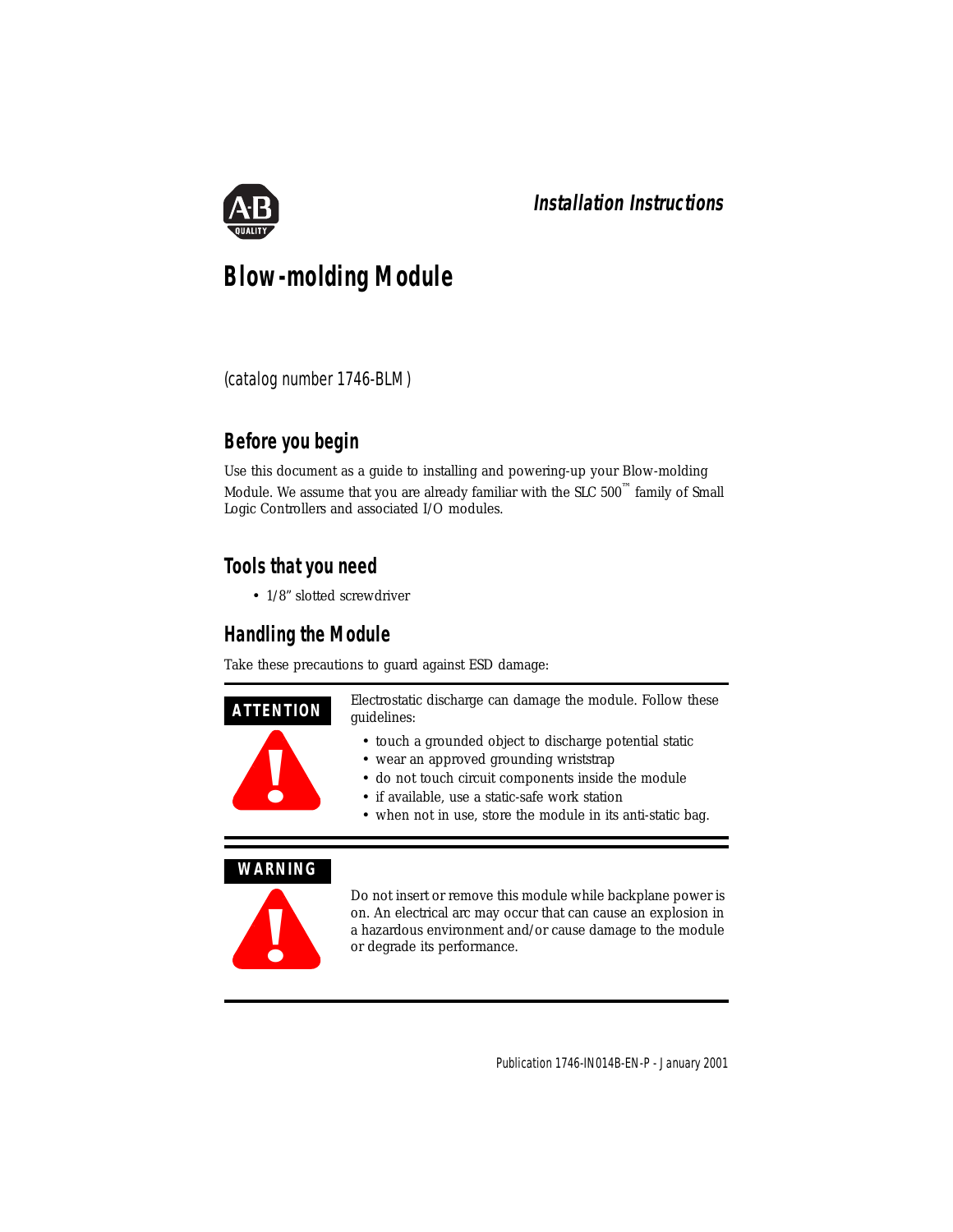# **Important User Information**

Because of the variety of uses for the products described in this publication, those responsible for the application and use of this control equipment must satisfy themselves that all necessary steps have been taken to assure that each application and use meets all performance and safety requirements, including any applicable laws, regulations, codes and standards.

The illustrations, charts, sample programs and layout examples shown in this guide are intended solely for purposes of example. Since there are many variables and requirements associated with any particular installation, Allen-Bradley does not assume responsibility or liability (to include intellectual property liability) for actual use based upon the examples shown in this publication.

Allen-Bradley publication SGI-1.1, *Safety Guidelines for the Application, Installation and Maintenance of Solid-State Control* (available from your local Allen-Bradley office), describes some important differences between solid-state equipment and electromechanical devices that should be taken into consideration when applying products such as those described in this publication.

Reproduction of the contents of this copyrighted publication, in whole or part, without written permission of Rockwell Automation, is prohibited.

Throughout this manual we use notes to make you aware of safety considerations:

# **ATTENTION**



Identifies information about practices or circumstances that can lead to personal injury or death, property damage or economic loss

Attention statements help you to:

- identify a hazard
- avoid a hazard
- recognize the consequences

**IMPORTANT** Identifies information that is critical for successful application and understanding of the product.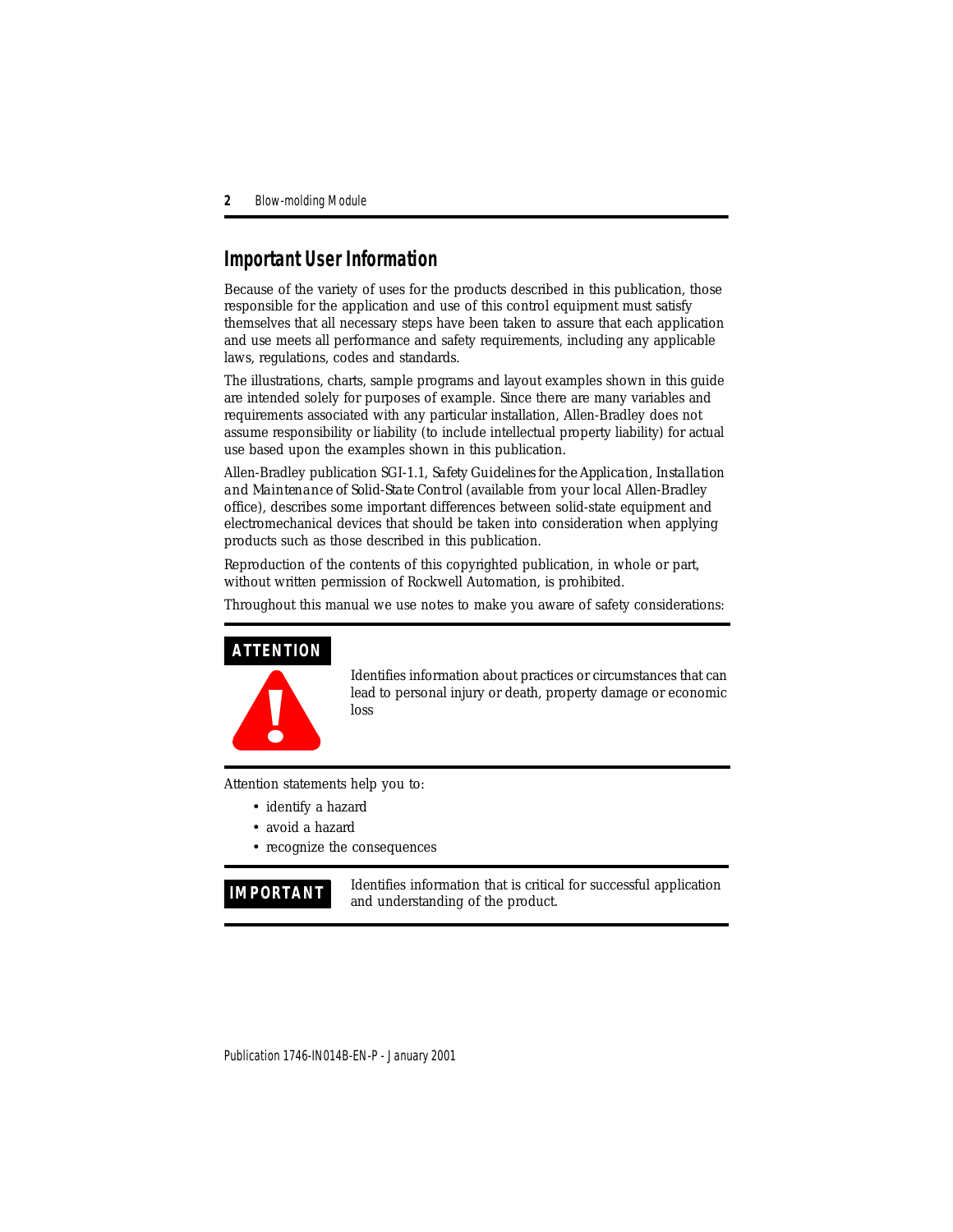# **Recommendation for using associated software**

To program the SLC processor to interface the module with molding machine operation, your PC should be equipped with programming software RSLogix 500™ from Rockwell Software. For instructions on using the software, refer to the documentation that accompanied it.

# **What you need to do to set up and operate the module?**

This document covers a description of the module and its operation, wiring and configuring the module, writing ladder logic and using associated data files, calibrating, tuning, troubleshooting, and specifications.

| <b>Step</b>    | <b>Description</b>                                               | Page |
|----------------|------------------------------------------------------------------|------|
|                | Module description                                               | 4    |
| $\mathfrak{D}$ | Machine applications of the module                               | Q    |
| 3              | Module operation with an accumulator machine                     | 14   |
| 4              | Module operation with a continuous extrusion machine             | 16   |
| 5              | Determining an axis setpoint                                     | 18   |
| 6              | Wiring the module                                                | 19   |
| $\overline{7}$ | Configuring the SLC processor (including I/O, M0/M1, and G file) | 25   |
| 8              | Axis Control Structures in M0/M1 Files                           | 30   |
| 9              | Using output and input image tables                              | 31   |
| 10             | Writing Ladder Logic                                             | 35   |
| 11             | Calibrating the module                                           | 37   |
| 12             | Tuning a PID Loop                                                | 38   |
| 13             | Troubleshooting                                                  | 39   |
|                | Specifications                                                   | 41   |
|                | Descriptions of module parameters                                | 43   |
|                | European Communities (EC) Directive Compliance                   | 44   |
|                | Rockwell Automation Support                                      | 45   |
|                | Hazardous Location Approval                                      | 46   |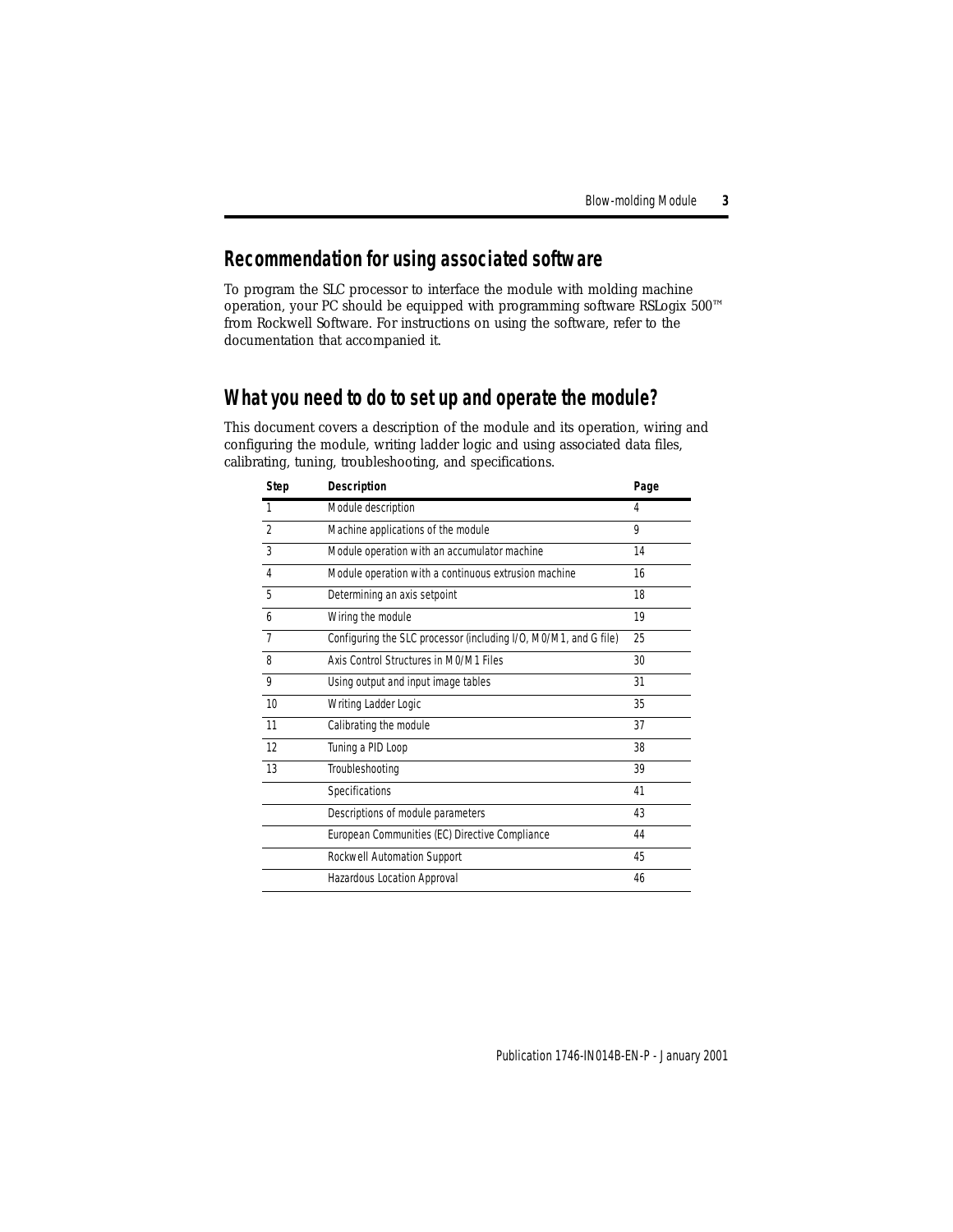# <span id="page-3-0"></span>**Step: 1 Module description**

We cover these aspects of module description:

- features
- overview
- communication with SLC processor
- internal microprocessor
- internal PID control algorithm
- analog I/O
- digital I/O

## **Features**

This 4-axis position-control module has these features:

- Open-loop or closed-loop control
- Independent and coordinated axis control
- Position- and time-based control
- Accumulator push-out control
- Zero-scale/full-scale (offset & span) calibration for position inputs
- PID with anti-windup, bumpless parameter changes, setpoint weighting, and limited high-frequency derivative gain.
- Profile interpolation (linear or cubic spline) between setpoints
- Converging/diverging tooling (direct/reverse acting control)
- Three hold values per axis: manual position, purge, or die gap
- Independent profile scale and offset adjustments
- Automatic parison weight adjustment
- Setpoint marking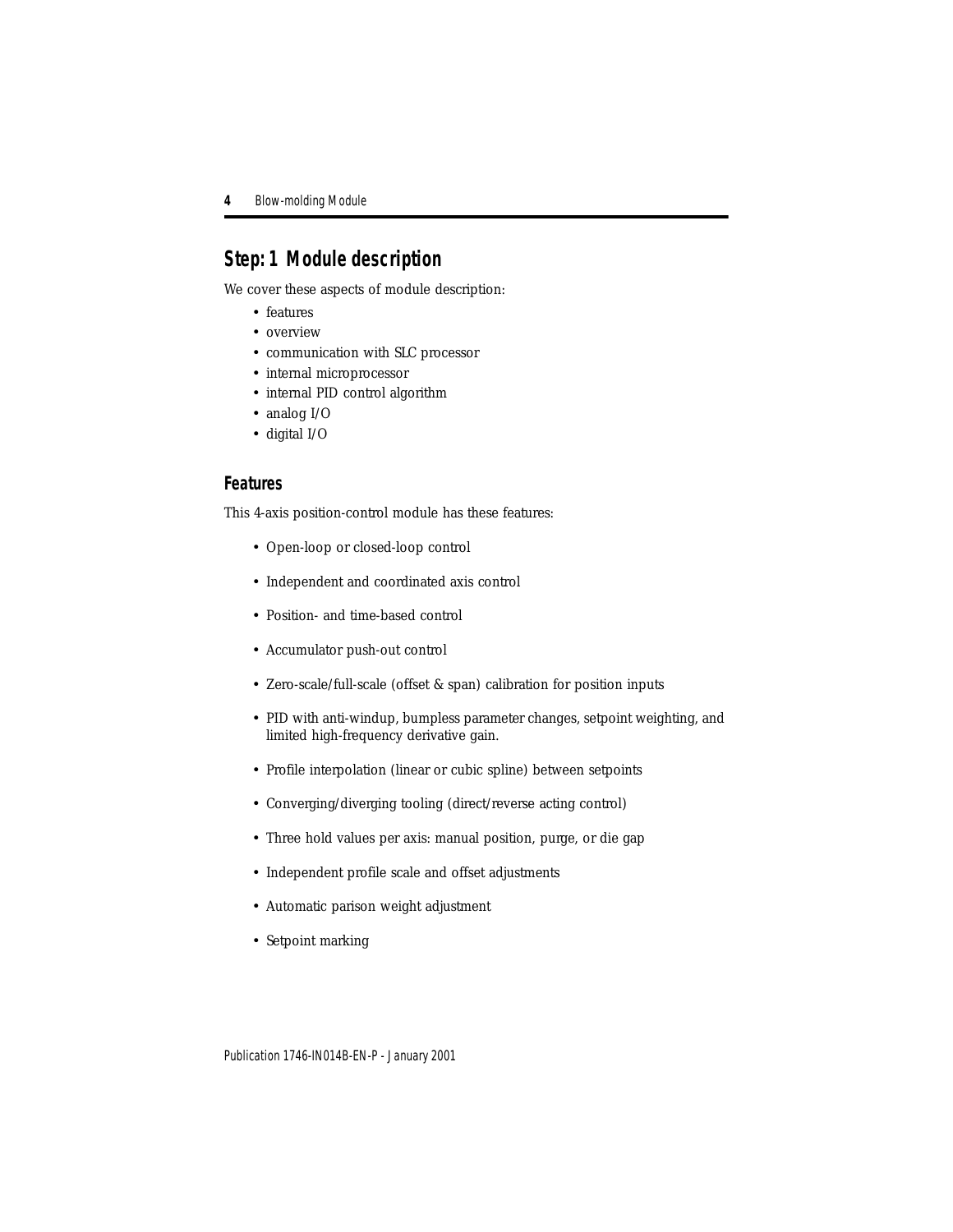## **Overview**

The module performs its servo control task independently, but is dependent on the SLC processor for all of its configuration and run-time information. The processor may be also be used to supply process data or timing information over the backplane in certain situations (e.g. parison drop synchronization on continuous extrusion machines, or accumulator position in reciprocating screw machines).

The module uses a digital signal processor running a

Proportional-Integral-Derivative (PID) algorithm to control four axes of motion. Four analog inputs and four analog outputs are used for process variables and signals, while four digital inputs and four digital outputs are used for start-of-drop synchronization and profile step synchronization signals, respectively. An excitation voltage is provided for use with linear potentiometers.

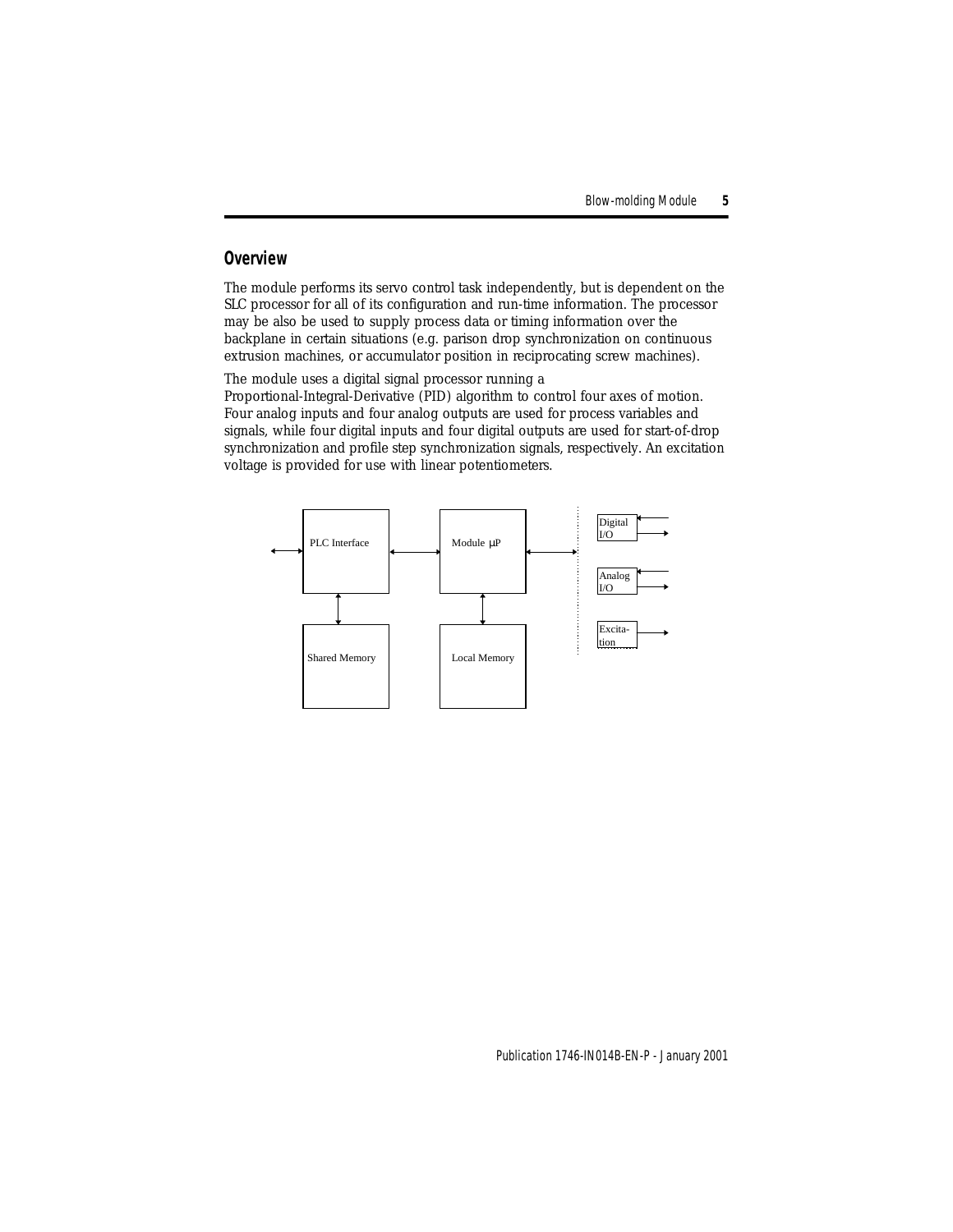# **Communication with the SLC Processor**

- shared memory
- control bit/status bit handshake
- micro processor
- PID control algorithm
- digital I/O
- analog I/O

### Shared memory

From the ladder programmer's perspective, communication with the module is via five data files located in shared memory on the module:

|                    | <b>Config(G) File</b> contains information regarding the operational mode and feature<br>settings of the module. You specify the contents of this file with<br>the ladder logic programming utility (RSLogix500). Entries in the<br>file are static and read-only from the module's perspective (e.g.<br>time vs. position based operation). This file is automatically<br>downloaded to the module when you switch the SLC processor<br>to Run mode.                                                                                                                                                          |
|--------------------|----------------------------------------------------------------------------------------------------------------------------------------------------------------------------------------------------------------------------------------------------------------------------------------------------------------------------------------------------------------------------------------------------------------------------------------------------------------------------------------------------------------------------------------------------------------------------------------------------------------|
| <b>Output File</b> | contains 32 16-bit entries used by ladder program to command<br>module operation. The Output File may also be used to supply<br>process data to the module in certain situations. Entries in this<br>file are updated automatically, at the end of each scan, by the<br>SLC processor from the user data file but may be written at any<br>time by immediate I/O instructions in the ladder program.                                                                                                                                                                                                           |
| <b>Input File</b>  | contains 32 16-bit entries used by ladder program to extract<br>status information from the module. The Input File contains<br>acknowledge bits corresponding to control bits in the Output<br>File, as well as information pertaining to the profile executing on<br>each analog I/O channel (step number, setpoint, analog input,<br>process variable, control output, etc.) and a parameter error flag.<br>The entries in this file are read automatically, once per scan, by<br>the SLC processor into the user data file, but may be read at any<br>time by immediate I/O instructions in ladder program. |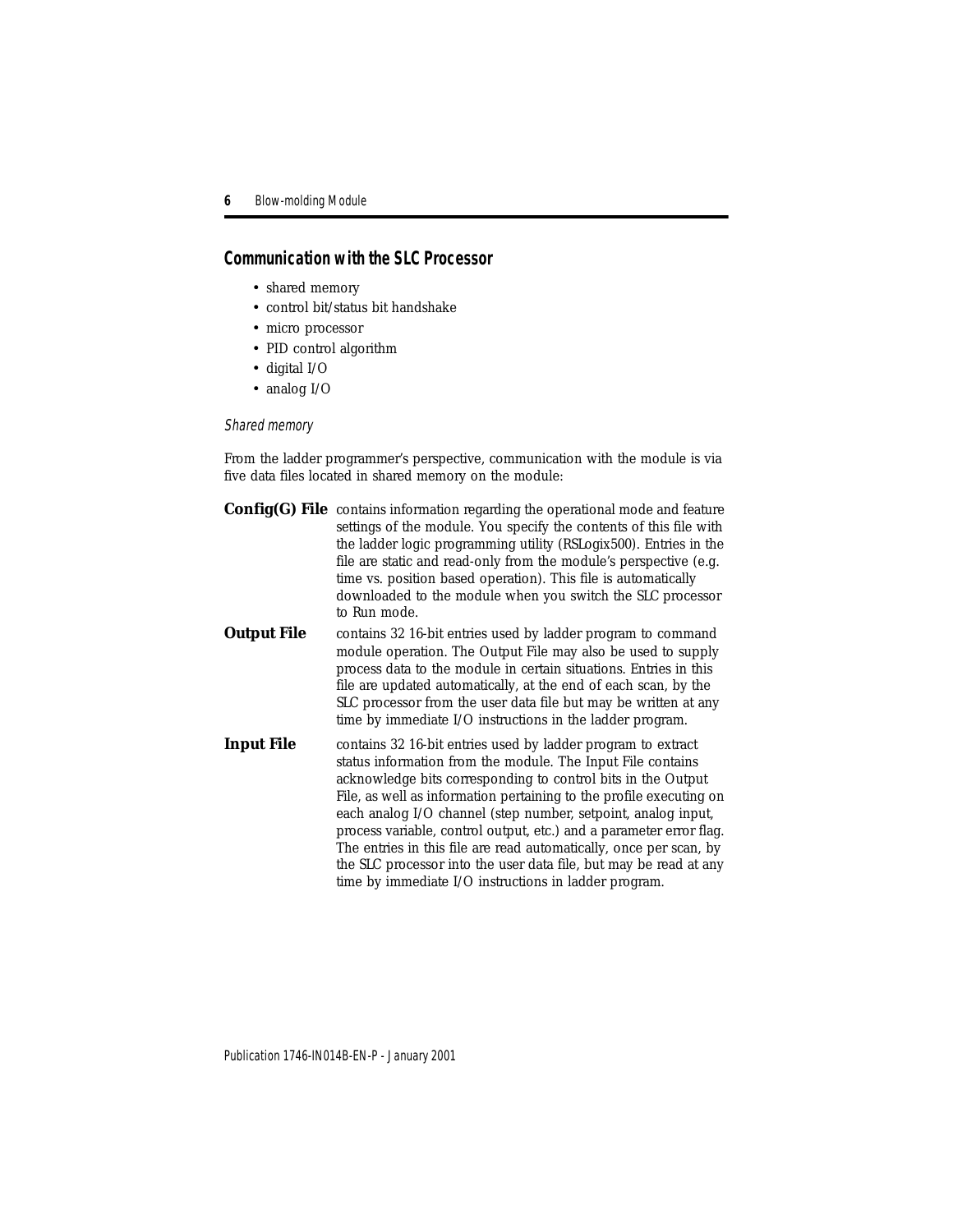| M0 File | contains four axis control structures and five setpoint profiles.    |
|---------|----------------------------------------------------------------------|
|         | Each axis has a variety of PID and profiling options, controlled     |
|         | by its axis control structure. Each axis also has a unique           |
|         | 256-point setpoint profile. A single master setpoint profile is used |
|         | with an "interpolate" command to ease the task of generating         |
|         | setpoint profiles.                                                   |

Entries in the M0 File are written by move or copy instructions in ladder program. Unlike changes made to the Output File, which are automatically detected by the module, the module must be explicitly instructed to download axis-control structures and setpoint profiles from shared memory (done by setting bits in the Output File).

**M1 File** contains four axis-status structures, four process-variable profiles, and a single interpolated profile. Axis-status structures are copies of respective axis-control structures, except that status information has been inserted by the module. Each process-variable profile provides a record of the actual position response to a setpoint profile. The interpolated profile is the result of either a linear or natural cubic-spline interpolation performed between the setpoints specified in the master setpoint profile.

Unlike the Input File, which is automatically updated, the module must be explicitly instructed to upload axis-status structures, process variable profiles, and the interpolated profile to shared memory (done by setting bits in the Output File). Entries in this file are then read by move or copy instructions in ladder program.

### Handshake with control and status bits

To ease the task of synchronizing module operations with your ladder program, all control bits in the Output File have a corresponding status bit in the Input File. Upon detecting a change in a control bit from zero to one, the module performs any associated processing and then acknowledges completion by setting the corresponding status bit to one. The status bit will remain set as long as the control bit remains set. When the control bit is cleared, the status bit will be cleared immediately in acknowledgment.

Exceptions to this protocol are the profile enable control/status bits and the control/status bits for the digital inputs and digital outputs. See step 9 for complete descriptions of these and other bits.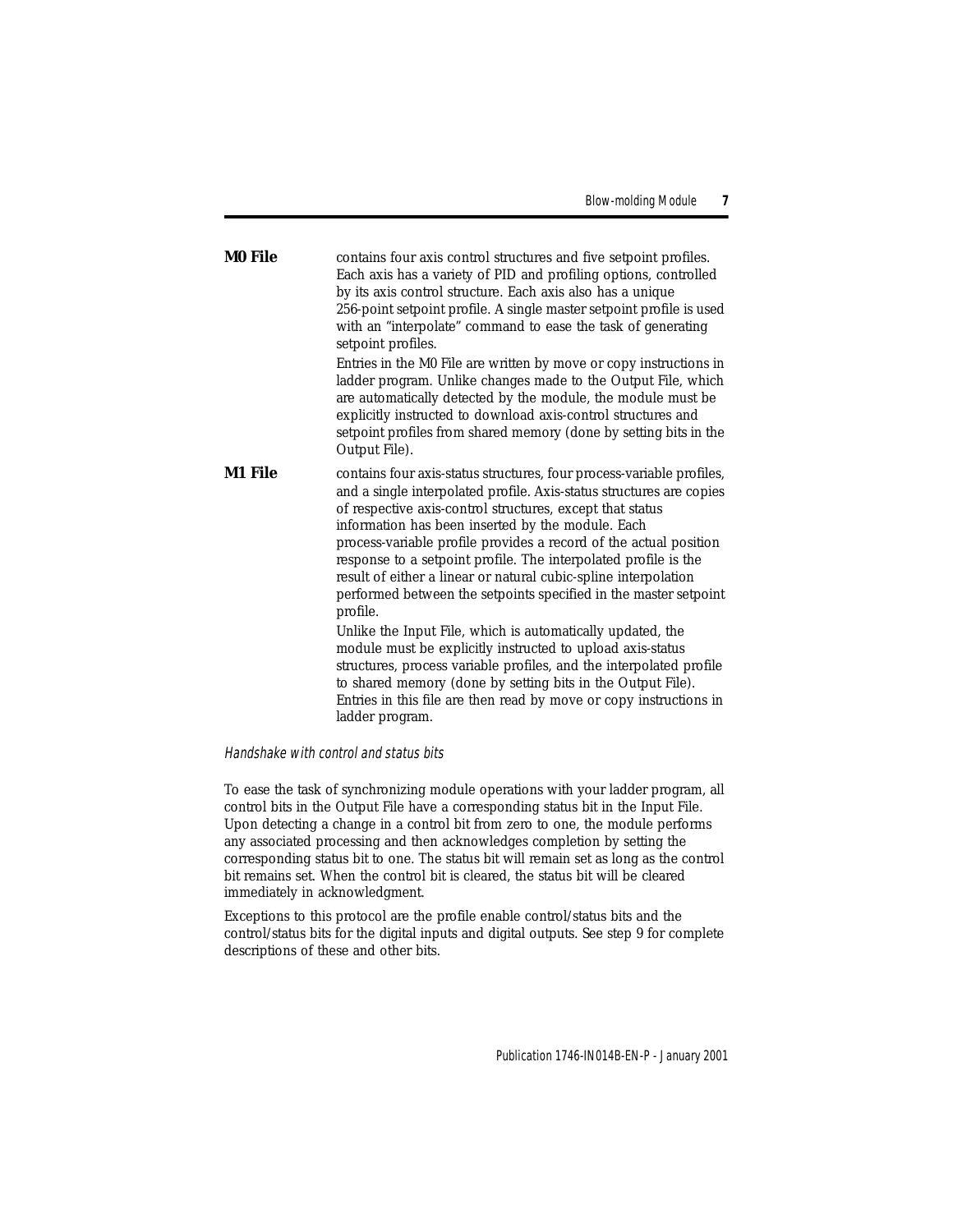### Module's microprocessor

The module processor is a 16-bit fixed-point digital signal processor (DSP). It communicates with the analog I/O channels over a high speed (2MHz) full-duplex synchronous serial link. Serial connection between the processor and analog I/O hardware facilitates electrical isolation. Digital I/O is performed in a similar fashion.

The module processor manages all communications between the module and the SLC processor. It performs such functions as interpolation between profile setpoints, loop tuning, and calculation of calibration coefficients in addition to executing the control algorithm.

### Module's PID control algorithm

For servo control, the module uses a Proportional + Integral + Derivative algorithm with anti-windup, high-frequency derivative gain limiting and setpoint weighting. Anti-windup is achieved by modeling the actuator (normally a valve amplifier) as a nonlinear device that operates linearly over a limited range, beyond which it saturates.

An additional error signal is formed by taking the difference of raw controller output,  $v(n)$ , and control output,  $u(n)$ , which is clamped at the actuator saturation limits. This signal is multiplied by gain 1/Tt, where Tt is called the integrator tracking time and summed into the integral term. High-frequency derivative gain limiting lets you compensate for derivative term susceptibility to high frequency noise. Setpoint weighting provides a mechanism for independent tuning of setpoint and load response.

### Digital I/O

There are four fully isolated digital inputs on the module. They are of the current-sinking type. Their primary use is for start-of-parison-drop synchronization on continuous extrusion machines. The digital inputs may be used as general purpose inputs if the start of drop synchronization feature is not needed.

There are four isolated digital outputs on the module. They are of the open-collector (current-sinking) type and share a common 24VDC (nominal) external power supply. Their primary use is as profile step-synchronization indicators. The digital outputs may be used as general purpose outputs if the step synchronization feature is not needed. See page [41](#page-40-0) for complete specifications.

### Analog I/O

There are four analog I/O channels on the module. Each channel consists of a 14-bit analog-to-digital converter and a 14-bit digital to analog converter. As a group, the four I/O channels and excitation output are optically isolated from the remainder of the module. The high common mode input range of the input amplifiers and the isolated nature of LVDTs and linear potentiometers make it unnecessary to isolate the channels from one another. See page [41](#page-40-0) for complete specifications.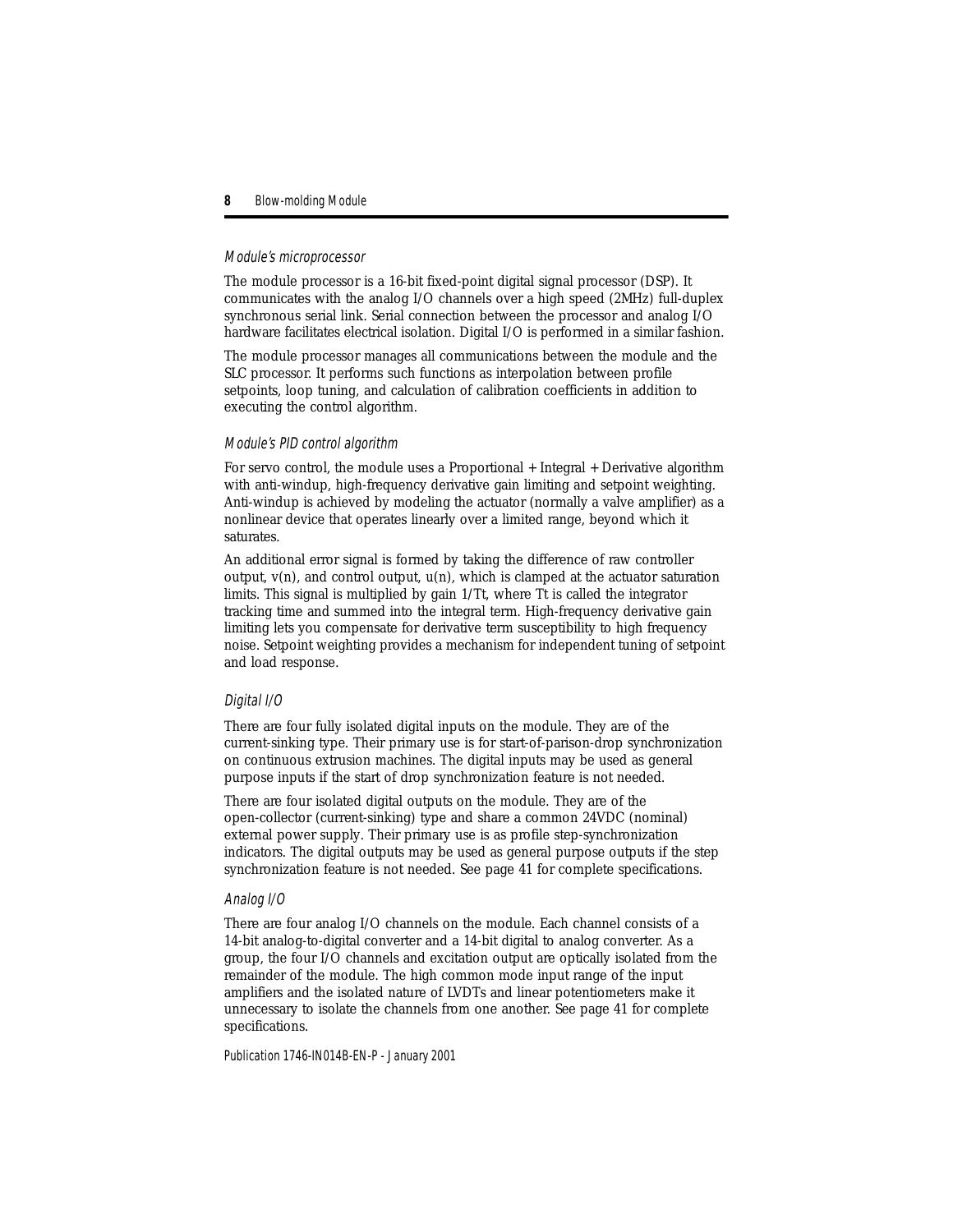# <span id="page-8-0"></span>**Step: 2 Machine applications of the module**

Each module can control up to four axes of closed-loop position control on most types of blow-molding machines. Configurations include:

- accumulator push-out control and three parison axes
- two accumulator push-outs and two parison axes

You can use multiple modules on machines with more than four heads.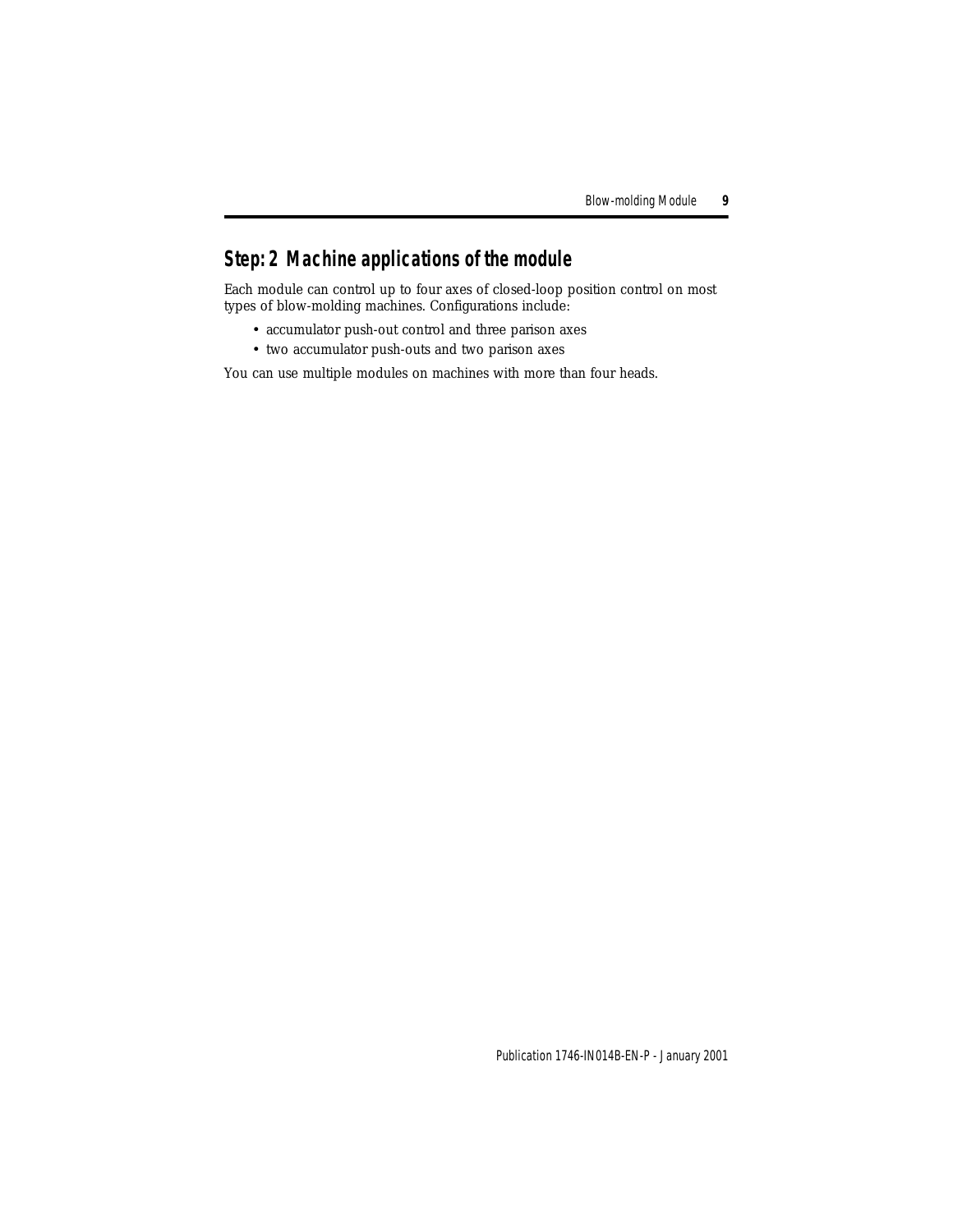## **Control of Accumulator Head Machines**

The module controls parison wall thickness on accumulator machines by following a setpoint profile of wall thickness vs. accumulator ram position. In this configuration, the module is capable of controlling up to three blow molding heads. One analog I/O channel is used for accumulator ram velocity control while the others are used for mandrel position control.

Optionally the module may simply monitor ram position. Mandrel position and accumulator ram velocity are normally both specified as a function of accumulator ram position. Since the module supports a mixture of time- and position-based modes, you may also specify accumulator position as a function of time.

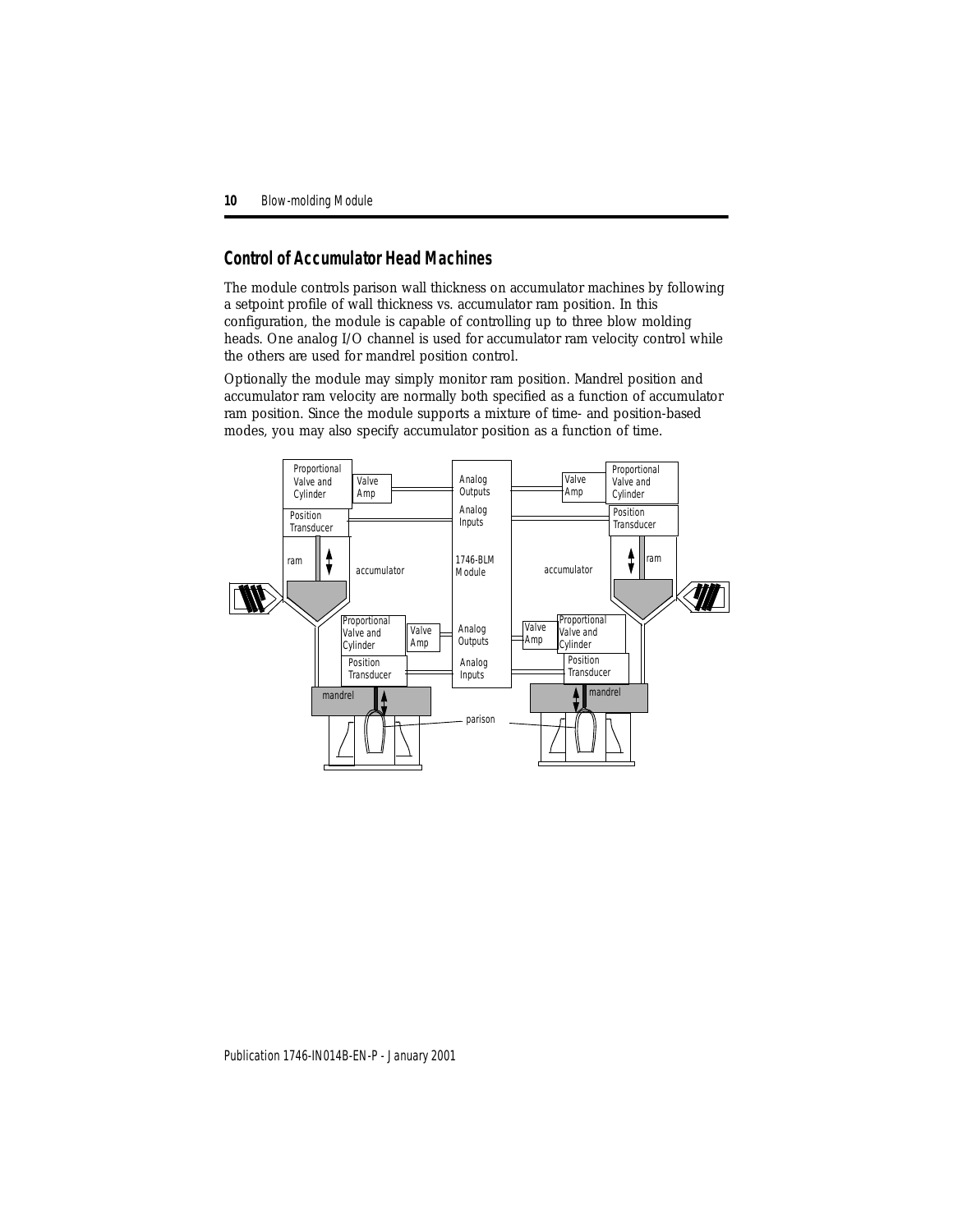# **Control of Continuous Extrusion Machines**

The module controls parison wall thickness on continuous extrusion machines by following a setpoint profile of wall thickness vs. time. The module is capable of controlling up to four blow molding heads in this mode. Each of the module's four analog I/O channels is used for mandrel position control. Mandrel position is a function of the elapsed time since the last synchronization signal, indicating start of parison drop.

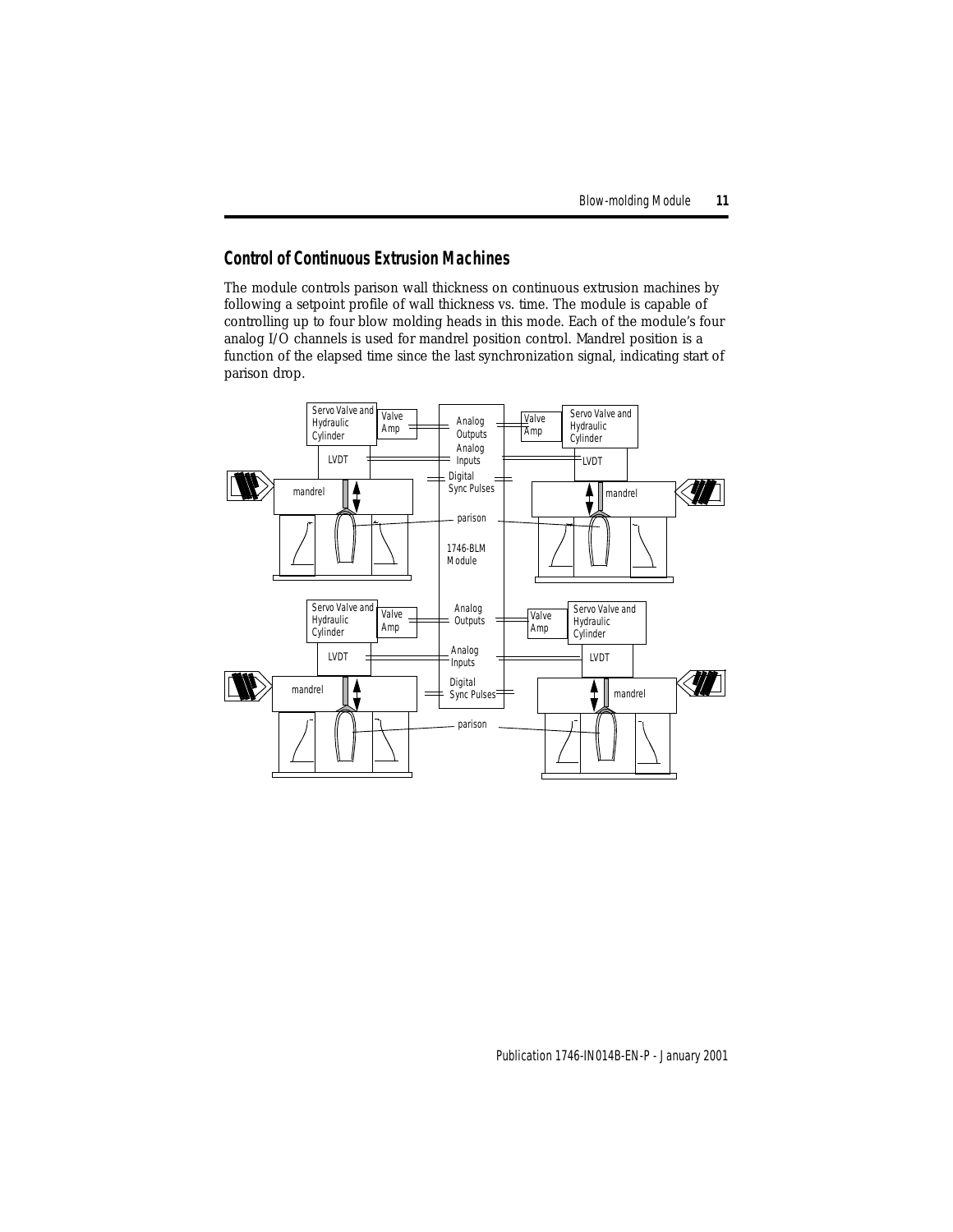# <span id="page-11-0"></span>**Control of Reciprocating Screw Machines**

Reciprocating screw machines have multiple heads and a single accumulator. Control of accumulator position is performed by the SLC processor. The module may be used to monitor the accumulator (screw) position in either of two ways on this type of machine:

- **with an analog input to the module:** Each module configured in this manner can control three heads. This method offers optimal performance. However, hardware utilization may not be as high as the following method depending on the number of extrusion heads.
- <span id="page-11-1"></span>• **with a separate high speed analog module:** The SLC processor must read position information from an analog module and update the 1746-BLM. A selectable timed interrupt (STI) instruction can be used with a 4ms period and variability << 1ms (tested on a SLC5/04 CPU with no other interrupt sources). This is adequate for 256- setpoint profiles with drop times > 1 second (~4ms/setpoint). Drop times of less than one second necessitate monitoring accumulator position with the 1746-BLM. Avoid using other STI instructions with higher priority.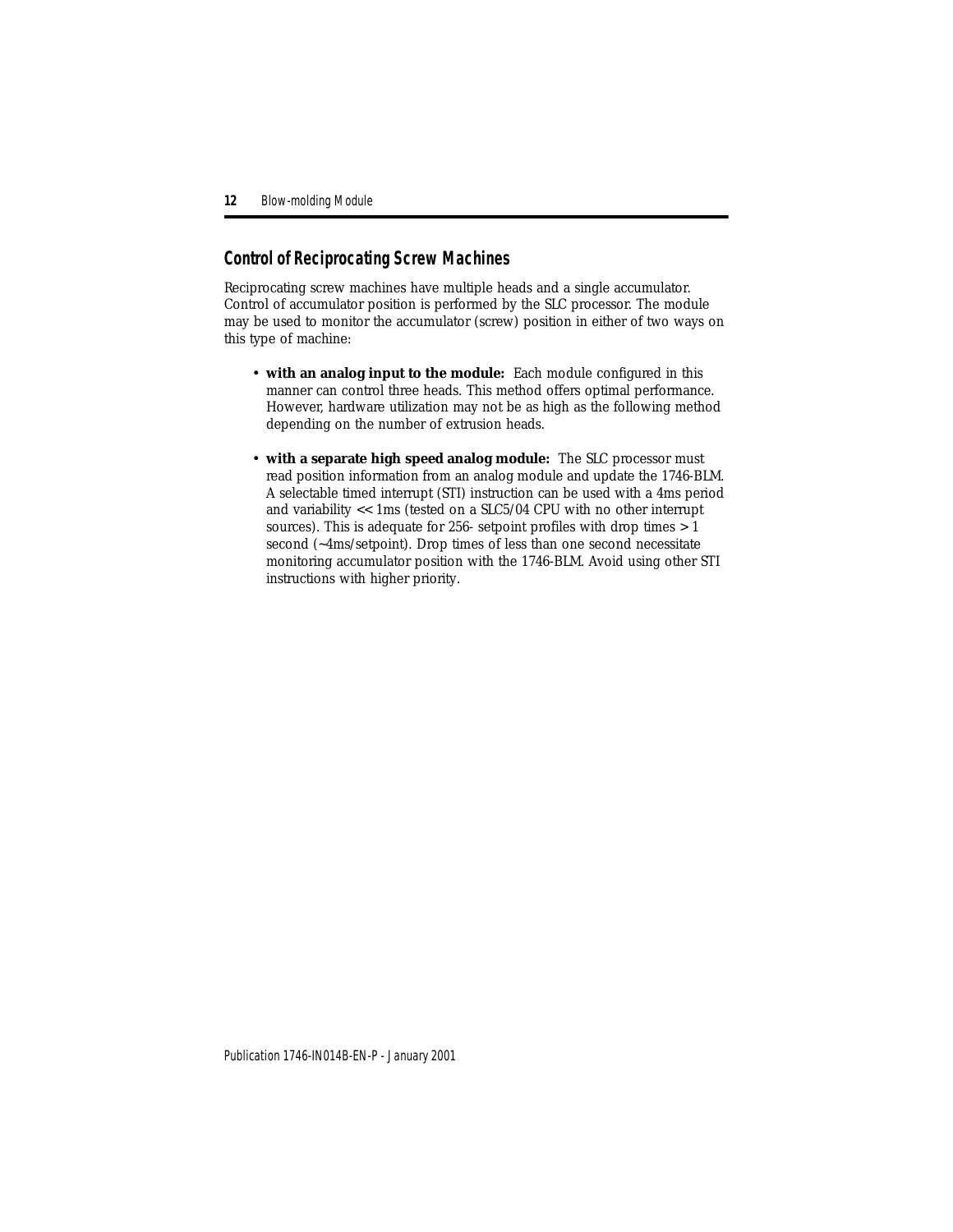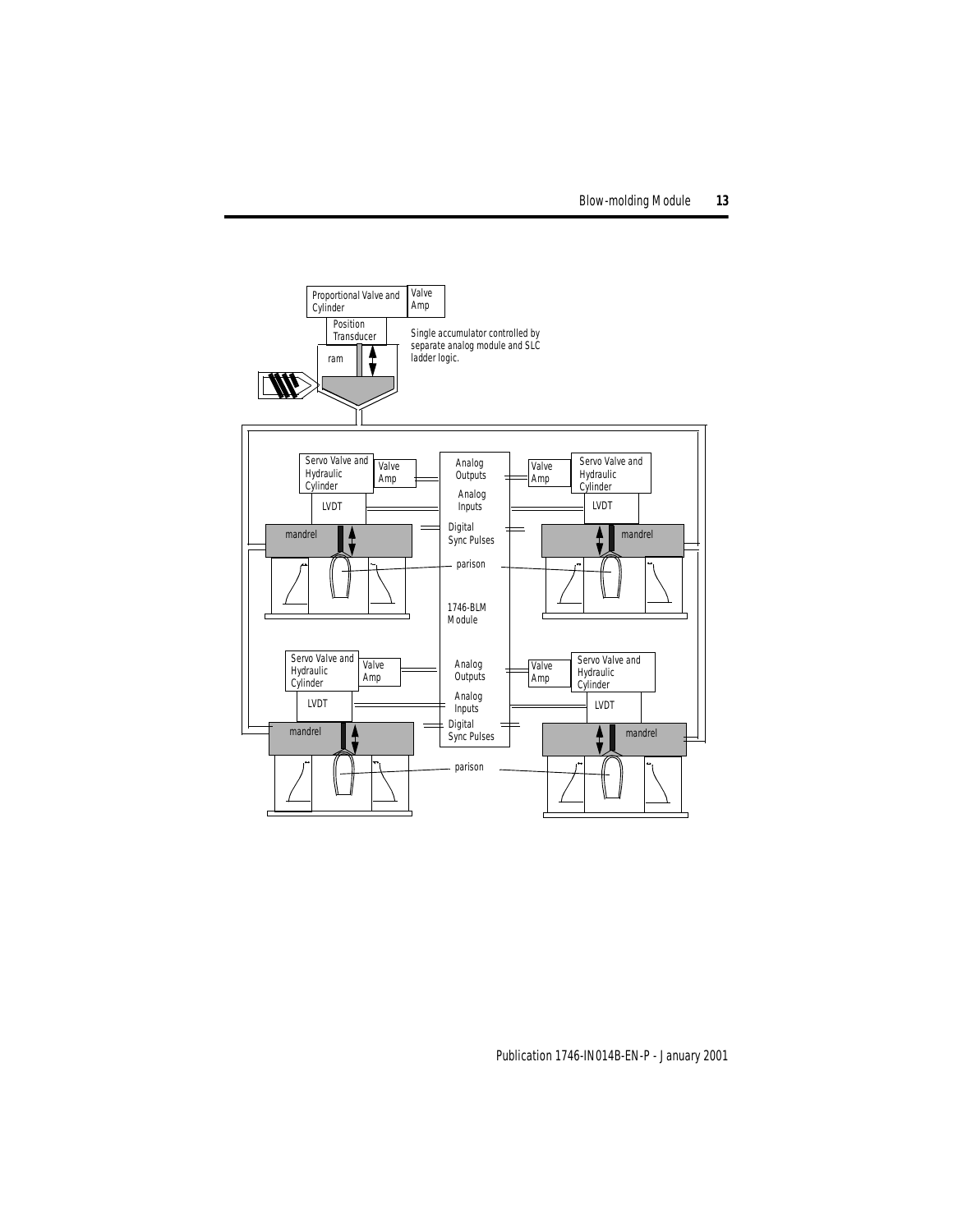# <span id="page-13-0"></span>**Step: 3 Module operation with an accumulator machine**

## **Position-based Operation**

In position-based mode, setpoint profiles are specified as a function of the position of a second, independent axis position. Here the independent axis corresponds to the accumulator ram position, while the dependent axis corresponds to mandrel position (or ram velocity).

Conceptually, the shot size of the independent axis is divided into 256 segments. When the accumulator ram position falls within the range of a particular segment, the number of that segment is used as an index into the setpoint profile to determine the current setpoint for the mandrel position (or ram velocity).

**IMPORTANT** Although you may specify profile sizes less than 256 in the **IMPORTANT** config file, the module expands these to 256-point profiles after downloading from shared memory. Internally to the module, all profiles are 256 points in length. Similarly, process variable profiles are compressed from the module's 256-point internal representation to your desired profile size prior to uploading.

## **Controlling Mandrel Position**

**Static control**: Mandrel position may be controlled statically by means of the three axis-hold values and corresponding hold-value control bits accessible via the module output file. The hold values are prioritized with hold value #0 being highest priority and hold value #2 being lowest.

In absence of an active profile, the highest priority enabled hold value becomes the position setpoint. By convention, the fully-closed mandrel position is the zero-scale calibration point, while the fully-open mandrel position is the full-scale calibration point.

**Dynamic control**: Mandrel position may be controlled dynamically by downloading a setpoint profile to the module's M0 file and setting the profile enable bit. Then, upon detecting the independent axis position at shot size, the module will automatically update the mandrel position once per millisecond through the last profile setpoint.

The last setpoint is maintained until *all* of the following are complete:

- profile enable bit is cleared
- independent axis is again at shot size
- profile enable bit is set again, which starts the next profile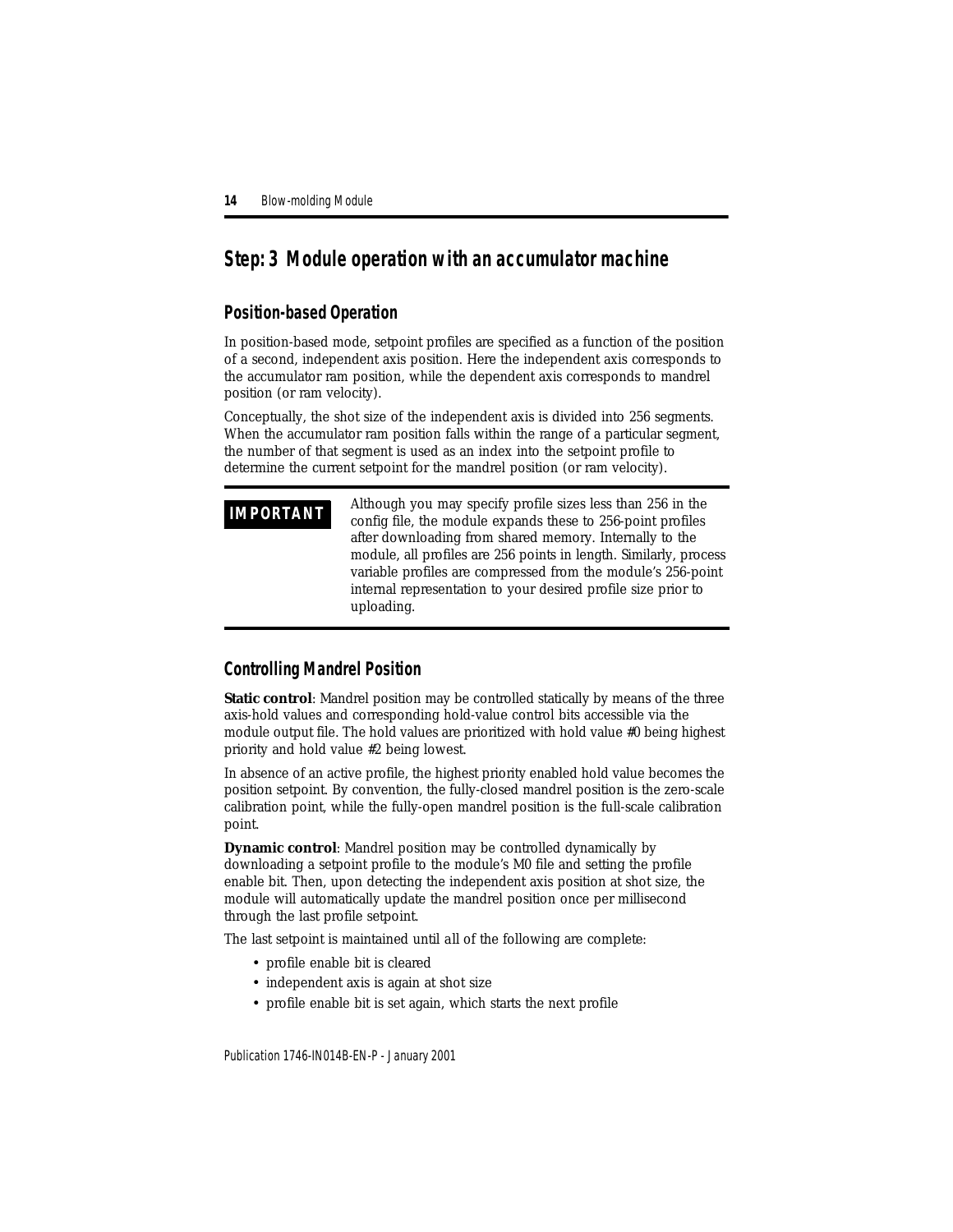# **Monitoring Mandrel Position**

Instantaneous mandrel position may be monitored by reading the current process variable from the module's input file. Several other values of interest are also available for each axis (e.g. control output, profile step, etc.). Process variable profiles may be read from the module's M1 file.

## **Controlling Ram Velocity**

Accumulator ram velocity is controlled in position-based mode by specifying ram velocity as a function of ram position. As with mandrels, rams are calibrated for zero-scale and full-scale positions. Velocity is then expressed as velocity = change of position/millisecond. By convention, the fully-forward ram position is the zero-scale calibration point, while the fully-retracted ram position is the full-scale calibration point. This implies that negative velocities result in moving the ram forward.

Velocity can be controlled in either open loop or closed loop. You select closed-loop velocity control by setting the appropriate axis' velocity-control bit in the module output file. Since hydraulic valves generally provide a constant hydraulic flow with a constant command input, setpoints in open-loop mode inherently specify velocity. Once closed-loop velocity control is enabled, hold value #2 is interpreted as shotsize, and the axis' step synchronization output is enabled as an at-shotsize indicator.

## **Operation by Controlling Ram Velocity**

Normally, ram velocity is controlled in closed loop using a single module analog I/O pair. A velocity profile (as opposed to a position profile) is necessary since the independent axis is the ram position. The remaining three analog I/O pairs are available for controlling machine heads.

## **Operation by Monitoring Ram Velocity**

This mode of operation is identical to operation with ram velocity control, except ram position is monitored only (a velocity profile for the ram is not used). You can control up to three machine heads per 1746-BLM. The resulting unused analog output is available for general (open-loop) use.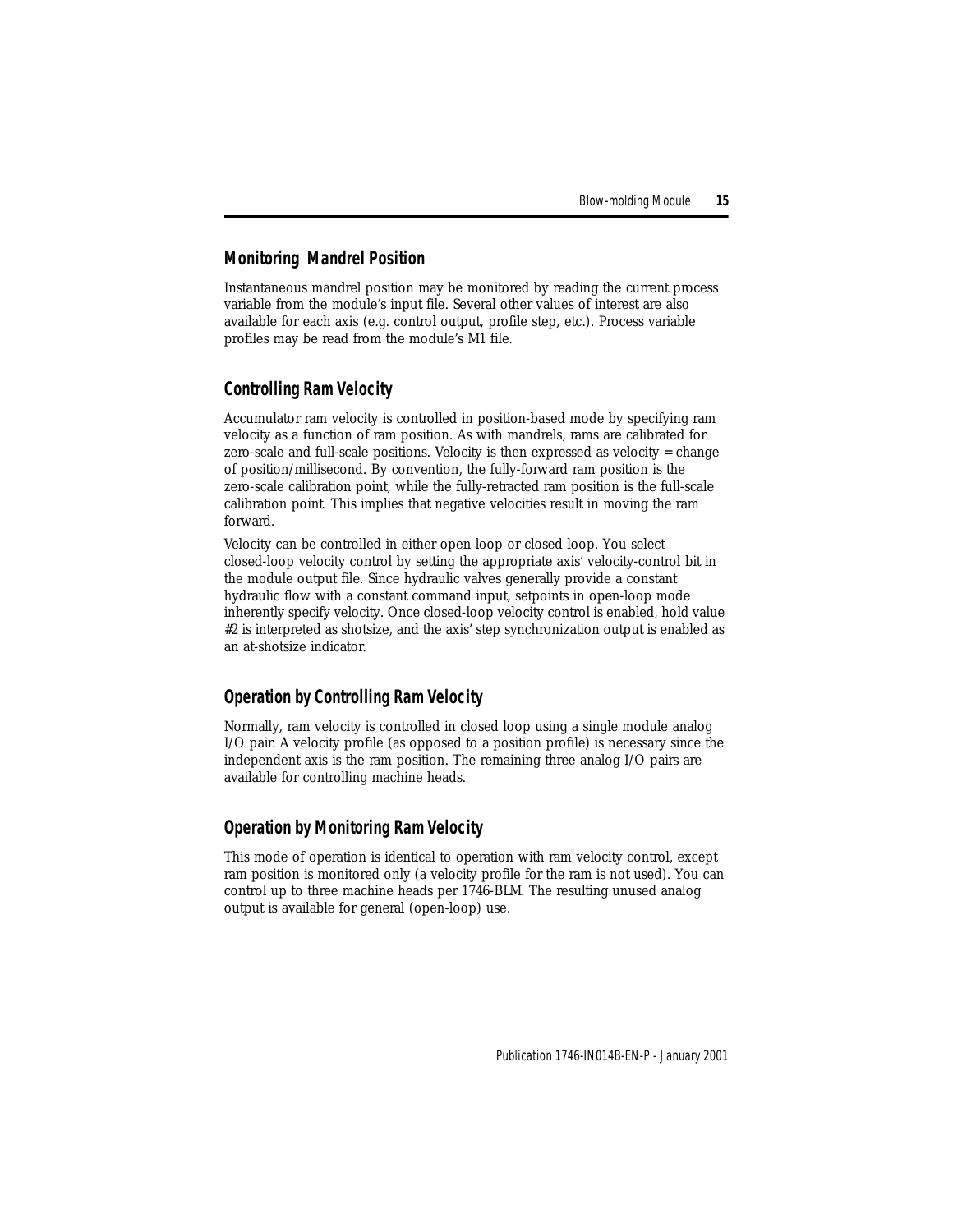## **Operation with an Auxiliary Position Input**

This mode of operation lets you control four machine heads per 1746-BLM. Your ladder program is responsible for calibration and scaling of process variable data sent to the module via the output file. A value of -32768 corresponds to the fully-forward ram position and +32767 corresponds to the at-shotsize ram position. See page [12](#page-11-0) for additional information on controlling with a separate, high-speed analog module.

# <span id="page-15-0"></span>**Step: 4 Module operation with a continuous extrusion machine**

## **Time-based Operation**

In time-based mode, setpoint profiles are specified as a function of the elapsed time starting with the leading edge of the start-of-drop synchronization signal. Profile duration may be held constant or derived from the time between previous sync pulses. In either case, profile duration is divided into 256 segments.

When the elapsed time since the start of drop falls within the range of a particular segment, the number of that segment is used as an index into the setpoint profile to determine the current setpoint for the mandrel position. Should a new start-of-drop synchronization pulse occur prior to completion of a profile in progress, a new profile will be started. If the profile duration expires without receiving a synchronization pulse, the last profile setpoint will be maintained indefinitely.



**TIP** Although you may specify profile sizes less than 256 in the config file, the module expands these to 256-point profiles after a download. Internally to the module, all profiles are 256 points in length. Similarly, process variable profiles are compressed from the module's 256-point internal representation to your desired profile size prior to an upload.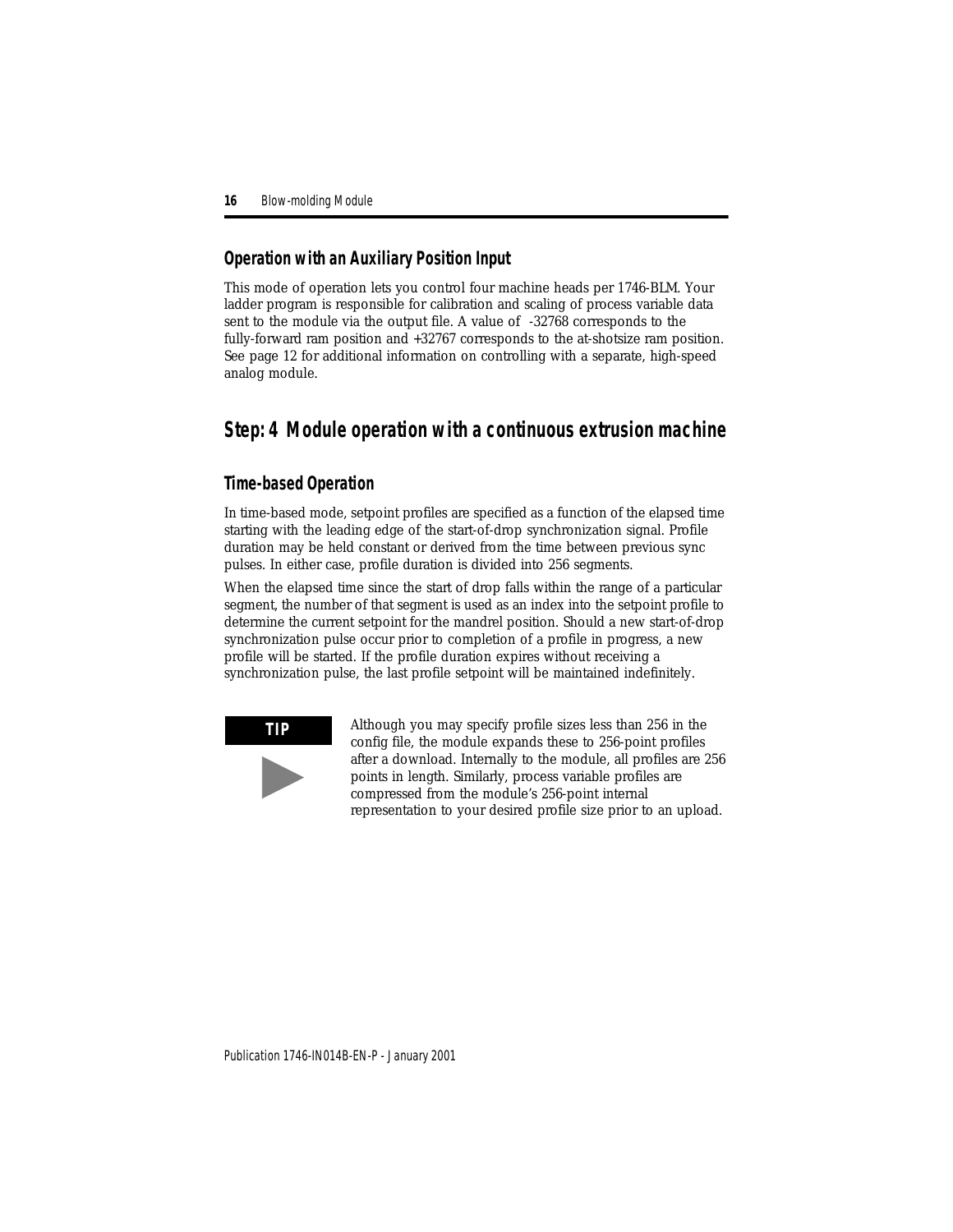# **Controlling Mandrel Position**

**Static Control:** Mandrel position may be controlled statically with three axis-hold values and corresponding hold-value control bits accessible via the module output file. Hold values are prioritized with hold value  $#0$  being highest, and hold value  $#2$ being lowest. In *time-based* mode the hold values have no special interpretation. In absence of an active profile, the highest priority enabled hold value becomes the position setpoint.

**Dynamic control**: Mandrel position may be controlled dynamically by downloading a setpoint profile to the module's M0 file and setting the profile enable bit. Then, upon receipt of an axis sync input signal, the module will automatically update the mandrel position setpoint every millisecond until the profile duration has expired or a new synchronization pulse is received.

# **Monitoring Mandrel Position**

Instantaneous mandrel position may be monitored by reading the current process variable from the module's input file. Several other values are also available for each axis (e.g. control output, profile step, etc.). Process variable profiles may be read from the module's M1 file.

# **Generating a Synchronization Signal**

The module examines its digital inputs once every millisecond, so the minimum pulse width (high or low) for external synchronization inputs is also one millisecond. The module may also be configured via the G file to accept synchronization inputs via its input file.

### Modes of time-based operation

**Fixed profile timing**: For fixed profile times, the profile-time filter constant should be set to zero. This way, the default profile time is used as the profile duration for every profile, regardless of sync input pulse period.

**Variable profile timing:** The module may also be programmed to adapt to the machine cycle time by setting the profile-time filter constant to values other than zero. The programmed value enables a digital lowpass filter on the profile time sequence. This has an effect similar to averaging previous profile times. Larger filter time constants result in more filtering.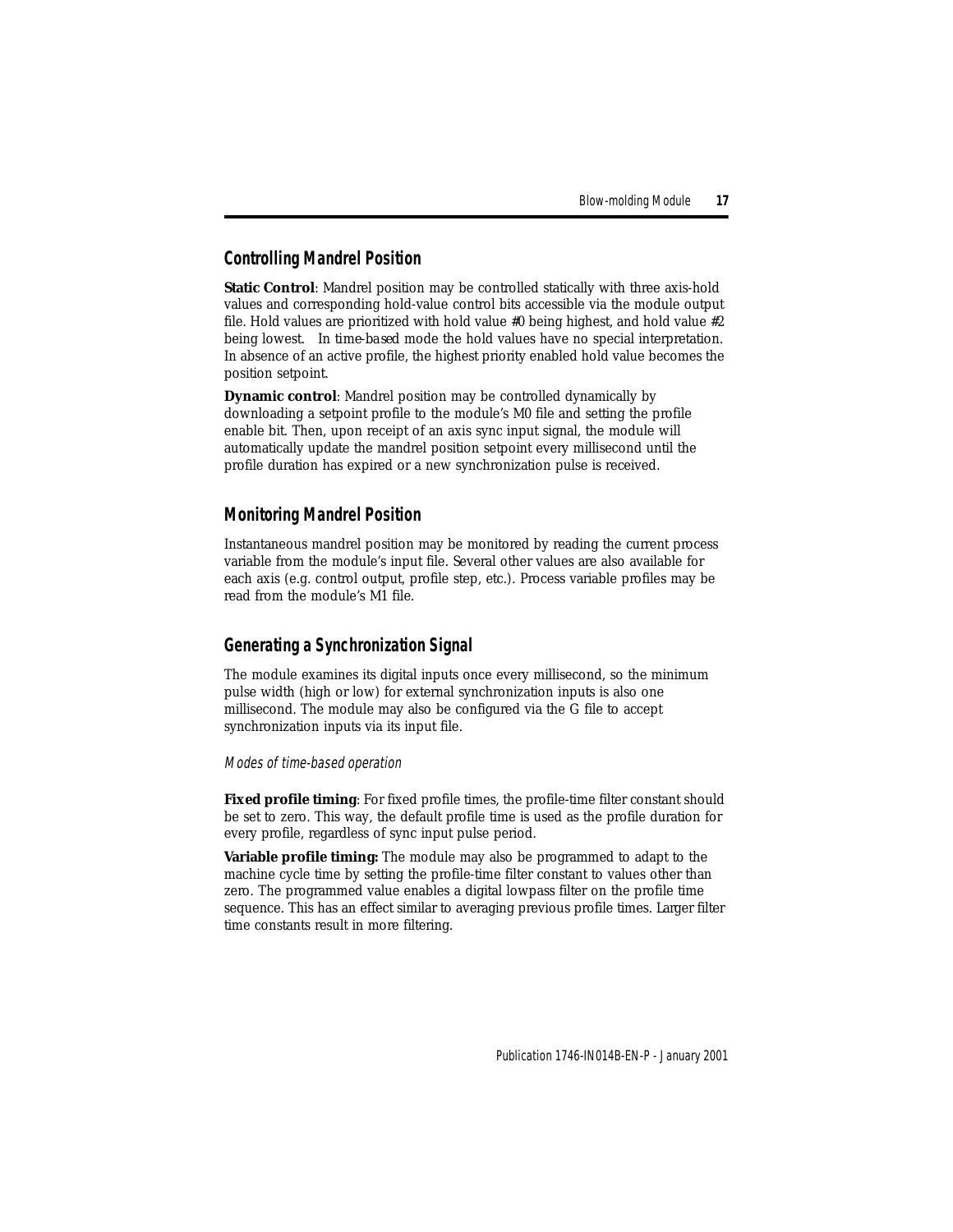# <span id="page-17-0"></span>**Step: 5 Determining an axis setpoint**

All position setpoints and process variables are represented in the SLC500 16-bit signed integer format, where the minimum value of -32768 corresponds to zero-scale (fully-closed or fully-forward) and the maximum value of +32767 corresponds to full-scale (fully-open or fully-retracted).

The setpoint for a machine axis comes from one of four prioritized sources: an active profile or one of three hold values. When enabled, the profile setpoint is highest priority. In absence of an active profile, hold values 0, 1 and 2 are applied in order of decreasing priority, with value 0 having the highest priority.

The tooling position for hold values is a function of the user setpoint and calibration data. Profile setpoints may be affected by three other factors:

- offset adjustment from the axis control structure
- scale factor from the axis control structure
- offset resulting from a comparison of the current profiles mean value with that of a previous profile

The offset and scale adjustments are provided to let you manipulate the weight of a profile without individually changing each setpoint in the original profile and re-downloading. The mean value comparison is done as part of an "automatic weight control" feature.

When the weight control bit in the output file is set, the current profile mean value is calculated. Subsequent profiles are then offset to achieve this same mean value. This maintains a constant part weight. Note that all such modifications to profile setpoints are performed immediately after a profile is downloaded. To modify a profile iteratively, you must repeatedly set the control bit that downloads the setpoint profile.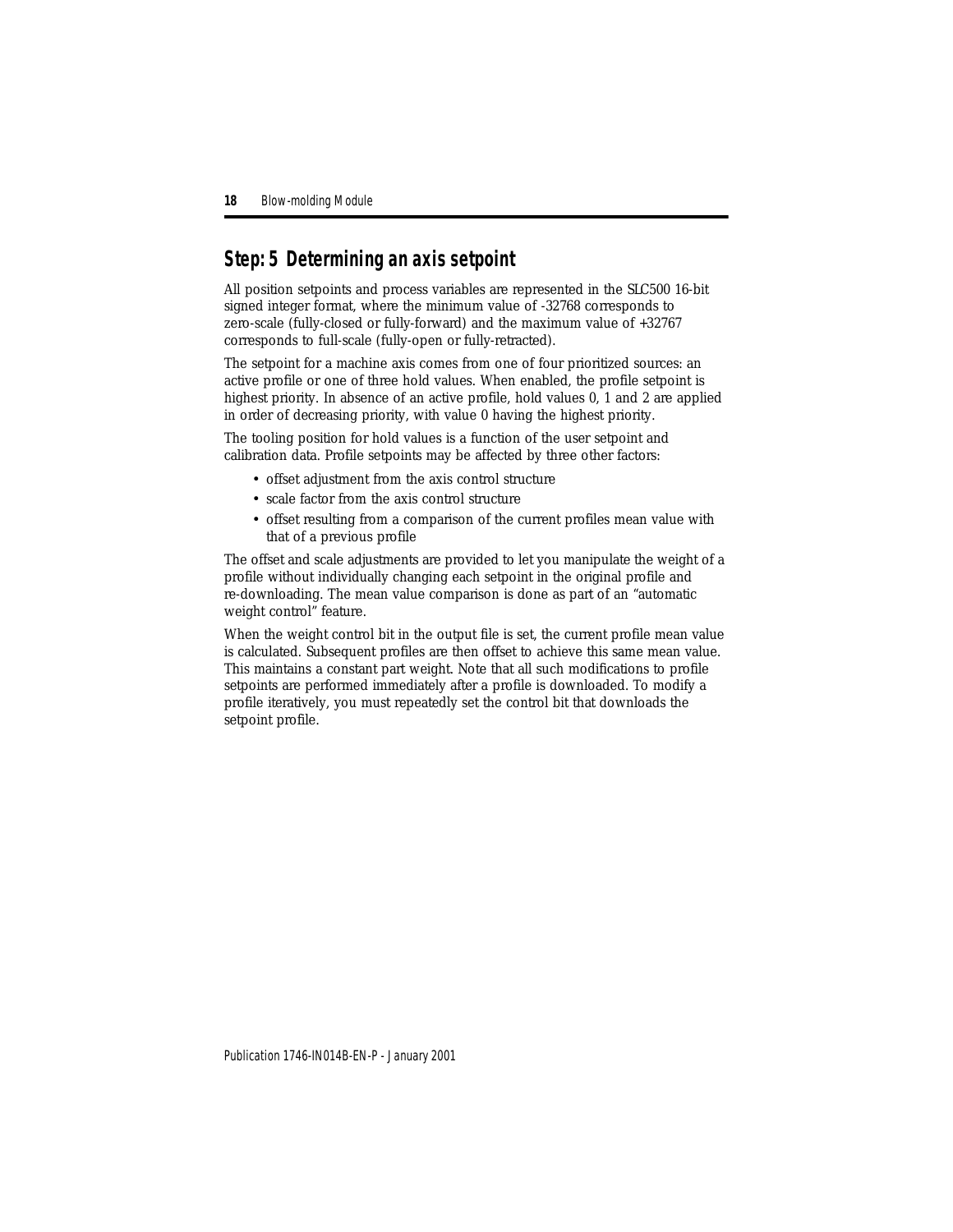# <span id="page-18-0"></span>**Step: 6 Wiring the module**



When you insert or remove the module while the backplane power is on, or you connect or disconnect the RTB with field side power applied, an electrical arc can occur. This could cause an explosion in hazardous location installations.

Be sure that power is removed or the area is nonhazardous before proceeding. Repeated electrical arcing causes wear to contacts on both the module and its mating connector. Worn contacts may create electrical resistance that can affect module operation.

## **ATTENTION**



Disconnect all power to the SLC system before wiring.

We recommend making connections to the module with:

- Interface Module (cat. no. 1492-IFM40F)
- Interface Cable (cat. no. 1492-CABLE010H)

The Interface Module is a 40-pin miniature terminal block. The Interface Cable is one meter long.

For additional information on these items, [Refer to Wiring Digital I/O on page 23.](#page-22-0) The pin-out for the terminal block is as follows:

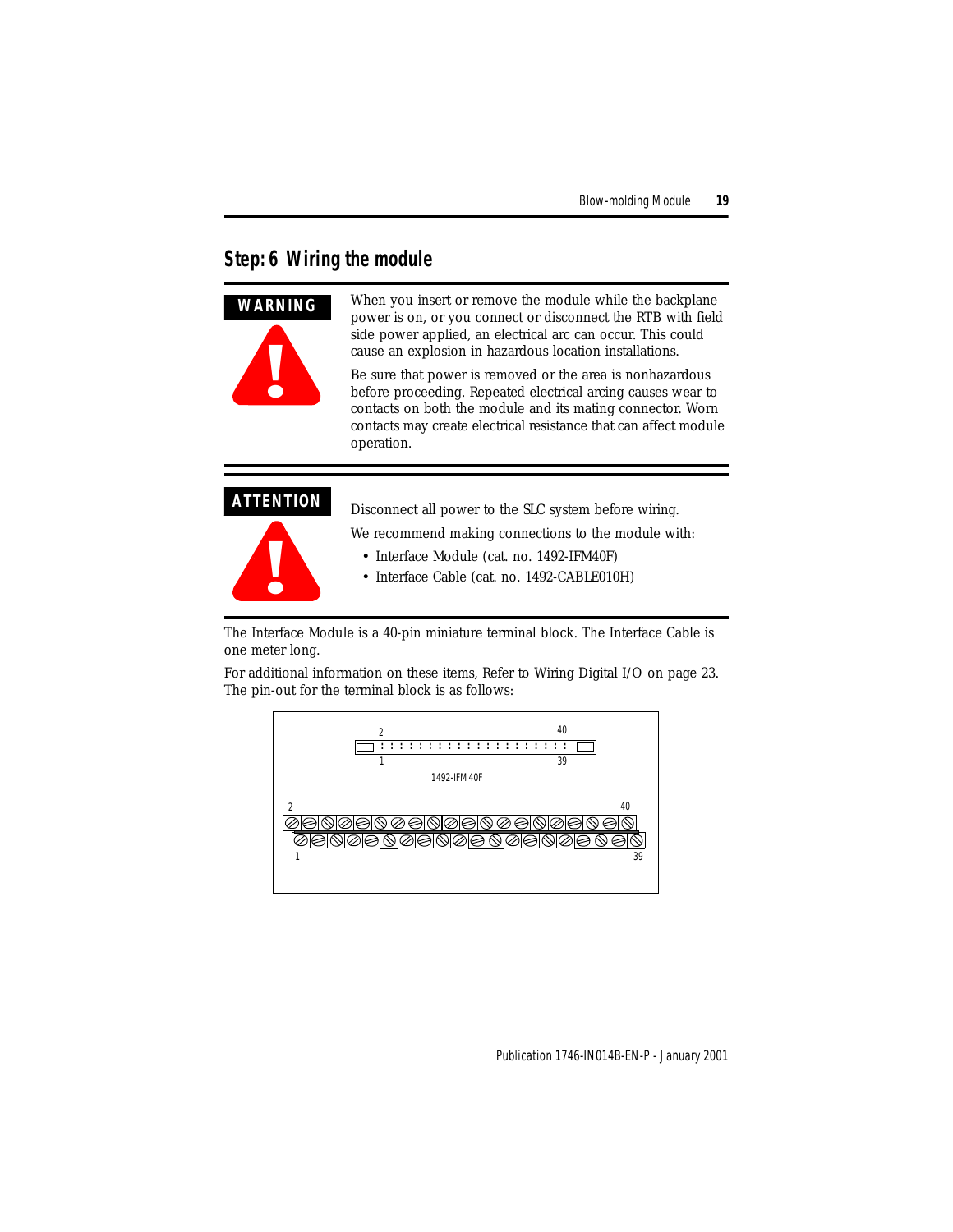| <b>Description</b>    | Axis 1 | Axis 2 | Axis 3 | Axis 4 | System     |
|-----------------------|--------|--------|--------|--------|------------|
| <b>Reserved</b>       |        |        |        |        | 4, 3, 2, 1 |
|                       |        |        |        |        |            |
| Digital OUT-          | 17     | 13     | 9      | 5      |            |
| Digital OUT+ (+24EXT) | 18     | 14     | 10     | 6      |            |
| Digital IN-           | 19     | 15     | 11     | 7      |            |
| Digital IN+           | 20     | 16     | 12     | 8      |            |
|                       |        |        |        |        |            |
| $-24V$ dc RET         |        |        |        |        | 21         |
| +24V dc EXT           |        |        |        |        | 22         |
|                       |        |        |        |        |            |
| Analog OUT- (GND)     | 23     | 27     | 31     | 35     |            |
| Analog OUT+           | 24     | 28     | 32     | 36     |            |
| Analog IN-            | 25     | 29     | 33     | 37     |            |
| Analog IN+            | 26     | 30     | 34     | 38     |            |
|                       |        |        |        |        |            |
| Excitation- (-10V)    |        |        |        |        | 39         |
| Excitation+ (+10V)    |        |        |        |        | 40         |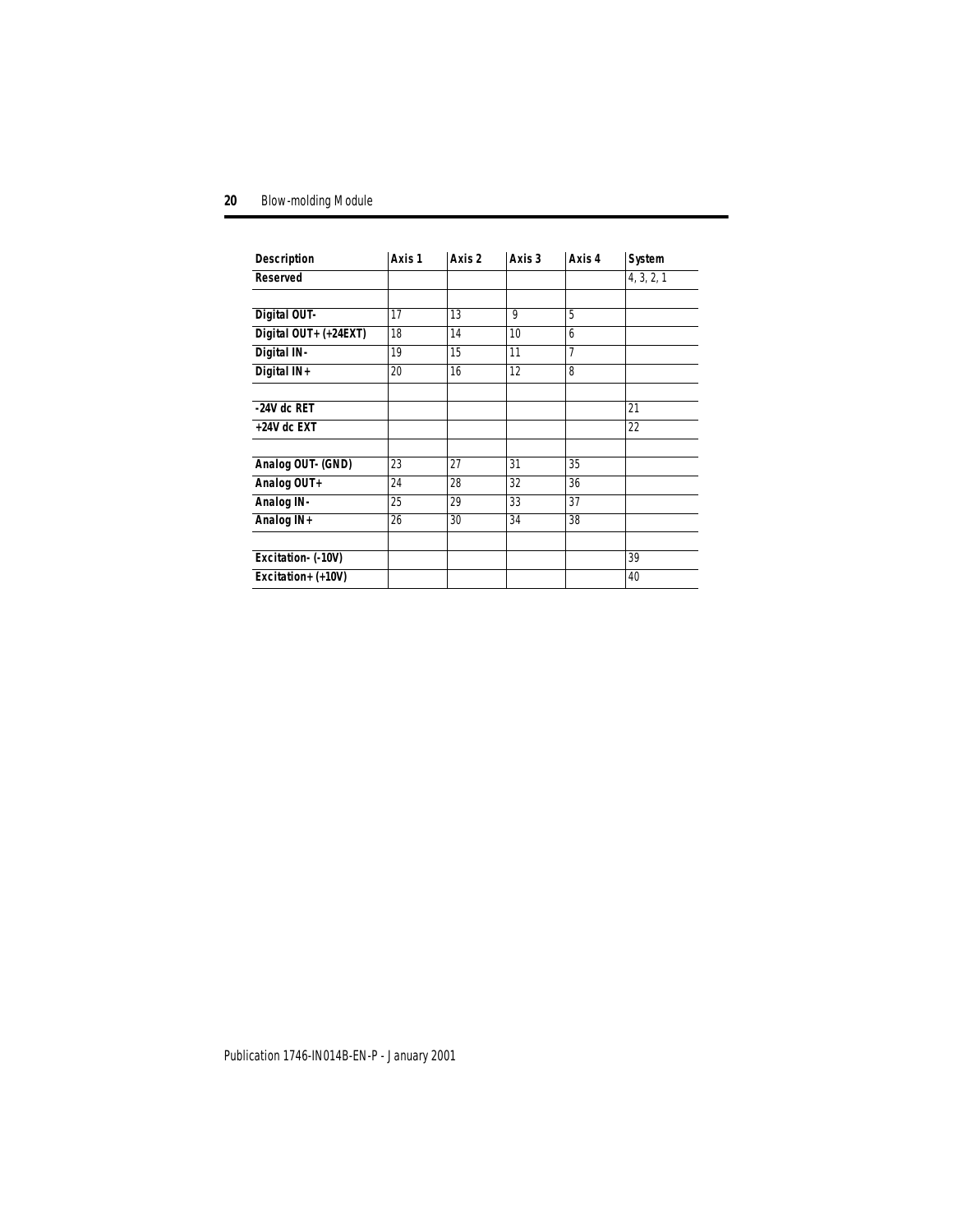# **Wiring a Two-head Dual-actuator Machine**

This setup has two identical injection units. Wire axis 1 and 2 identical to axis 3 and 4 with these I/O devices:

- analog output to the valve amplifier for the accumulator
- LVDT position input from the accumulator
- analog output to the valve amplifier for the parison die head
- LVDT position input from the parison die head



**IMPORTANT** If multiple power sources can be used, do not exceed the specified isolation voltage. specified isolation voltage.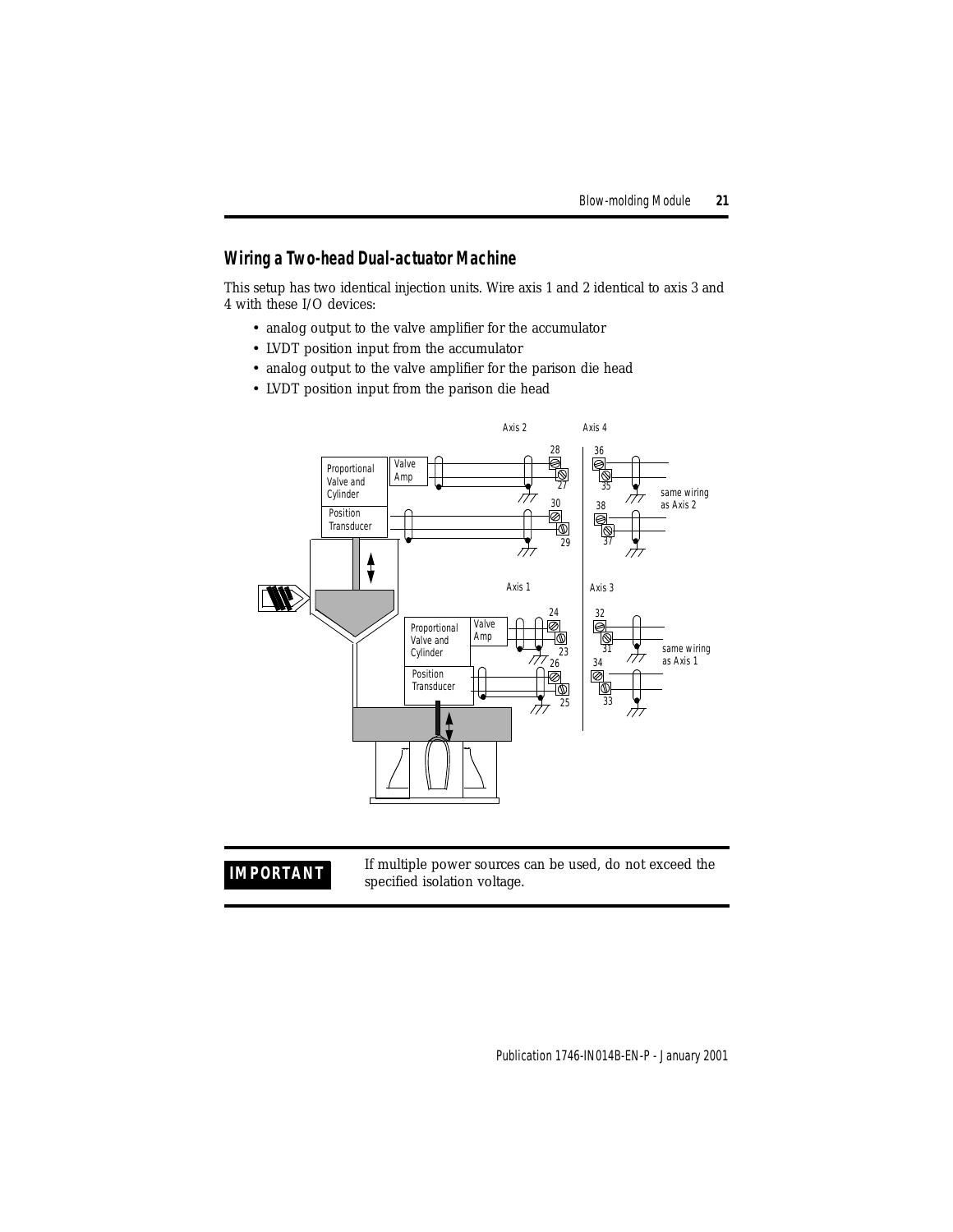## **Wiring a Continuous-extrusion Machine**

This setup has four identical injection units. Wire all four channels the same with these I/O devices:

- analog output to the valve amplifier for the parison die head
- LVDT position input from the parison die head



**IMPORTANT** If multiple power sources can be used, do not exceed the specified isolation voltage.

## **Wiring a Reciprocating Screw Machine with Single Accumulator**

This setup has a single accumulator driving four identical injection units. Wire all four channels the same (see continuous extrusion, above) with these I/O devices:

- analog output to the valve amplifier for the parison die head
- LVDT position input from the parison die head

Wire the actuator for analog I/O signals from a fast-analog I/O module such as 1746-FIO4V (for voltage-level signals) in the SLC I/O chassis.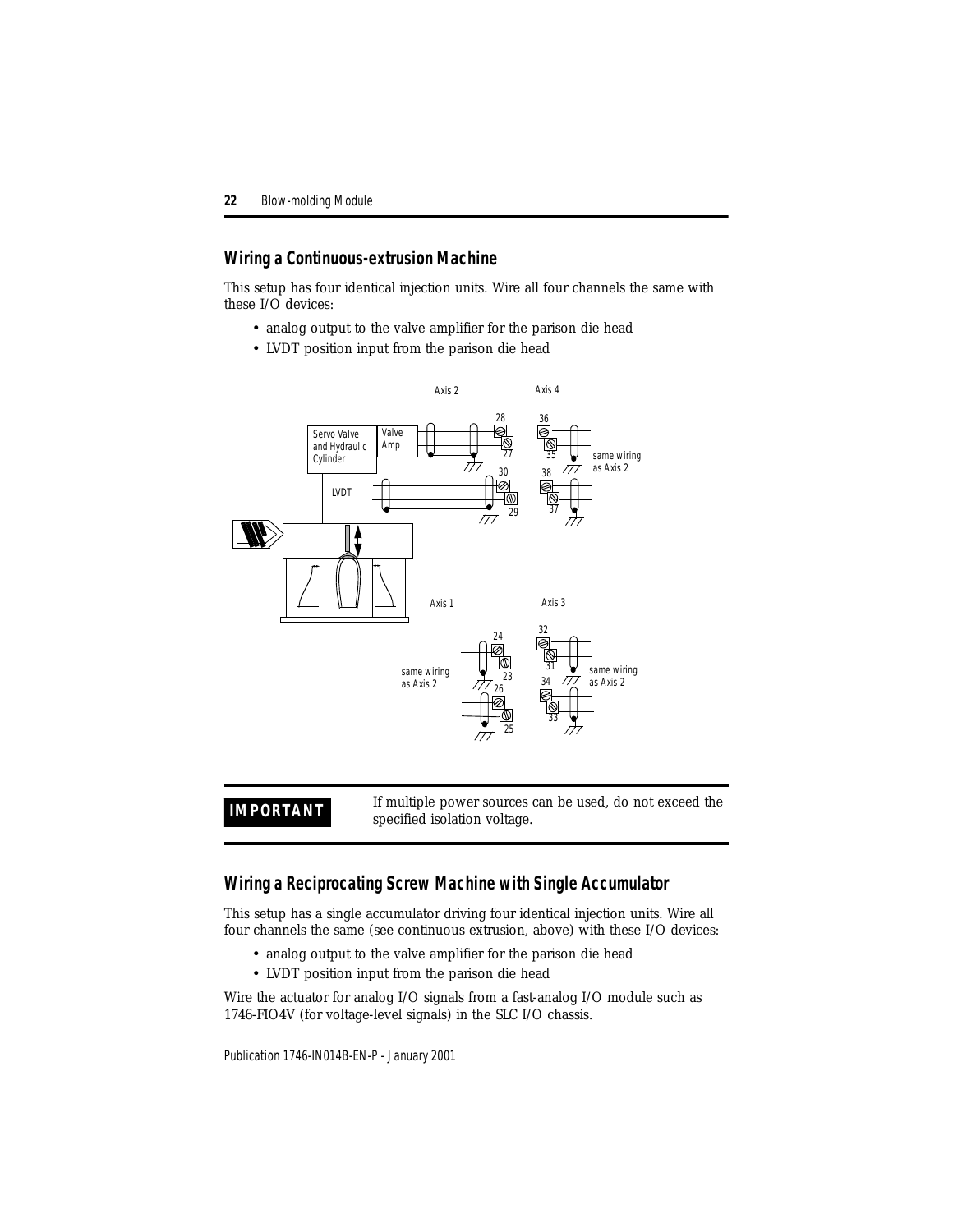# <span id="page-22-0"></span>**Wiring Digital I/O**

To use module hardware inputs (DIN) for start-of-drop synchronization, reset bit 05 = 0 of the G-file axis-configuration word, and wire as follows: (Channel 1 shown. See [page 27](#page-26-0) for G-file configuration.)



**IMPORTANT** If multiple power sources can be used, do not exceed the conciliad isolation voltage. specified isolation voltage.

# **Polarity of I/O devices**

Transducers must be wired so that the voltage corresponding to the open or retracted position is greater than the voltage corresponding to the closed or forward position.

Actuators may be either direct or reverse acting. Applying a positive voltage to the direct-acting type results in an increase in the corresponding process variable voltage. Applying a positive voltage to the reverse-acting type results in a decrease in the corresponding process variable voltage. Both types are accommodated by the module.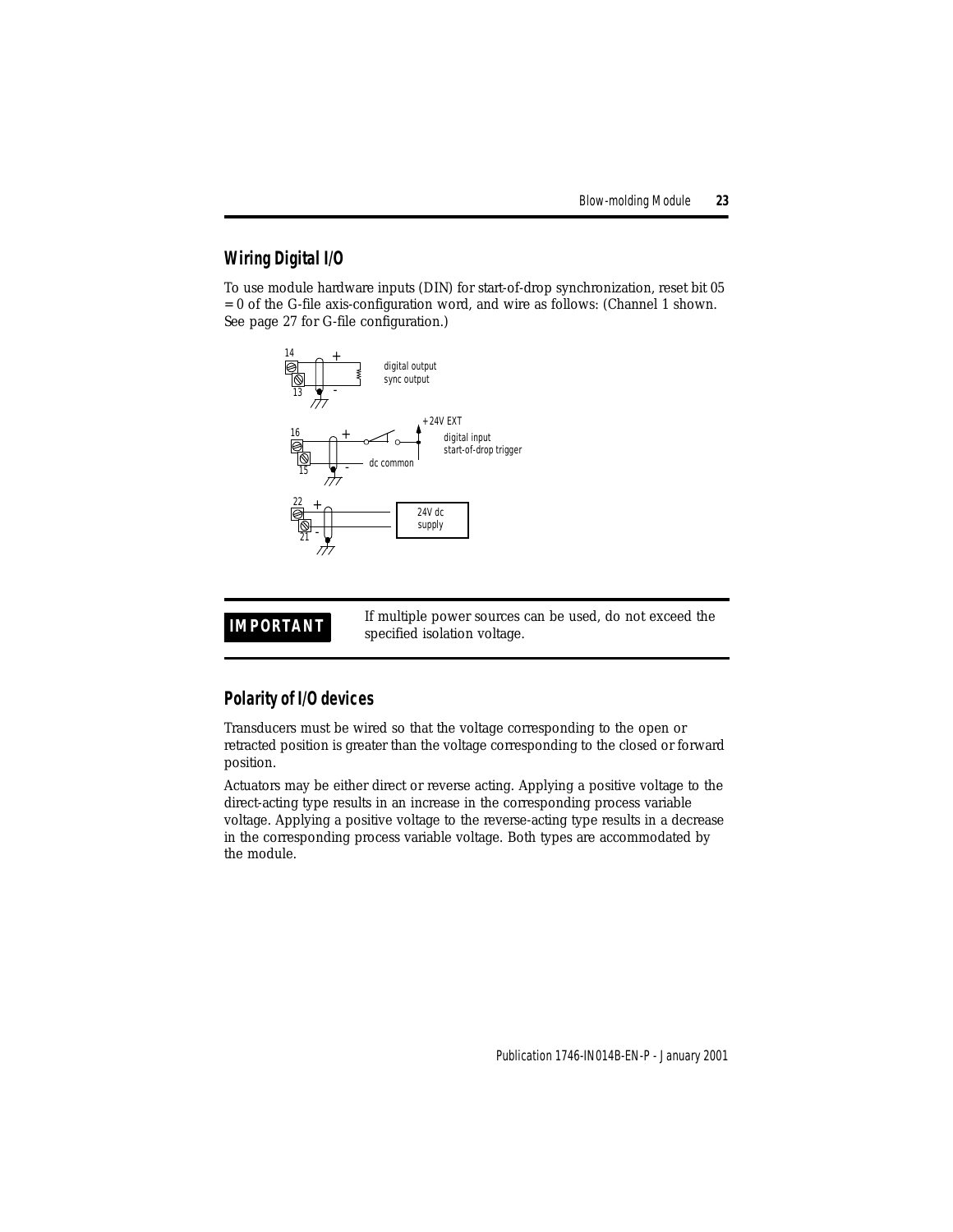Minimizing interference from radiated electrical noise:

- Isolate signal wiring (such as LVDT input cables) from power lines and sources of electrical noise (such as motors and proportional amplifiers).
- Use shielded twisted pairs for all input and output connections.
- Make cables and unshielded leads as short as possible.
- Connect the shields of LVDT input cables and drive-output cables to earth ground at the I/O chassis at the nearest chassis mounting bolt.
- Ground cable shields at one end only.
- Connect all of the following to earth ground:
	- **–** power supply cable shields
	- **–** LDT flange, frame, and machine
	- **–** I/O chassis
	- **–** a/c ground
- Place the SLC processor and I/O chassis in a suitable enclosure.
- About the Interface Module Terminal Block (cat. no. 1492-IFM40F)

We recommend that you use this device for connections to the module. The associated cable connects the device to the module. Cables are available in standard sizes as indicated by part number 1492-CABLExxxH where xxx indicates cable length in meters:

| length: | xxx. |
|---------|------|
| 0.5 M   | 005  |
| 10m     | 010  |
| 1.5m    | 015  |
| 2.5m    | 025  |
| 50      | 050  |

Publication 1492-5.1 describes the IFM terminal block and cables. For information on the entire line of Interface Modules and associated cables for wiring analog systems, see publication 1492-2.15.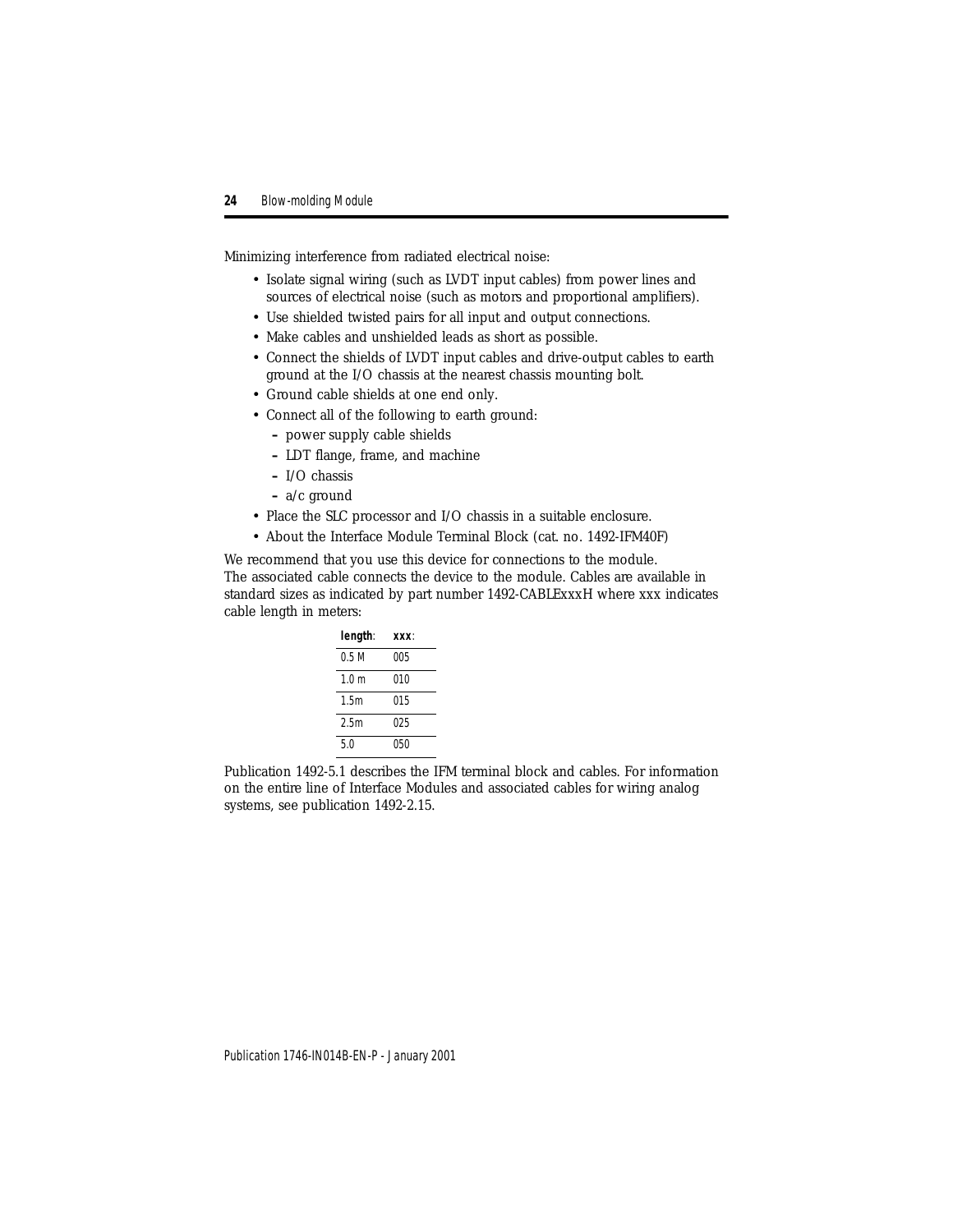# <span id="page-24-0"></span>**Step: 7 Configuring the SLC processor (including I/O, M0/M1, and G file)**

This procedure is based on RSLogix500 programming software, version 2.0 or later. For other software, the procedure may vary.

Configure the SLC processor, I/O, size of M0/M1 files, and G file offline to match your system layout.

- **1.** With the File pull-down window, open the ladder file associated with this project, or create a project (ladder file) for it.
- **2.** If you have not already done so, select the Controller Properties icon and launch it. Then select/enter the type of SLC processor.
- **3.** Select the I/O Configuration icon and launch it. Then select/enter:
	- a. Slot number in the I/O chassis for this module If using this module in a Pro-Set 200 Injection Control System, assign this module to slot 7.
	- b. Module ID (13635), entered under *Other* in the I/O Module window.

| <b>IMPORTANT</b> | When you enter the module ID, the processor                  |
|------------------|--------------------------------------------------------------|
|                  | automatically reserves the required number of I/O image      |
|                  | table words. The location of those words in the I/O image    |
|                  | table is determined by the module's slot location in the I/O |
|                  | chassis. Slot location is a required addressing unit.        |
|                  | For example, I:e.6 locates the 6th word in the block of      |
|                  | input image table words assigned to the module in slot e     |
|                  | that you entered in A, above.                                |

c. If you have not already done so, enter the size of I/O chassis and the type of power supply.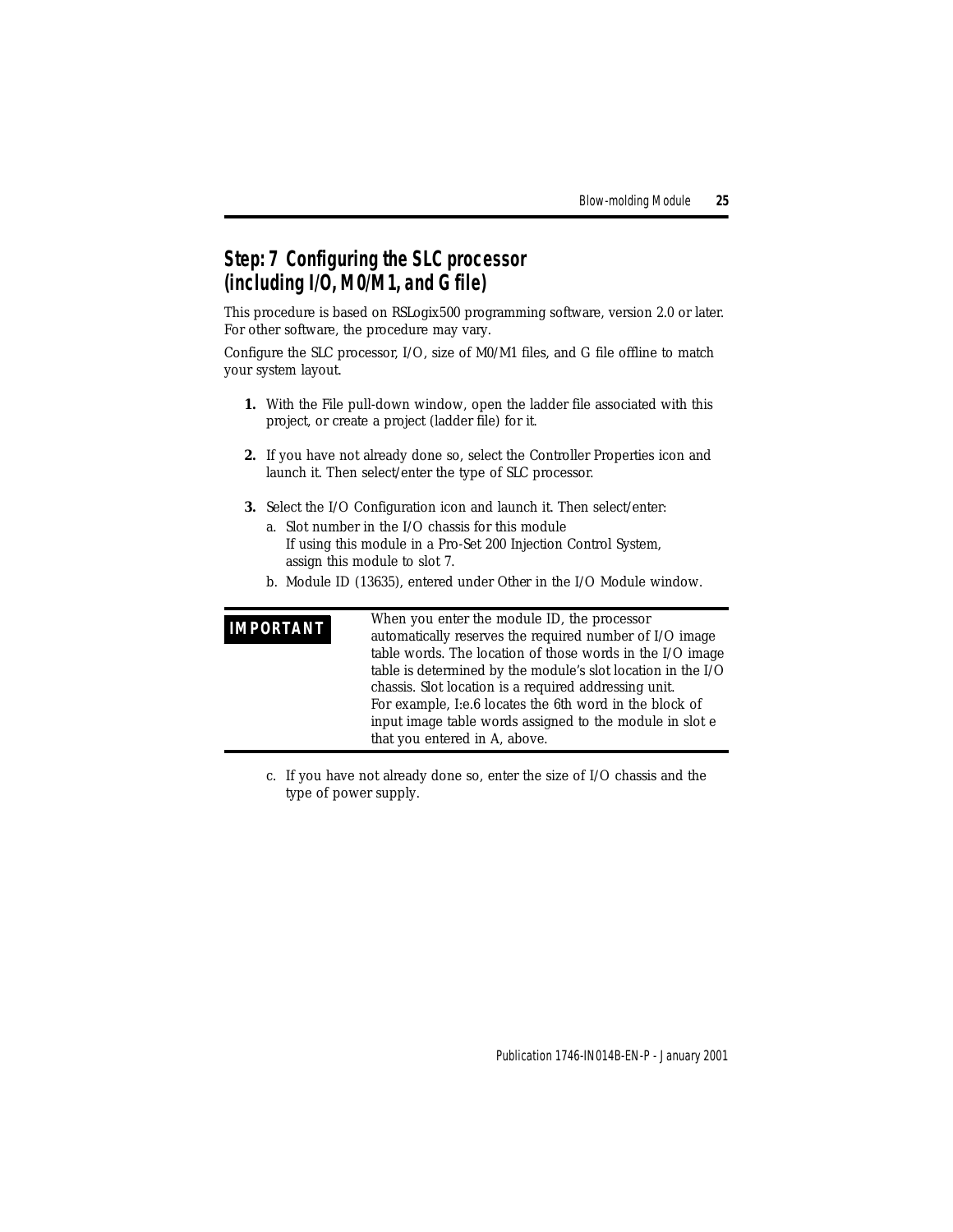- **4.** Select the Adv Configuration icon and launch it. Then select/enter:
	- a. Length of M0 file at 1536 words, M1 file at 1537 (listed in section 7).

|             | <b>Advanced 1/0 Configuration</b>                                                                                                 |                                       |                |
|-------------|-----------------------------------------------------------------------------------------------------------------------------------|---------------------------------------|----------------|
| Slot #: $1$ | OTHER I/O Module - ID Code = 13635                                                                                                |                                       |                |
|             | Maximum Input Words:<br>Maximum Output Words: 32                                                                                  | -32                                   | Cancel<br>Help |
| Setup       | Scanned Input Words:<br>Scanned Output Words:<br>Interrupt Service Routine (ISR) #:<br>MO Length:<br>M1 Length:<br>G File Length: | 132<br> 32<br>ю<br>1536<br>1537<br>15 | Edit G Data    |

b. Length of G file at 5 words.

| G File Data |       |               |    |        |      | $\overline{\mathbf{x}}$ |
|-------------|-------|---------------|----|--------|------|-------------------------|
| Offset      |       |               |    |        |      |                         |
| Ю           | 2020  | $\mathbf{E2}$ | E2 | E2     | E2   |                         |
| Hex/800 -   | Radix | 0K            |    | Cancel | Help |                         |

- <span id="page-25-0"></span>**5.** Select and launch the Enter G Data icon.
	- a. Change the display radix to hex. You see:

|  | 0.000<br>$\sim$ $\sim$ $\sim$ |  |  |  |  |
|--|-------------------------------|--|--|--|--|
|--|-------------------------------|--|--|--|--|

b. Select word one (as shown) and enter the bit-selected data word that corresponds to axis 1. You determine the equivalent hex value of this word in next section. Repeat for G-file words 2-4 (for axes 2-4).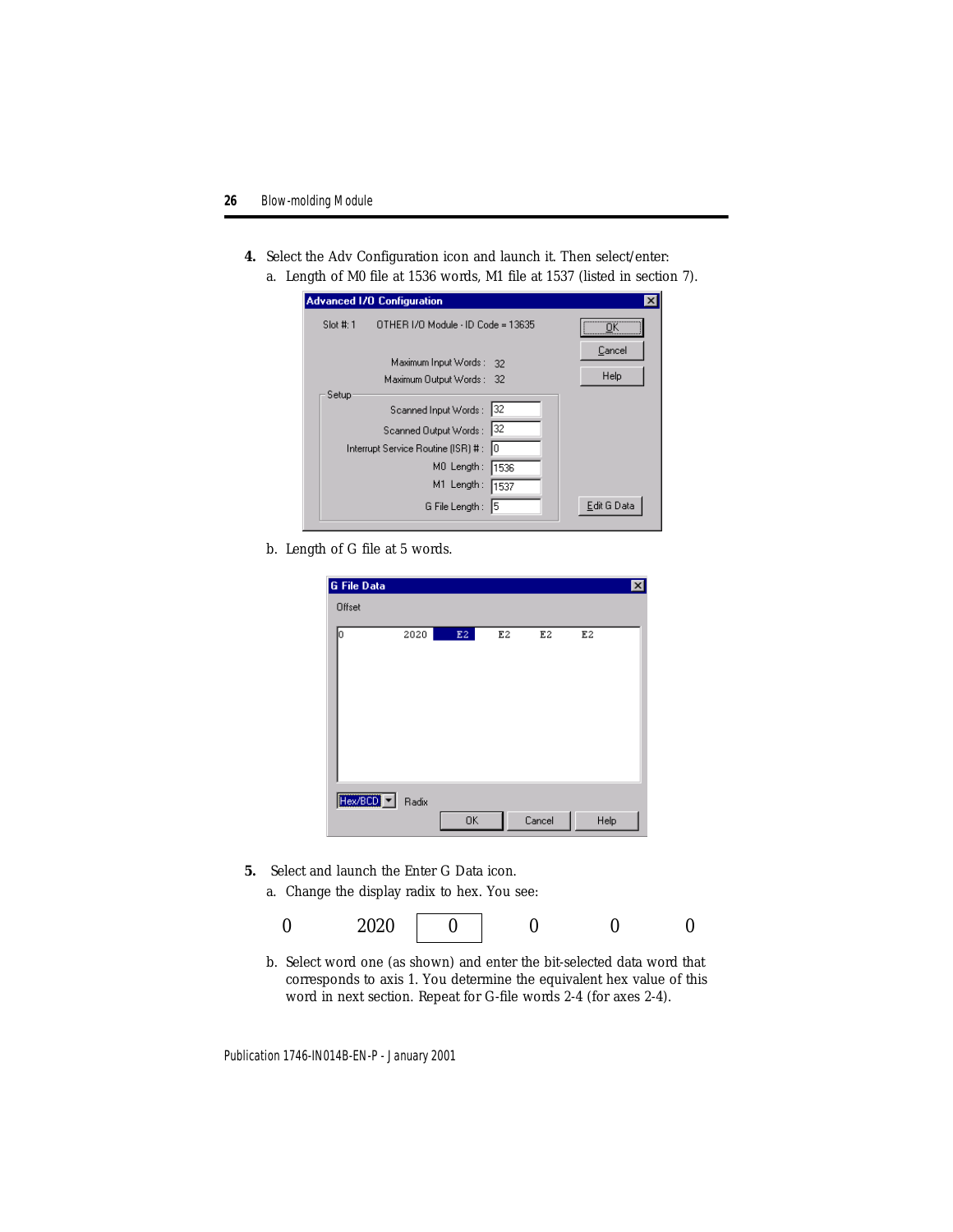# <span id="page-26-0"></span>**G-file Configuration**

The module requires software-configured selections in G file words 1-4 for axes 1-4, respectively. All four axes have identical structures:

| Bit             | Purpose                                                                                    | Selection                                                                                           |
|-----------------|--------------------------------------------------------------------------------------------|-----------------------------------------------------------------------------------------------------|
| 00 <sup>1</sup> | axis operation is time based $(1)$ $(2)$                                                   | $0 =$ disabled, $1 =$ enabled                                                                       |
| 01              | axis operation is position based (if set, see $(3)$ )                                      | $0 =$ disabled, $1 =$ enabled                                                                       |
| $02 - 04$       | mandrel will follow:<br>- accumulator axis number:<br>- SLC profile via output image file: | enter bit code, such as<br>000 for axis 1, 001 for axis 2, 010<br>for axis 3, 011 for axis 4<br>100 |
| 0 <sub>5</sub>  | axis synch input source (see note 3)                                                       | $0 =$ from module DIN input<br>$1 = from SLC output image$                                          |
| 06              | axis synch output source (see note 3)                                                      | $0 =$ from module DOUT<br>$1 = from SLC output image$                                               |
| 07              | SP and PV range                                                                            | $0 = -32k$ to $+32k$<br>$1 = 0$ to $+10k$                                                           |
| $08-15$         | axis profile size (modulo 256) range of 0-255 (see<br>note 3)                              | bit code for number of setpts                                                                       |

(1) Bits 00 and 01 must be set to opposite states, else a fault occurs.

 $(2)$  When setting up a continuous extrusion machine, consider this: Select time-based operation for each axis to be used. Specify zero for the independent axis. Select an SLC-generated or externally-generated start-of-drop synchronization input, depending

on your machine requirements. Select SLC-generated or module-generated synchronization output, depending on your machine requirements.

Specify a user profile size of 256 points

(unless SLC memory space requires fewer points)

 $(3)$  When setting up an accumulator machine, consider this:

Select position-based operation for each axis to be used.

Specify a number between 0 and 3 for each independent axis.

Select an SLC-generated start-of-drop synchronization input, since this feature is unused in position-based mode (This lets the SLC processor use the input for other purposes).

Select SLC-generated or module-generated synchronization output, depending on your application's requirements.

Specify a profile size of 256 points

(unless SLC memory space requires fewer points)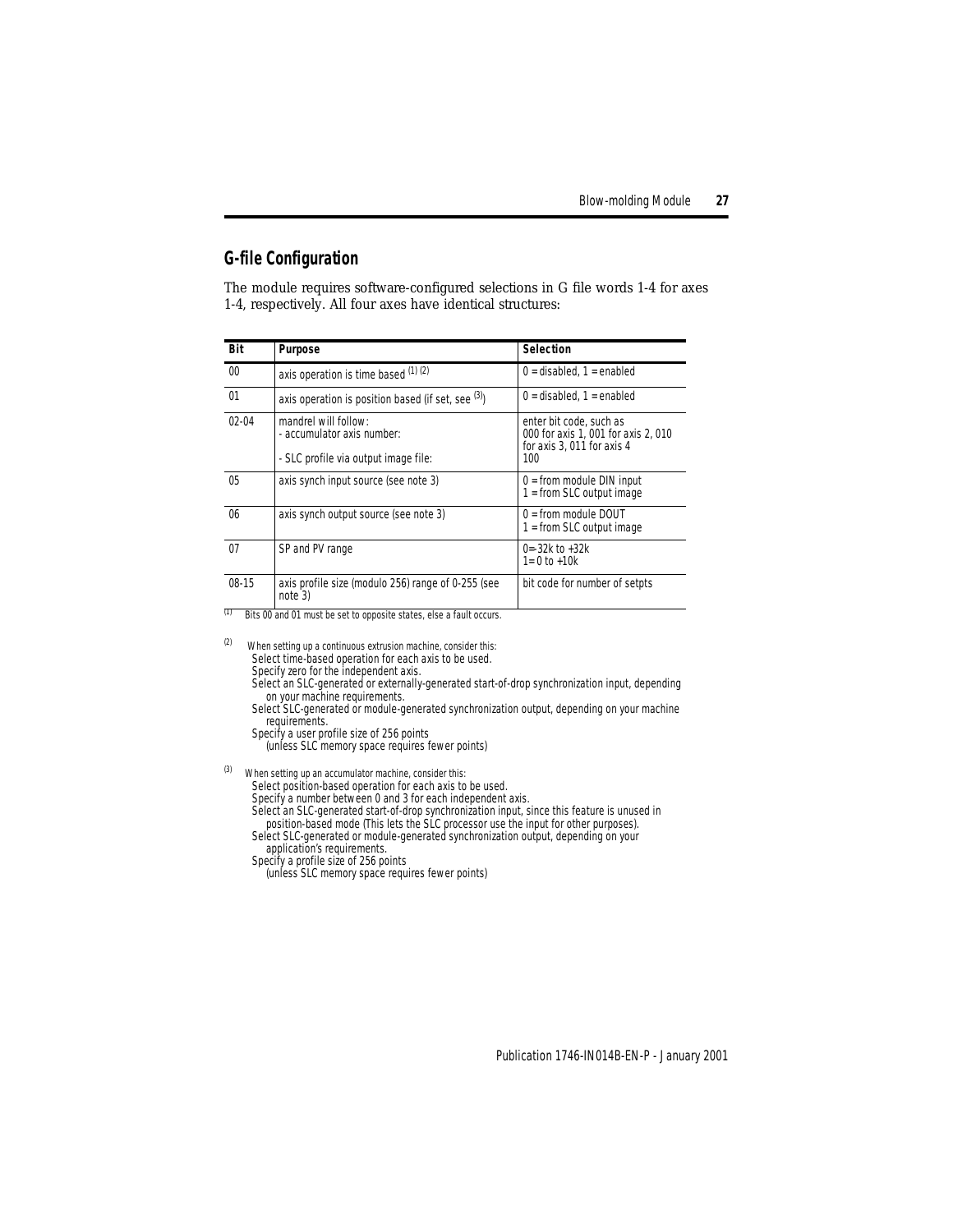You may set bits by entering an equivalent bit-set word in hex. For example, a hex value of 0062 represents:



**IMPORTANT** Before operating the module for the first time, you must<br>download the C file to the module. Do this by download download the G file to the module. Do this by downloading your ladder file, even if it contains no rungs. The SLC processor must be in Program mode for a download.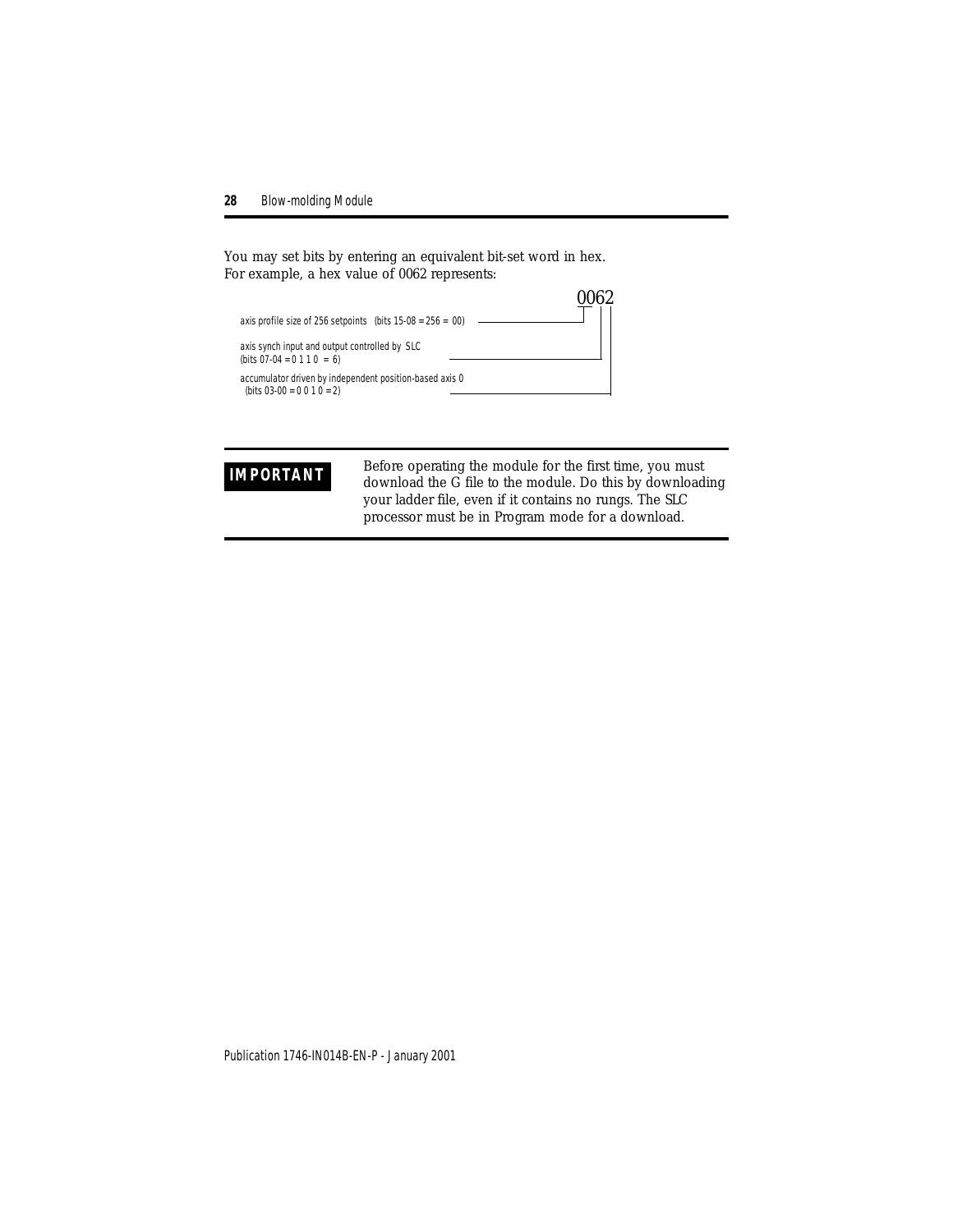# **Using M0/M1 Files**

The module's M0 file receives axis-control structures and axis profiles from your designated N files. The module returns to designated N files:

- axis-control structures for verification
- process-variable profiles to indicate how setpoint profiles were executed

Your ladder logic must move this data between N files and M0/M1 files.

| <b>Words</b> | <b>Description</b>                                       |
|--------------|----------------------------------------------------------|
| $0 - 63$     | Control structure for axis 1 (see next page for listing) |
| 64-127       | Control structure for axis 2                             |
| 128-191      | Control structure for axis 3                             |
| 192-255      | Control structure for axis 4                             |
| 256-511      | Setpoint profile for axis 1                              |
| 512-767      | Setpoint profile for axis 2                              |
| 768-1023     | Setpoint profile for axis 3                              |
| 1024-1279    | Setpoint profile for axis 4                              |
| 1280-1535    | Master Setpoint profile                                  |

### M0 file - write blocks to the BLM module

### M1 file - read blocks from the BLM module

| <b>Words</b>                                                        | <b>Description</b>                                       |  |
|---------------------------------------------------------------------|----------------------------------------------------------|--|
| $0 - 63$                                                            | Control structure for axis 1 (see next page for listing) |  |
| 64-127                                                              | Control structure for axis 2                             |  |
| 128-191                                                             | Control structure for axis 3                             |  |
| 192-255                                                             | Control structure for axis 4                             |  |
| 256-511                                                             | Process-variable profile for axis 1                      |  |
| 512-767                                                             | Process-variable profile for axis 2                      |  |
| 768-1023                                                            | Process-variable profile for axis 3                      |  |
| 1024-1279                                                           | Process-variable profile for axis 4                      |  |
| 1280-1535                                                           | Interpolated setpoint profile                            |  |
| 1536                                                                | Module's firmware revision (in BCD)                      |  |
| Note: M1 control structure files are returned in engineering units. |                                                          |  |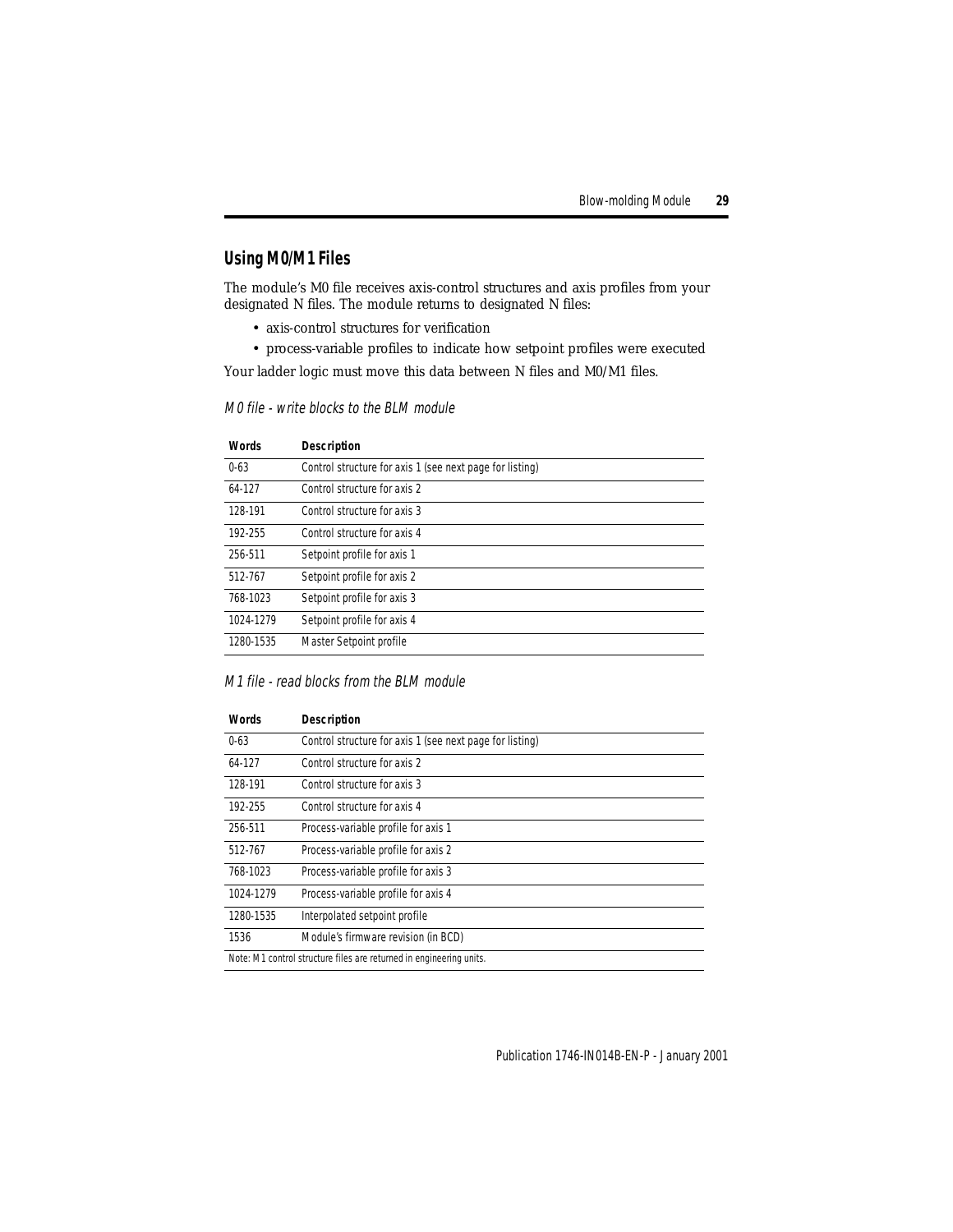# <span id="page-29-0"></span>**Step: 8 Axis Control Structures in M0/M1 Files**

## **Addresses for Axes1, 2, 3 and 4(1)**

| 1                                    | $\mathbf 2$          | 3     | 4     | Description                                             | Range                          |
|--------------------------------------|----------------------|-------|-------|---------------------------------------------------------|--------------------------------|
| 0/0                                  | 64/0                 | 128/0 | 192/0 | enable PID Proportional term                            |                                |
| 0/1                                  | 64/1                 | 128/1 | 192/1 | enable PID Integral term                                |                                |
| 0/2                                  | 64/2                 | 128/2 | 192/2 | enable PID Derivative term                              |                                |
| 0/3                                  | 64/3                 | 128/3 | 192/3 | enable reverse-acting output                            |                                |
| 0/4                                  | 64/4                 | 128/4 | 192/4 | enable reverse sensing input                            |                                |
| $\ddot{\phantom{a}}$                 | t.                   | t.    | ÷.    | reserved                                                |                                |
| $\mathbf{1}$                         | 65                   | 129   | 193   | KC (proportional gain x 100) for $0 \le$ gain $\le$ 256 | $1 \leq KC \leq 25600$         |
| $\overline{2}$                       | 66                   | 130   | 194   | KCB (proportional gain x setpoint weight x 100)         | $1 \leq KCB \leq 25600$        |
| $\overline{3}$                       | 67                   | 131   | 195   | TI (integral time in ms)                                | $1 \leq T1 \leq 32767$         |
| $\overline{4}$                       | 68                   | 132   | 196   | TT (integral tracking time in ms)                       | $1 \leq \text{T} \leq 32767$   |
| 5                                    | 69                   | 133   | 197   | TD (derivative time in 1/10 ms)                         | $1 \leq TD \leq 32767$         |
| 6                                    | 70                   | 134   | 198   | N (hi freq derivative gain x 100) for 1 ≤ gain ≤16)     | $1 \leq N \leq 1600$           |
| $\overline{7}$                       | 71                   | 135   | 199   | Umin (neg bound on control output, mV, > -10V           | $-10K \leq$ Umin $<$ Umax      |
| 8                                    | 72                   | 136   | 200   | Umax (pos bound on control output, mV, $\leq$ +10V      | Umin < Umx $\leq 10K$          |
| 9                                    | 73                   | 137   | 201   | FK (exponential input-filter constant)                  | $0 \leq FK \leq 8$             |
| $\ddot{\ddot{\phantom{}}\phantom{}}$ | ÷                    | Ť.    | ÷.    | reserved                                                |                                |
| 32                                   | 96                   | 160   | 224   | YZS (PV @ zero-scale cal point)                         | $-32K \le YZS \le +32K$        |
| 33                                   | 97                   | 161   | 225   | YFS (PV @ full-scale cal point)                         | $-32K \le YFS \le +32K$        |
| 34                                   | 98                   | 162   | 226   | POFF (profile offset adjust value)                      | $-32K \le$ Poff $\le$ $+32K$   |
| 35                                   | 99                   | 163   | 227   | SBEG (step to assert sync output)                       | $0 \leq$ Sbeg $\leq$ Send      |
| 36                                   | 100                  | 164   | 228   | SEND (step to negate sync output)                       | Sbeg $\le$ Send $<$ 255        |
| 37                                   | 101                  | 165   | 229   | MVAL (mark value)                                       | $-32K \leq Mval \leq +32K$     |
| 38                                   | 102                  | 166   | 230   | MBEG (step to begin parison mark))                      | $0 \leq M$ beg $\leq M$ end    |
| 39                                   | 103                  | 167   | 231   | MEND (step to end parison mark)                         | Mbeg $\leq$ Mend $<$ 255       |
| 40                                   | 104                  | 168   | 232   | interpolation type                                      | $0 = lin, 1 = cu$ spline       |
| 41                                   | 105                  | 169   | 233   | max profile time, ms                                    | $0 <$ time $\leq 32767$        |
| 42                                   | 106                  | 170   | 234   | default profile time, ms                                | $0$ < time $\leq$ 32767        |
| 43                                   | 107                  | 171   | 235   | current profile time, ms                                | n/a                            |
| 44                                   | 108                  | 172   | 236   | profile-time filter constant                            | $0 \leq$ filter const $\leq 8$ |
| 45                                   | 109                  | 173   | 237   | profile delay, ms                                       | $0 \le$ delay $\le$ 32767      |
| 46                                   | 110                  | 174   | 238   | profile size (number of points in PV profile)           | (status, only)                 |
| 47                                   | 111                  | 175   | 239   | profile mean (mean value of setpoint profile)           | (status, only)                 |
| 48                                   | 112                  | 176   | 240   | profile scale adjust (scale factor/32767)               | $0 < Pscale \leq 32767$        |
| ÷                                    | $\ddot{\phantom{a}}$ | ÷     | ÷     | reserved                                                |                                |
| 63                                   | 127                  | 191   | 255   | reserved                                                |                                |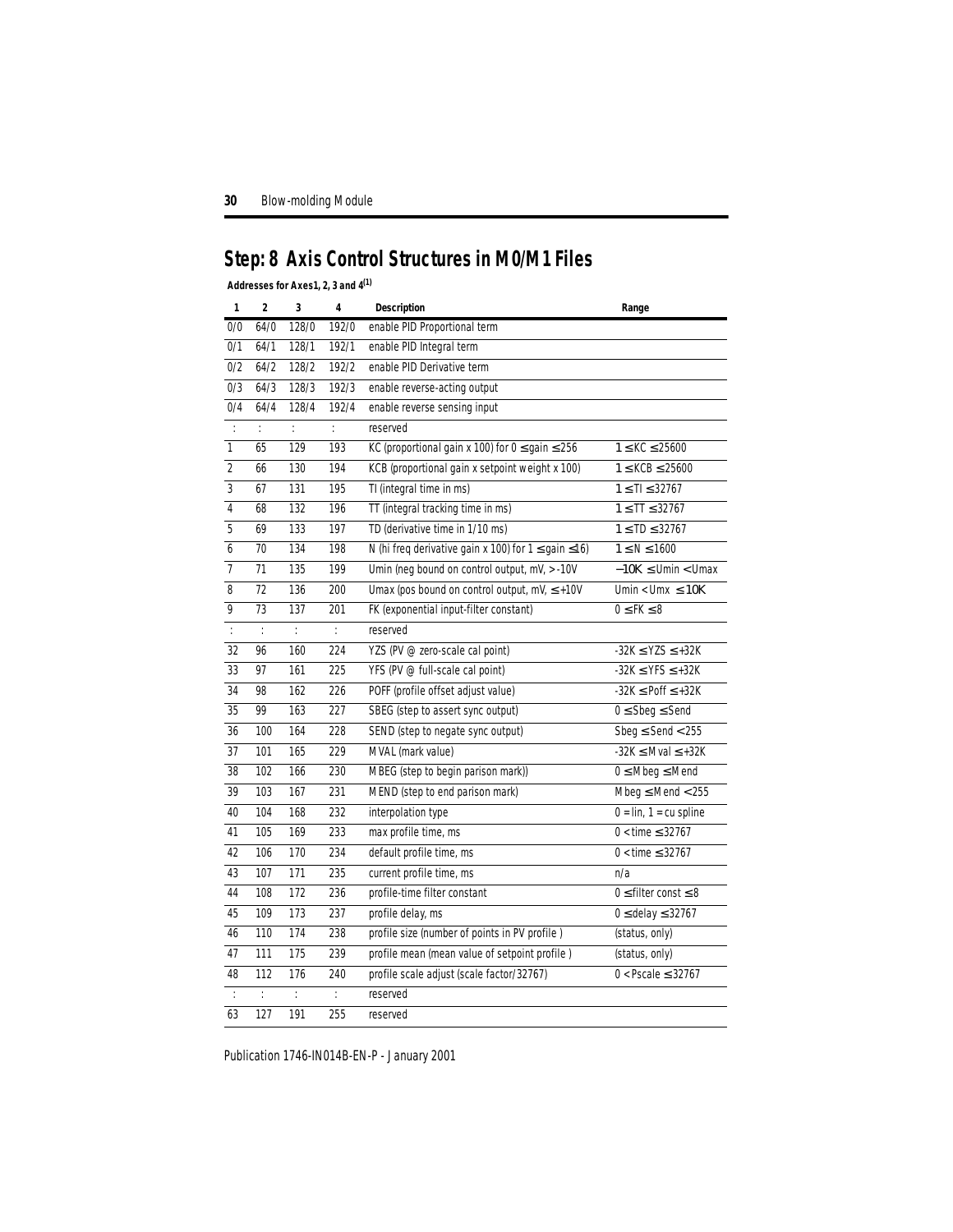$(1)$  To save space, 1K = 1000, -32K = -32768, +32K = +32767 when needed. Refer to Descriptions of module parameters on [page 43](#page-42-0) . M1 control structure files are returned in engineering units.

# <span id="page-30-0"></span>**Step: 9 Using output and input image tables**

I/O image tables are used as follows:

### **Output Image**

|             | bit commands to the module (for each axis)                   |
|-------------|--------------------------------------------------------------|
|             | axis hold words                                              |
| Input Image |                                                              |
|             | bit status from the module                                   |
|             | error flag due to data-entry error in axis control structure |
|             | return of current axis status (word values):                 |
|             | - profile step                                               |
|             | - setpoint                                                   |
|             | - process variable                                           |
|             | - control output                                             |
|             | - dac output                                                 |
|             | - adc input                                                  |
|             |                                                              |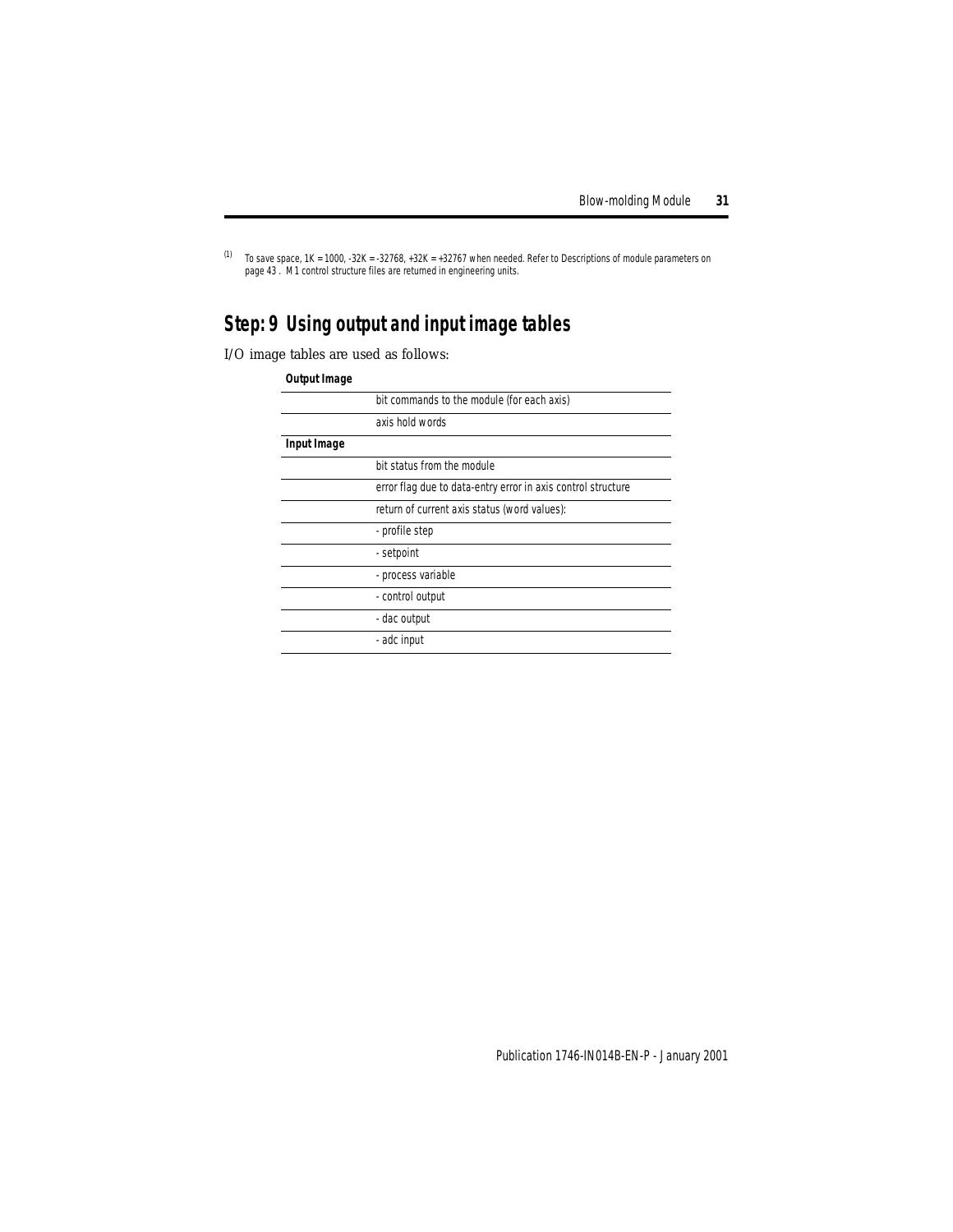# **Output Image**

### **Addresses for axes 1-4**

| axis 1       | axis 2 | axis 3 | axis 4         | Control-bit Description (1 = enable)                   |
|--------------|--------|--------|----------------|--------------------------------------------------------|
| 0/0          | 2/0    | 4/0    | 6/0            | profile-enable                                         |
| 0/1          | 2/1    | 4/1    | 6/1            | hold-value-0                                           |
| 0/2          | 2/2    | 4/2    | 6/2            | hold-value-1                                           |
| 0/3          | 2/3    | 4/3    | 6/3            | hold-value-2                                           |
| 0/4          | 2/4    | 4/4    | 6/4            | download axis control structure (from SLC)             |
| 0/5          | 2/5    | 4/5    | 6/5            | upload axis control structure (to SLC)                 |
| 0/6          | 2/6    | 4/6    | 6/6            | record current axis position as zero-scale calibration |
| 0/7          | 2/7    | 4/7    | 6/7            | record current axis position as full-scale calibration |
| 0/8          | 2/8    | 4/8    | 6/8            | download setpoint profile (from SLC)                   |
| 0/9          | 2/9    | 4/9    | 6/9            | upload process-variable profile (to SLC)               |
| 0/10         | 2/10   | 4/10   | 6/10           | download master setpoint profile (from SLC)            |
| 0/11         | 2/11   | 4/11   | 6/11           | upload interpolated setpoint profile (to SLC)          |
| 0/12         | 2/12   | 4/12   | 6/12           | synch input                                            |
| 0/13         | 2/13   | 4/13   | 6/13           | synch output                                           |
| 0/14         | 2/14   | 4/14   | 6/14           | parison weight control                                 |
| 0/15         | 2/15   | 4/15   | 6/15           | accumulator velocity control                           |
| $\mathbf{1}$ | 3      | 5      | $\overline{7}$ | reserved                                               |
| 8            | 11     | 14     | 17             | hold-value "0"                                         |
| 9            | 12     | 15     | 18             | hold-value "1"                                         |
| 10           | 13     | 16     | 19             | hold-value "2"                                         |
| 20           |        |        |                | high speed analog input word (see page 12)             |
| $21 - 31$    |        |        |                | reserved                                               |

Note: For description definitions, see page [43.](#page-42-0)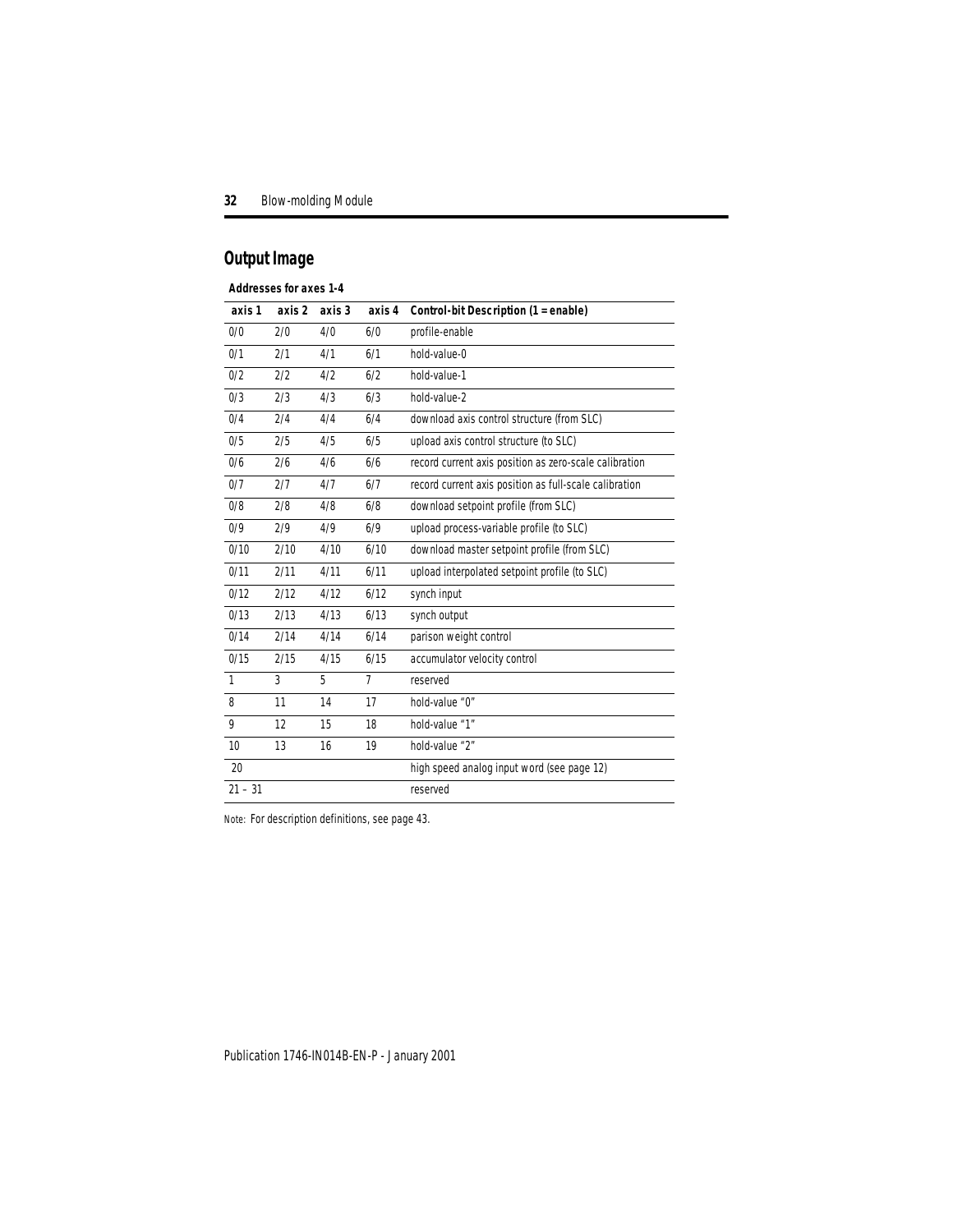# **Input Image**

**Addresses for axes 1-4**

| axis 1       |      | axis 2 axis 3   | axis 4         | Status-bit Description (=1 for reported status)                       |
|--------------|------|-----------------|----------------|-----------------------------------------------------------------------|
| 0/0          | 2/0  | 4/0             | 6/0            | profile enable is set for duration of profile                         |
| 0/1          | 2/1  | 4/1             | 6/1            | follows state of hold-value-0 control bit                             |
| 0/2          | 2/2  | 4/2             | 6/2            | follows state of hold-value-1 control bit                             |
| 0/3          | 2/3  | 4/3             | 6/3            | follows state of hold-value-2 control bit                             |
| 0/4          | 2/4  | 4/4             | 6/4            | verifies completion of structure download                             |
| 0/5          | 2/5  | 4/5             | 6/5            | verifies completion of structure upload                               |
| 0/6          | 2/6  | 4/6             | 6/6            | verifies zero-scale calibration has been recorded                     |
| 0/7          | 2/7  | 4/7             | 6/7            | verifies full-scale calibration has been recorded                     |
| 0/8          | 2/8  | 4/8             | 6/8            | verifies completion of setpoint profile download                      |
| 0/9          | 2/9  | 4/9             | 6/9            | verifies completion of process-variable profile upload                |
| 0/10         | 2/10 | 4/10            | 6/10           | verifies completion of master setpoint profile download               |
| 0/11         | 2/11 | 4/11            | 6/11           | verifies completion of interpolated setpoint profile upload           |
| 0/12         | 2/12 | 4/12            | 6/12           | indicates state of sync input logically ANDed with profile enable bit |
| 0/13         | 2/13 | 4/13            | 6/13           | indicates state of synch output                                       |
| 0/14         | 2/14 | 4/14            | 6/14           | follows state of parison-weight control bit                           |
| 0/15         | 2/15 | 4/15            | 6/15           | follows state of parison-velocity control bit                         |
| $\mathbf{1}$ | 3    | 5               | $\overline{7}$ | error flag (see note)                                                 |
| 8            | 9    | 10 <sup>1</sup> | 11             | current profile step                                                  |
| 12           | 13   | 14              | 15             | current setpoint                                                      |
| 16           | 17   | 18              | 19             | current process variable                                              |
| 20           | 21   | 22              | 23             | current control variable                                              |
| 24           | 25   | 26              | 27             | current dac output                                                    |
| 28           | 29   | 30              | 31             | current adc input                                                     |

Notes: Error flag value (decimal) -1 = axis control structure address of parameter in error. For additional control structure

information, see page [30](#page-29-0). For description definitions, see page [43.](#page-42-0)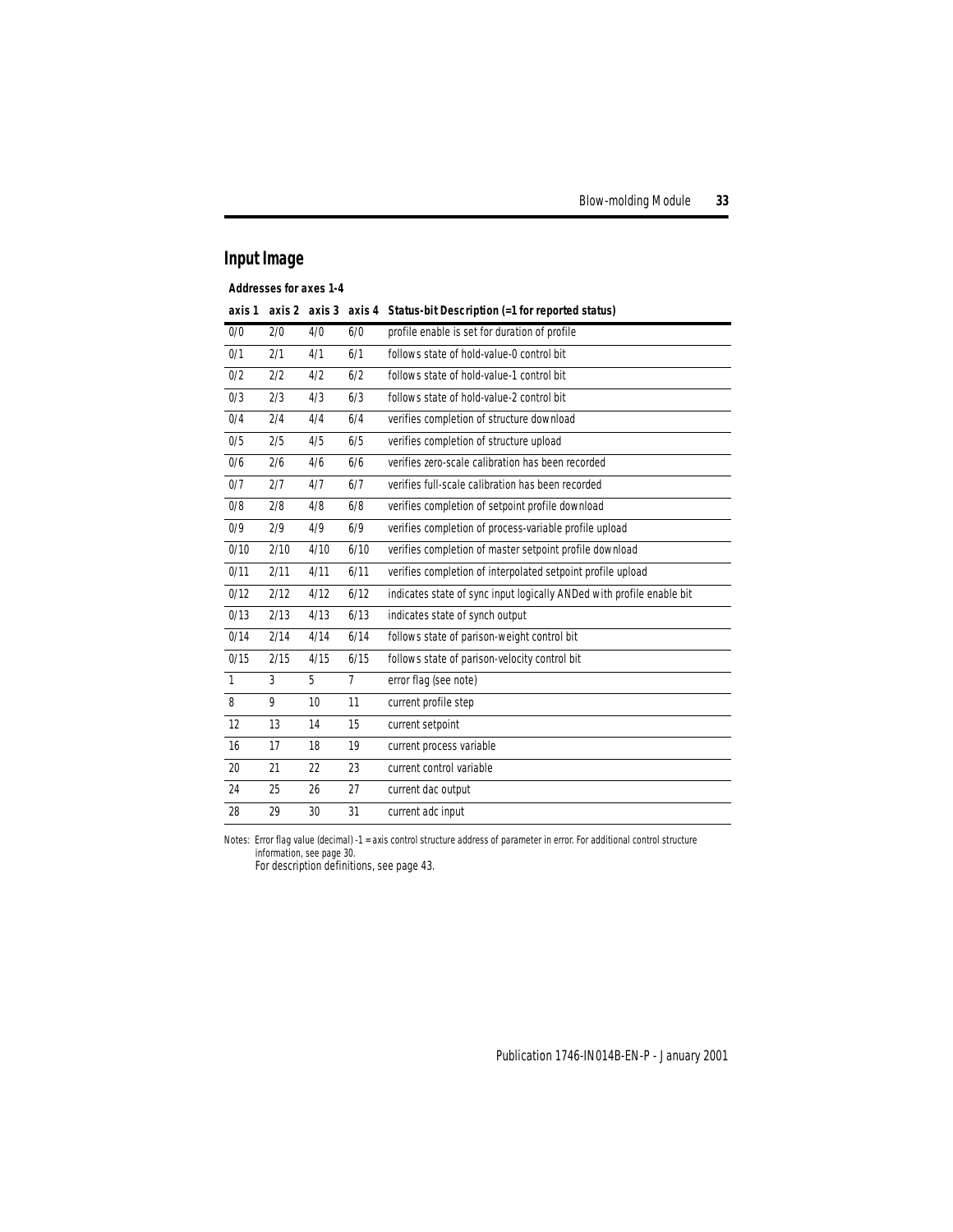## **Using Timing Diagrams**

Study these timing diagrams for position-based and time-based modes of operation.

### **Figure 1 Example Diagrams for Position-based Model (see wiring on page [23](#page-22-0))**

Velocity-controlled Ram



Notes:

- (1) Profile status bits are set when profile enable bits are set and the independent axis position reaches step 0. shot size ≥ independent axis position ≥ (255/256)(shot size - zero scale)
- (2) Profile status bits are cleared when the independent axis position reaches step 255. independent axis position ≤ (shot size - zero scale)/256
- (3) Axis position setpoint retains its previous value until the profile enable bit is disabled.
- (4) The highest priority enabled hold value determines the axis setpoint when profiling is disabled: the mandrel will hold constant position, the ram will hold constant velocity (for additional information, see Step 5, page [26\)](#page-25-0).

## **Figure 2 Example Diagrams for Time-based Mode (see wiring on page [23\)](#page-22-0)**

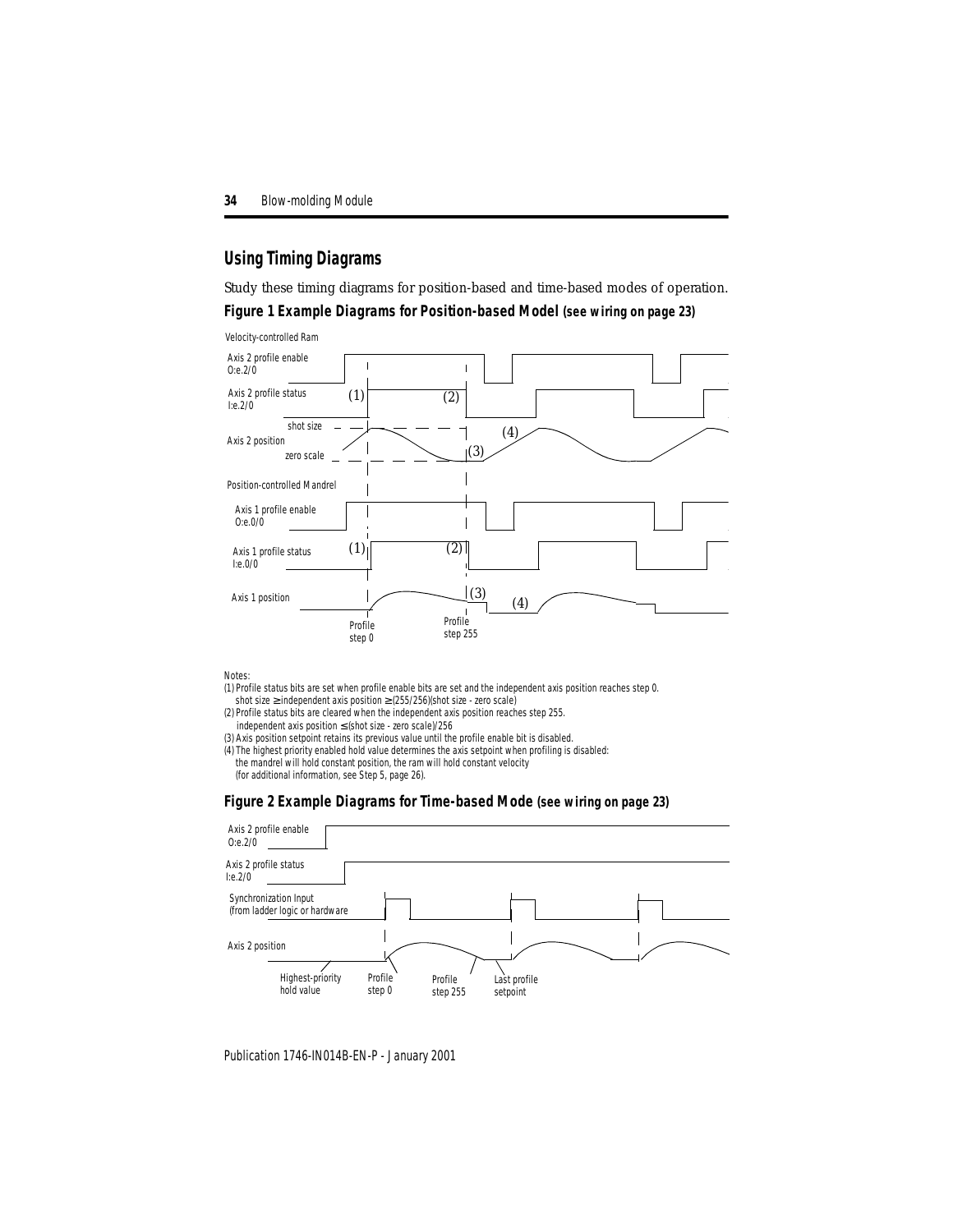# <span id="page-34-0"></span>**Step: 10 Writing Ladder Logic**

We give you two sample ladder rungs to illustrate using handshake bits.

- **Rung 0**
	- **–** copies your profile setpoints to the module
	- **–** instructs the module to interpolate between setpoints

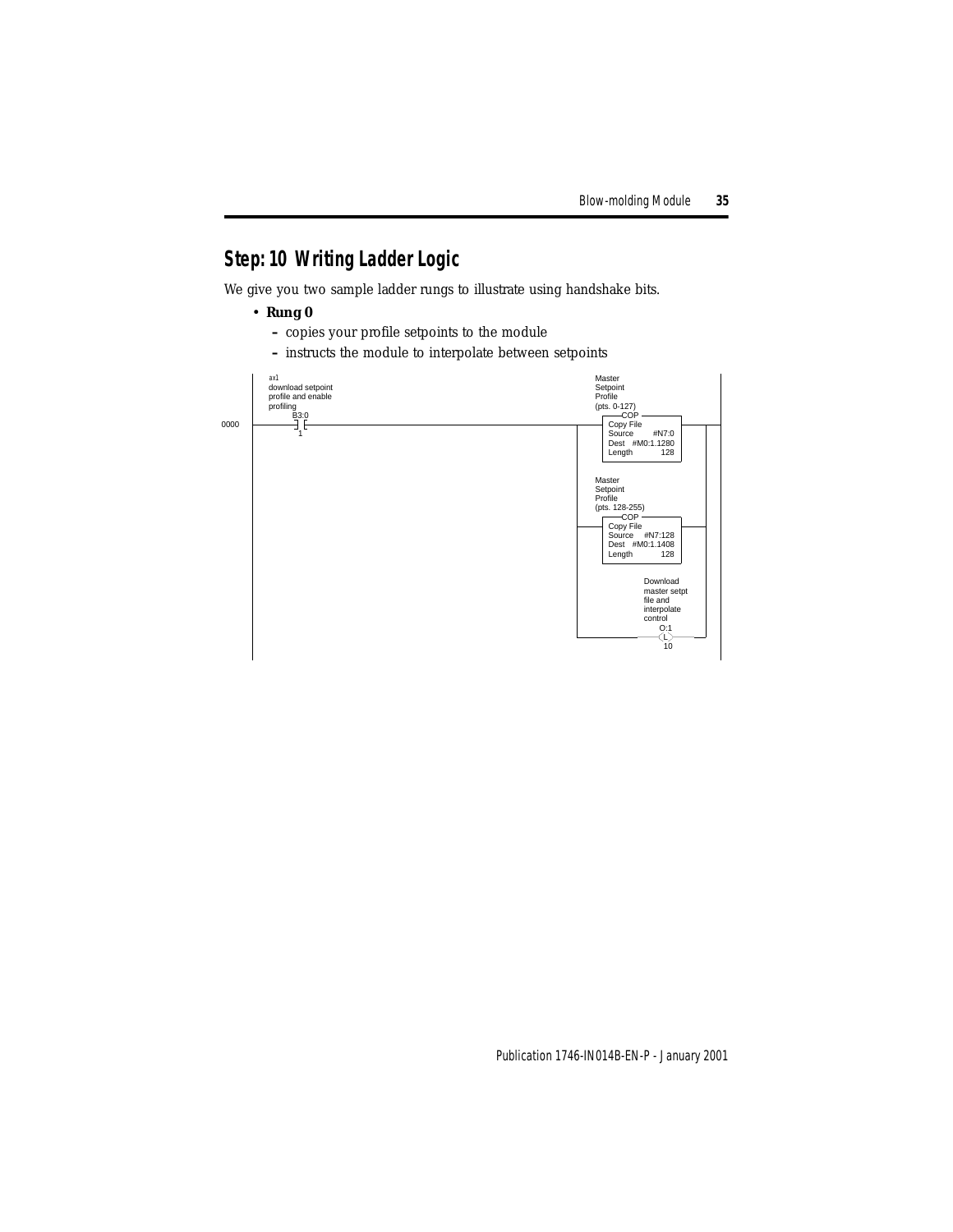### • **Rung 1**

- **–** waits for the module to confirm completion of interpolation
- **–** copies the interpolated profile into a buffer file
- **–** copies the interpolated profile to the module's axis-1 profile area
- **–** instructs the module to read the interpolated profile (from its M1 file)

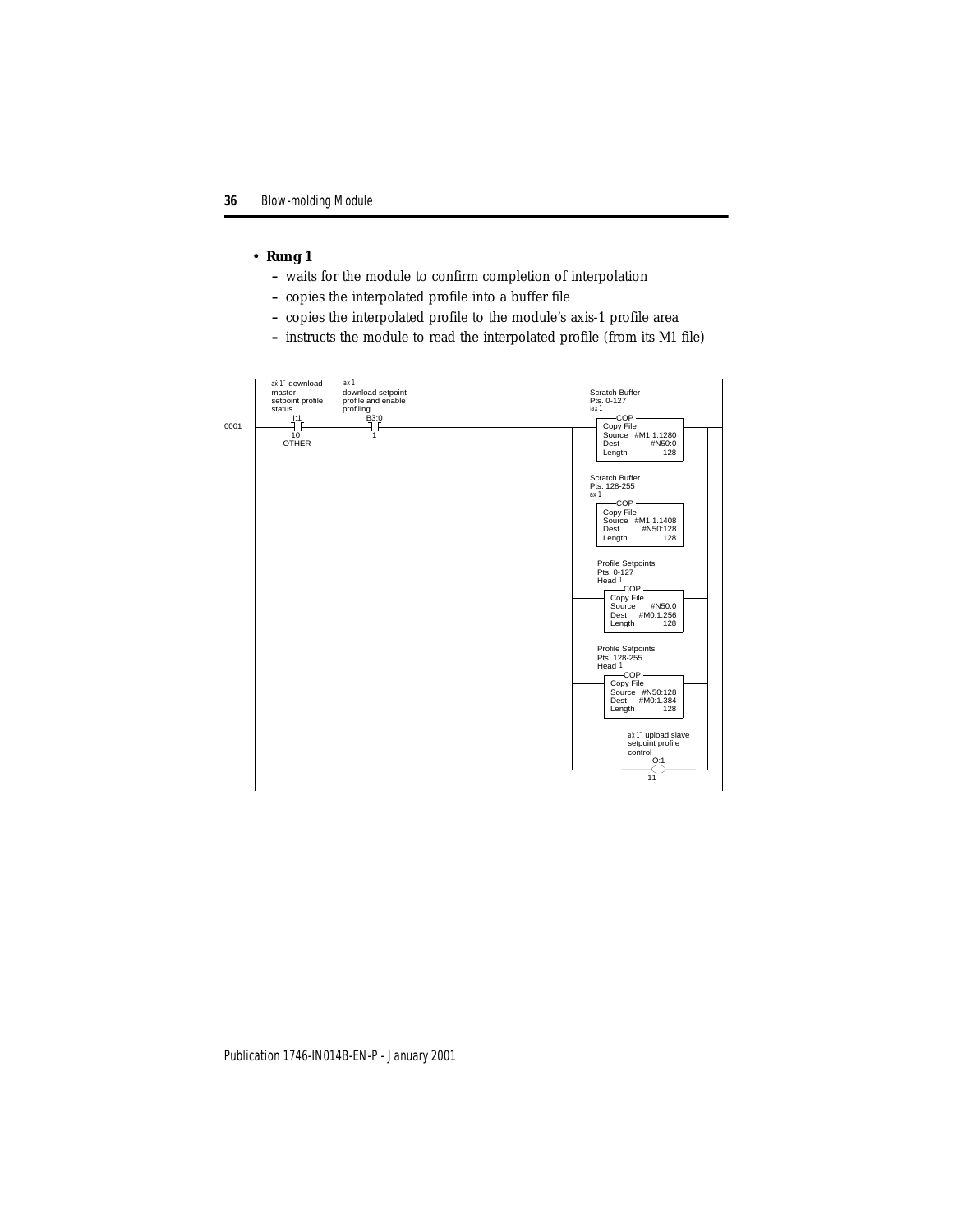# <span id="page-36-0"></span>**Step: 11 Calibrating the module**

To achieve precise closed-loop position control, you must calibrate the module's analog inputs. The module uses calibration data to transform setpoints/process variables to/from 16-bit signed integer format to the corresponding voltages present at the analog inputs.

You may calibrate the module in either of two ways:

- open loop
- closed loop

# **Closed Loop Calibration**

You may calibrate the module's analog output by moving the mandrel (ram) to its limits of travel. To do this in closed loop mode, first download an axis control structure to the module with -32768 and +32767 for the zero- and full-scale calibration data, respectively. This insures that the module is able to move the mandrel (ram) over its full range of travel.

Then proceed with the open-loop procedure.

### **Open Loop Calibration (or continuation of closed-loop procedure):**

- **1.** Move mandrel (ram) to its fully-open position.
- **2.** Set the full-scale calibration control bit in the output file. The module acknowledges by setting the full-scale status bit in the input file.
- **3.** Move mandrel (ram) to the fully-closed position.
- **4.** Set the zero-scale calibration control bit in the output file. The module again acknowledges by setting the corresponding bit in the input file. At this point the full- and zero-scale calibration data may be read from M1 file in shared memory after issuing an upload- axis-status-structure command via the output file.
- **5.** Copy the new calibration data to the M0 file in shared memory. Issue the download-axis-control-structure command. The new calibration data will take effect.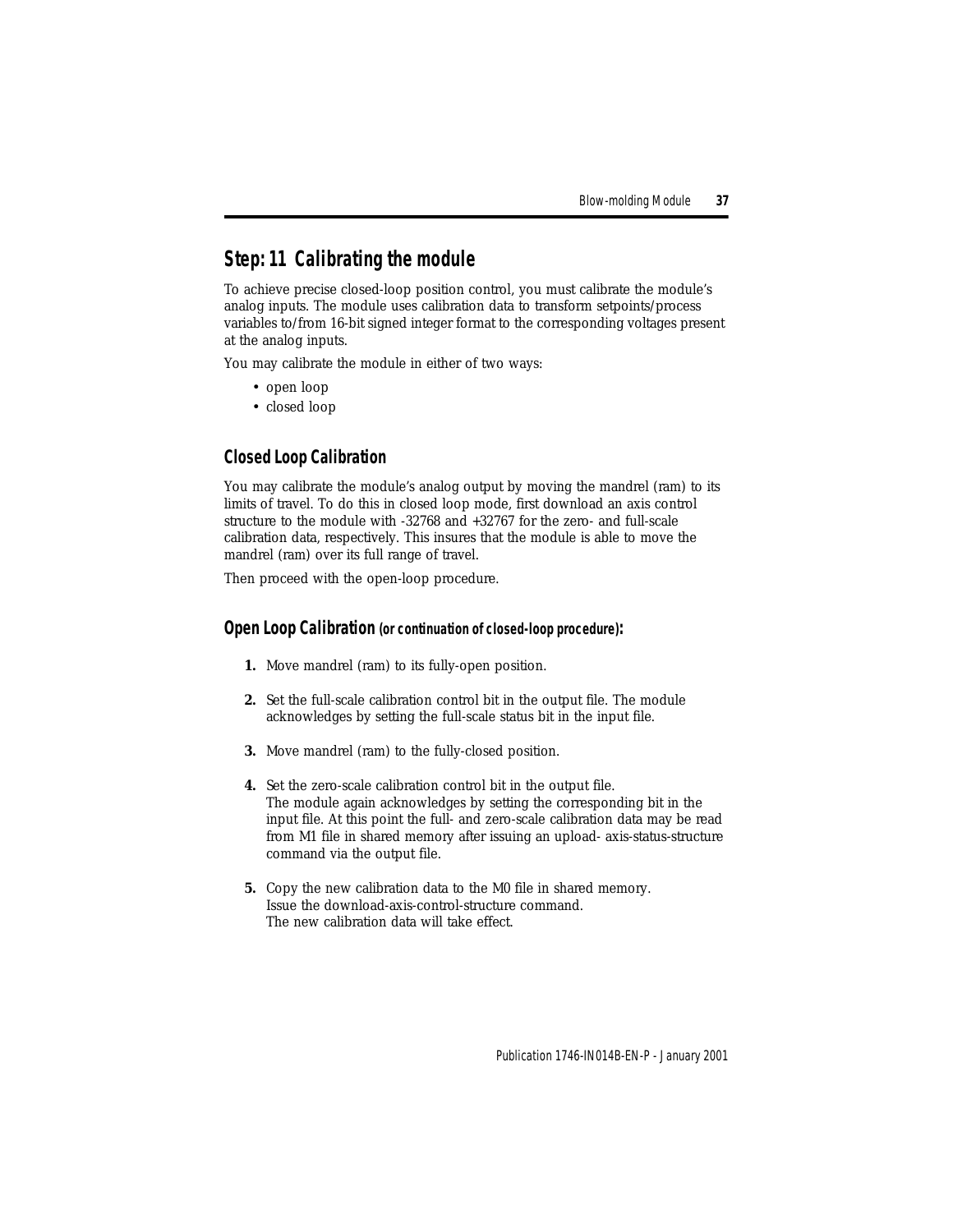# <span id="page-37-0"></span>**Step: 12 Tuning a PID Loop**

Use the following standard PID tuning method to tune the module's PID control loops:

## **Introduction**

In the module's feedback control system, steady-state error using the proportional term is 100% x  $1/(1+K)$ , where K = proportional gain.

**EXAMPLE** If the proportional gain is 9, the steady state error is an unacceptably high 10%. At the maximum proportional gain of 256, the error is better at 0.4%, but such a high gain may cause instability. Using the integral term forces the steady-state error to zero without adverse effects on system stability. This is especially important in position-based operation, where the position of the independent axis (ram) must reach the first and last steps as follows:

- step 0 (within  $1/256$ <sup>th</sup> of shot size) before a profile may begin
- step 255 (within  $1/256$ <sup>th</sup> of zero-scale) before a profile may complete

### Procedure

**IMPORTANT** Monitor the response to a setpoint change after performing each of the subsequent steps.

- **1.** Start with a proportional gain of one; with integral and derivative terms disabled.
- **2.** Double the proportional gain until oscillation just begins to occur.
- **3.** Halve the proportional gain.
- **4.** Enable the integral term using a large integral time (e.g. 1 sec.)
- **5.** Halve the integral time until oscillation just begins to occur.
- **6.** Double the integral time.
- **7.** Fine tune the proportional gain, integral time, and derivative time to achieve optimum results.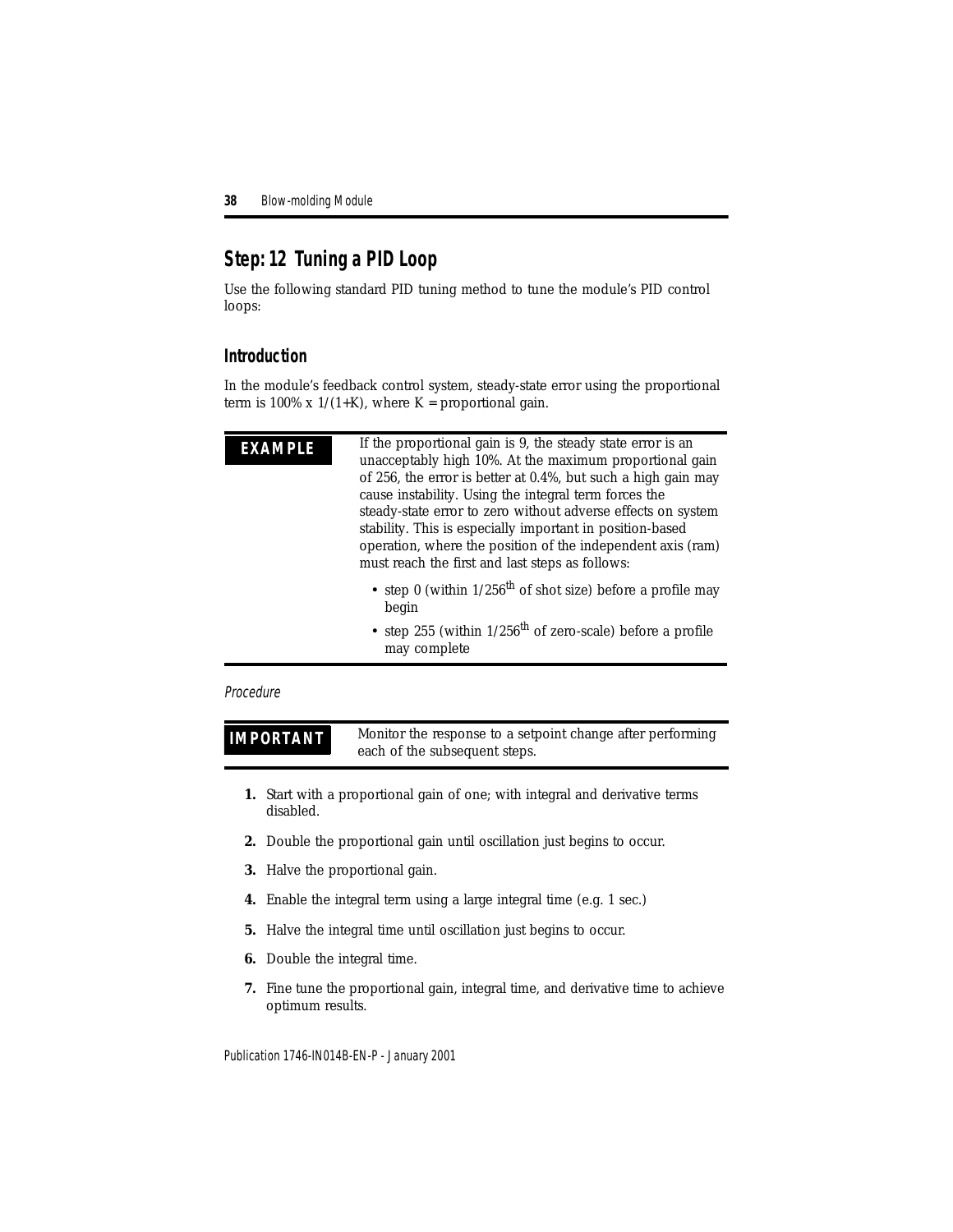# <span id="page-38-0"></span>**Step: 13 Troubleshooting**

The module and SLC provide three aids for troubleshooting:

- one status LED on the module
- axis error flags returned from the module in the input image table
- SLC processor's fault indication in the status file

When the module or SLC processor detects these types of errors or faults, it responds accordingly, and you must clear the error or fault as follows:

| When indicated by:                                                           | This type of error or fault:                                | may be cleared by                                                    |
|------------------------------------------------------------------------------|-------------------------------------------------------------|----------------------------------------------------------------------|
| module status LED                                                            | major fault in configuration or<br>module hardware/firmware | correcting the fault condition and<br>cycling power to the module    |
| axis error-code words in<br>the SLC input image table axis-control structure | your data-entry error in the<br>(parameter out of range)    | re-downloading valid parameters                                      |
| error code in the<br>SLC status file                                         | processor fault                                             | correcting the fault condition and<br>cycling power to the processor |

## **Module status LED**

When this indicator turns ON, if cycling power does not reset the module, return it the factory for repair or replacement.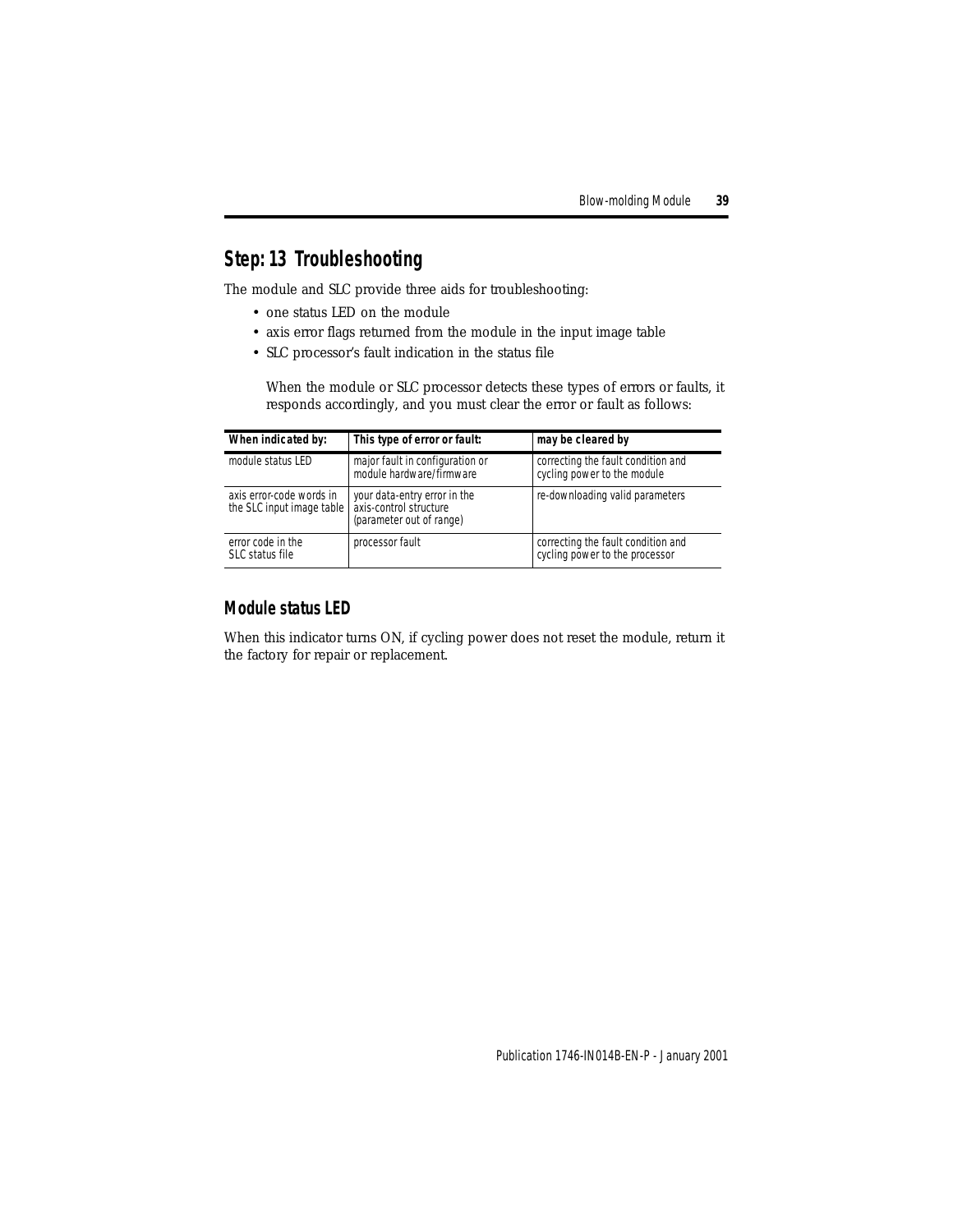## **Axis error flags**

The SLC operating system makes no response to out-of-range errors that you may make when entering parameters in axis-control structures (M0 file). But when the module detects that you downloaded an out-of-range parameter, it returns a status code to indicate the word number in the axis- control structure containing the error. The status code is returned in input image table words 1, 3, 5, and 7, the error flag words for axes 1, 2, 3, and 4.

Error-flag words return a non-zero status code that points to the invalid entry in the M0 file. The code is the Control Structure Word + 1. For example, if input image word 5 (for axis 2) contains the value 130, your entry for KC (proportional gain) in word 1 of the control structure (M0 word 129) is out of range.

## **SLC processor's error codes in the status file**

The SLC processor's operating system responds to a major fault by immediately halting all processing. The source of the fault is recorded in the SLC processor's status file. The fault may be cleared only by cycling power after correcting the fault condition.

The following error codes are defined for major faults:

| 0x70 | System configuration fault        |
|------|-----------------------------------|
| 0x71 | Module firmware fault             |
| 0x80 | Module unspecified hardware fault |
| 0x81 | Module flash-memory fault         |
| 0x82 | Module program-memory fault       |
| 0x83 | Module data-memory fault          |
| 0x84 | Module shared-ram fault           |
| 0x85 | Module watchdog-timeout fault     |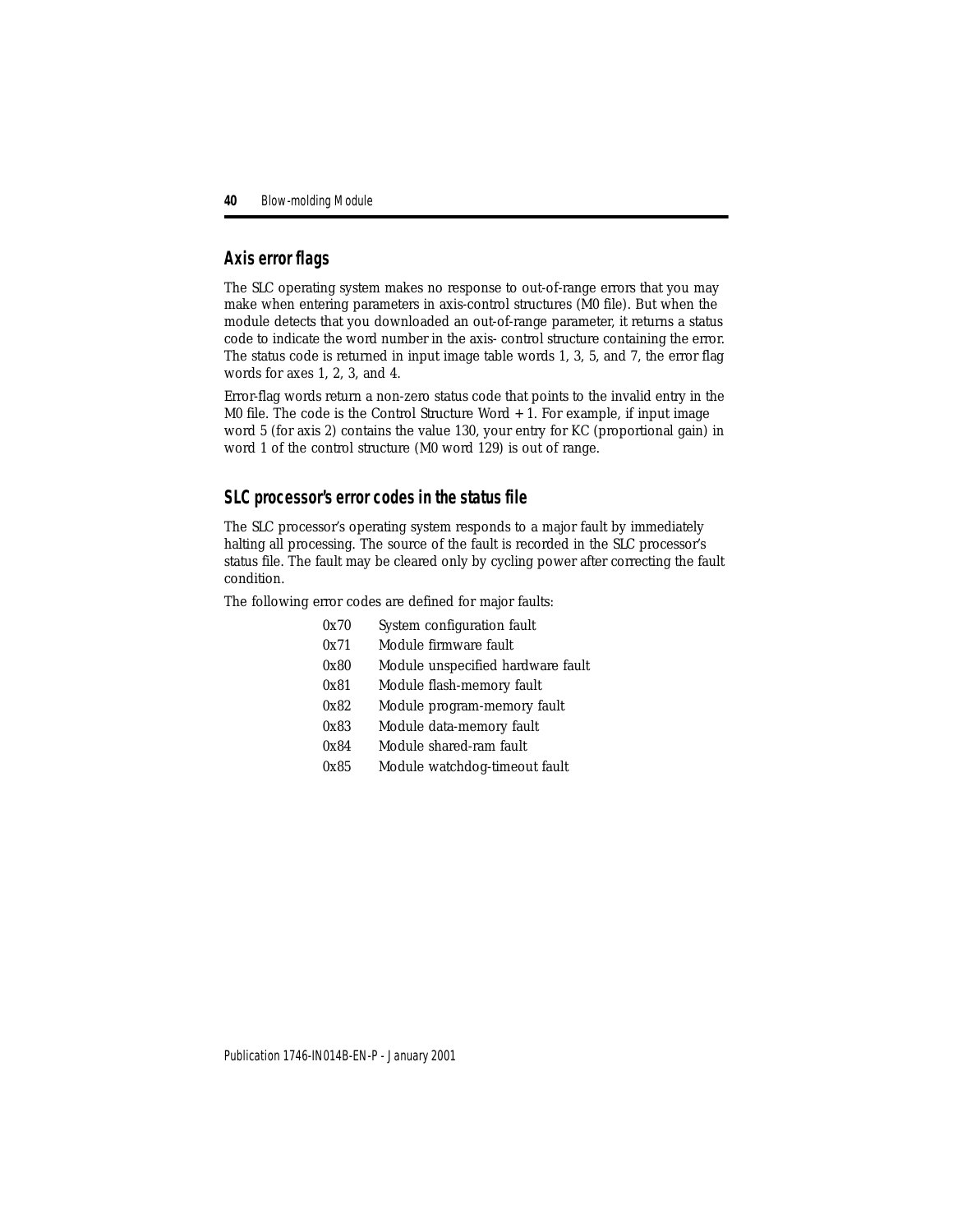# <span id="page-40-0"></span>**Specifications**

| <b>Analog Inputs</b>      | Conversion Rate                        | 10KHz                                                                                                                         |
|---------------------------|----------------------------------------|-------------------------------------------------------------------------------------------------------------------------------|
|                           | Resolution                             | 14 bits                                                                                                                       |
|                           | Differential Input Range               | $+/-10$ Vdc                                                                                                                   |
|                           | Common Mode Input Range                | $+/-200$ Vdc                                                                                                                  |
|                           | Differential Impedance                 | 800 $K\Omega$                                                                                                                 |
|                           | Common Mode Impedance                  | $400K\Omega$                                                                                                                  |
|                           | Isolation from PLC backplane           | Tested to 500Vdc for 60 sec or equivalent                                                                                     |
|                           | Overvoltage Protection                 | $+/-500V$                                                                                                                     |
|                           | Input Conductors: Wire size            | Belden 8761 or equivalent<br>22-14 AWG stranded copper wire<br>3/64 inch insulation maximum<br>Wire Category 2 <sup>(2)</sup> |
| <b>Analog Outputs</b>     | <b>Conversion Rate</b>                 | 10KHz                                                                                                                         |
|                           | Resolution                             | 14 bits                                                                                                                       |
|                           | Output Voltage Range                   | $+/-10$ Vdc                                                                                                                   |
|                           | Maximum Continuous Current             | 1 <sub>m</sub> A                                                                                                              |
|                           | Short Circuit Current                  | $<$ 20 $mA$                                                                                                                   |
|                           | Short Circuit Duration (single output) | indefinite                                                                                                                    |
|                           | Isolation from PLC backplane           | Tested to 500Vdc for 60 sec or equivalent                                                                                     |
|                           | Output Conductors: Wire size           | Belden 8761 or equivalent<br>22-14 AWG stranded copper wire<br>3/64 inch insulation maximum<br>Wire Category 2 <sup>(2)</sup> |
| <b>Exicitation Output</b> | Output Voltage                         | $+/-10$ Vdc                                                                                                                   |
|                           | Source                                 | axis 0 A/D reference                                                                                                          |
|                           | Maximum Continuous Current             | 2mA (10K $\Omega$ linear pot)                                                                                                 |
|                           | Short Circuit Current                  | $<$ 20 $mA$                                                                                                                   |
|                           | Short Circuit Duration (single output) | indefinite                                                                                                                    |
|                           | Isolation from PLC backplane           | Tested to 500Vdc for 60 sec or equivalent                                                                                     |
|                           | Output Conductors: Wire size           | Belden 8761 or equivalent<br>22-14 AWG stranded copper wire<br>3/64 inch insulation maximum<br>Wire Category 2 <sup>(2)</sup> |
| <b>Digital Input</b>      | Type                                   | Optocoupler                                                                                                                   |
|                           | Input Voltage Range                    | 0 to 30 Vdc                                                                                                                   |
|                           | Minimum ON State Voltage               | 22 Vdc                                                                                                                        |
|                           | Maximum OFF State Voltage              | 2 Vdc                                                                                                                         |
|                           | Maximum Input Current (@30VDC)         | 7 <sub>m</sub> A                                                                                                              |
|                           | Isolation from PLC backplane           | Tested to 500Vdc for 60 sec or equivalent                                                                                     |
|                           | Protection                             | polarity reversal                                                                                                             |
|                           | Input Conductors: Wire size            | Belden 8761 or equivalent<br>22-14 AWG stranded copper wire<br>3/64 inch insulation maximum<br>Wire Category $2^{(2)}$        |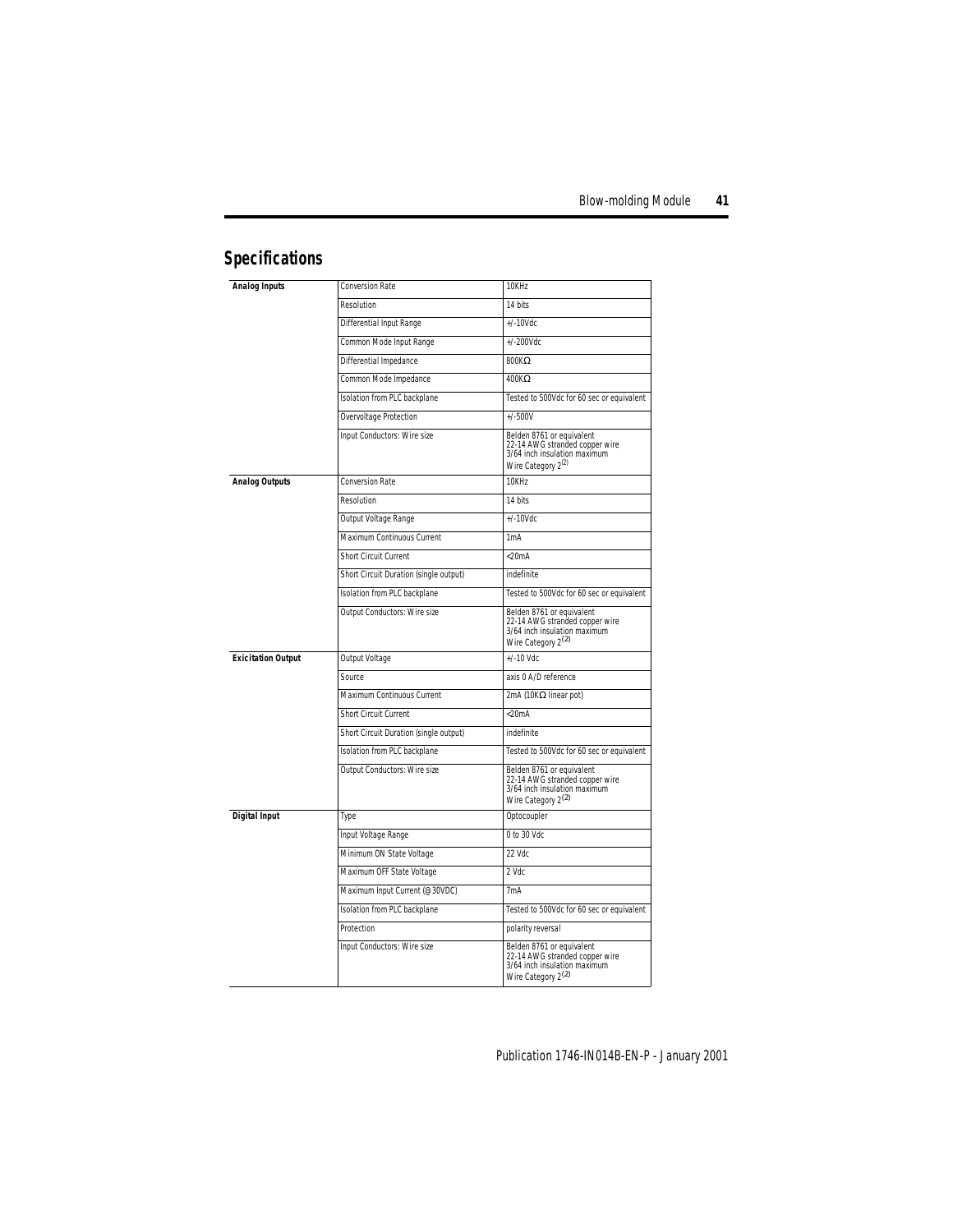| <b>Digital Output</b>                                   | Type                                                                                                                                                                                                              | Open Collector                                                                                                            |
|---------------------------------------------------------|-------------------------------------------------------------------------------------------------------------------------------------------------------------------------------------------------------------------|---------------------------------------------------------------------------------------------------------------------------|
|                                                         | Maximum OFF State Voltage                                                                                                                                                                                         | 30Vdc                                                                                                                     |
|                                                         | Isolation from PLC backplane                                                                                                                                                                                      | Tested to 500Vdc for 60 sec or equivalent                                                                                 |
|                                                         | Output Conductors: Wire size                                                                                                                                                                                      | Belden 8761 or equivalent<br>22-14 AWG stranded maximum<br>3/64 inch insulation maximum<br>Wire Category 2 <sup>(2)</sup> |
| Environmental <sup>(1)</sup>                            | Power requirement                                                                                                                                                                                                 | 5 Watts (1A @ +5Vdc)                                                                                                      |
|                                                         | Operating (ambient) temperature                                                                                                                                                                                   | $0$ to $60^{\circ}$ C                                                                                                     |
|                                                         | Storage temperature                                                                                                                                                                                               | $-40$ to $+85^{\circ}$ C                                                                                                  |
|                                                         | Relative humidity                                                                                                                                                                                                 | 5 to 95% (non-condensation)                                                                                               |
| <b>Agency Certifications</b><br>When product is marked: | Listed Industrial Control Equipment<br>Certified Process Control Equipment<br><b>GB</b> ®<br>nonhazardous locations<br>Marked for all applicable directives<br>Marked for all applicable acts<br>N <sub>223</sub> | Certified for use in Class I, Division 2, Groups A, B, C, D or                                                            |

- (1) This product must be mounted within a suitable system enclosure to prevent personal injury resulting from accessibility to live parts. The interior of this enclosure must be accessible only by the use of a tool. This industrial control equipment is intended to operate in a Pollution Degree 2 environment, in overvoltage category II applications, (as defined in IEC publication 664A) at altitudes up to 2000 meters without derating.
- (2) See Industrial Automation Wiring and Grounding Guidelines, publication 1770-4.1.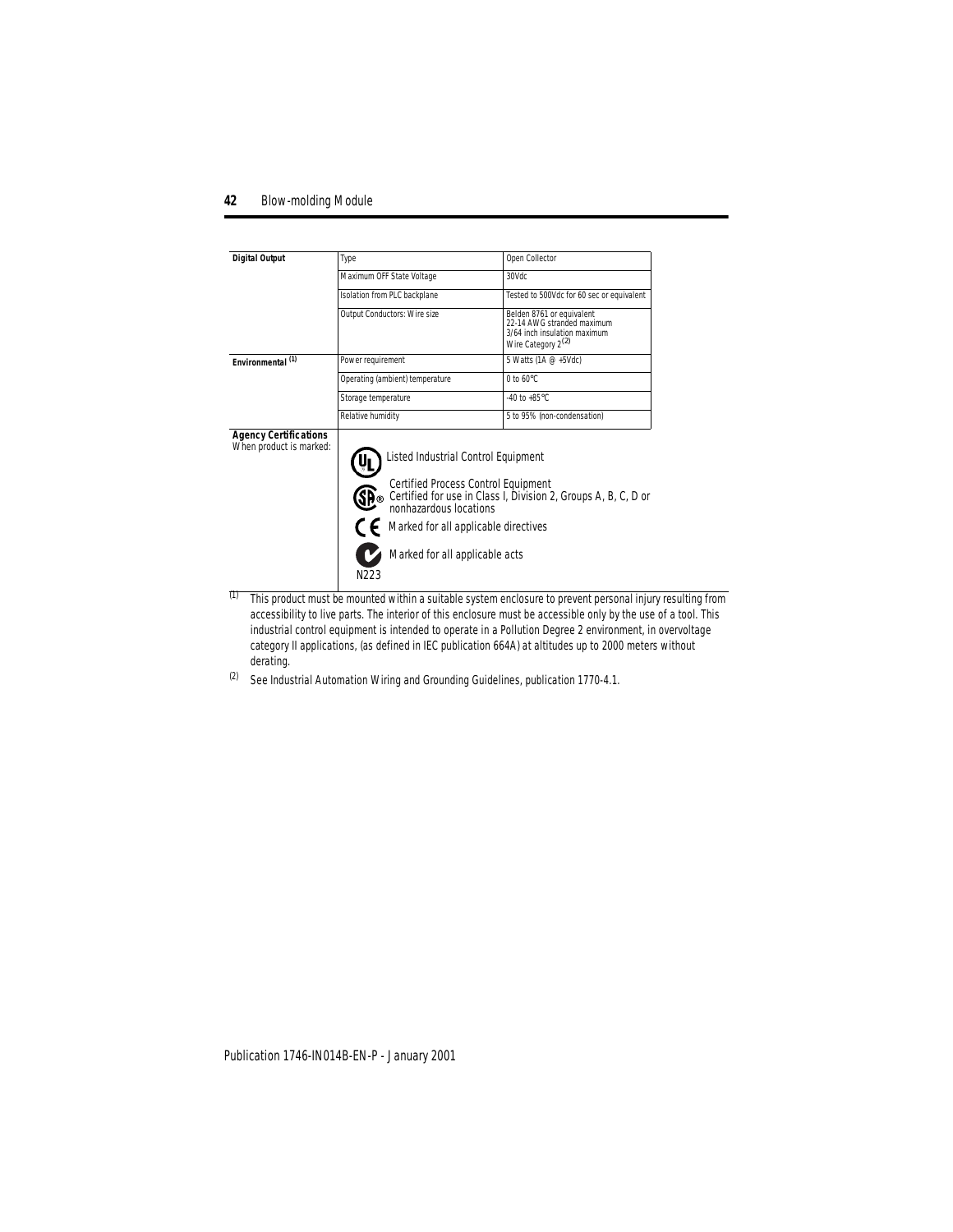# <span id="page-42-0"></span>**Descriptions of module parameters**

| <b>Module Parameter</b>        | <b>Description</b>                                                                                                                                                                 |
|--------------------------------|------------------------------------------------------------------------------------------------------------------------------------------------------------------------------------|
| axis control structure         | 64 axis-configuration words that you enter in the M0 file                                                                                                                          |
| axis current adc input         | raw 14-bit value read from adc (for LVDT position counts)                                                                                                                          |
| axis current control output    | 16-bit integer                                                                                                                                                                     |
| axis current dac output        | raw 14-bit value written to dac                                                                                                                                                    |
| axis current process variable  | 16-bit integer representing the position input                                                                                                                                     |
| axis current profile step      | indicates which step of a profile is currently executing                                                                                                                           |
| axis current setpoint          | indicates axis target position (can be unrelated to the profile)                                                                                                                   |
| axis full-scale point          | calibrated maximum travel limit of IVDT                                                                                                                                            |
| axis zero-scale point          | calibrated minimum travel limit of LVDT                                                                                                                                            |
| axis process-variable profile  | 256 words in M1 file to indicate actual setpoint execution                                                                                                                         |
| axis setpoint profile          | 256 words in M0 file to control parison head or accumulator                                                                                                                        |
| axis synchronization input     | command trigger to start drop of the parison                                                                                                                                       |
| axis synchronization output    | signal used to synchronize external hardware with a profile step                                                                                                                   |
| interpolated setpoint profile  | returned master profile filled with module-computed setpoints.                                                                                                                     |
| master setpoint profile        | selected critical profile setpoints in M0 file. Other setpoints = 0                                                                                                                |
| operation: position-based mode | profile steps triggered by position inputs from LVDT                                                                                                                               |
| operation: time-based mode     | profile steps triggered by module-computed time intervals                                                                                                                          |
| parison weight adjustment      | capability to offset entire profile to adjust weight of parison-                                                                                                                   |
| profile scale adjustment       | capability to change profile scale without changing part weight                                                                                                                    |
| setpoint marking               | capability to relate a setpoint in the profile to a ridge in the part                                                                                                              |
| shotsize                       | length of screw backup to inject a full shot of melt                                                                                                                               |
| signed-integer format          | minimum value of -32768 corresponds to zero-scale (fully-closed or<br>fully-forward) and the maximum value of +32767 corresponds to full-scale<br>(fully-open or fully-retracted). |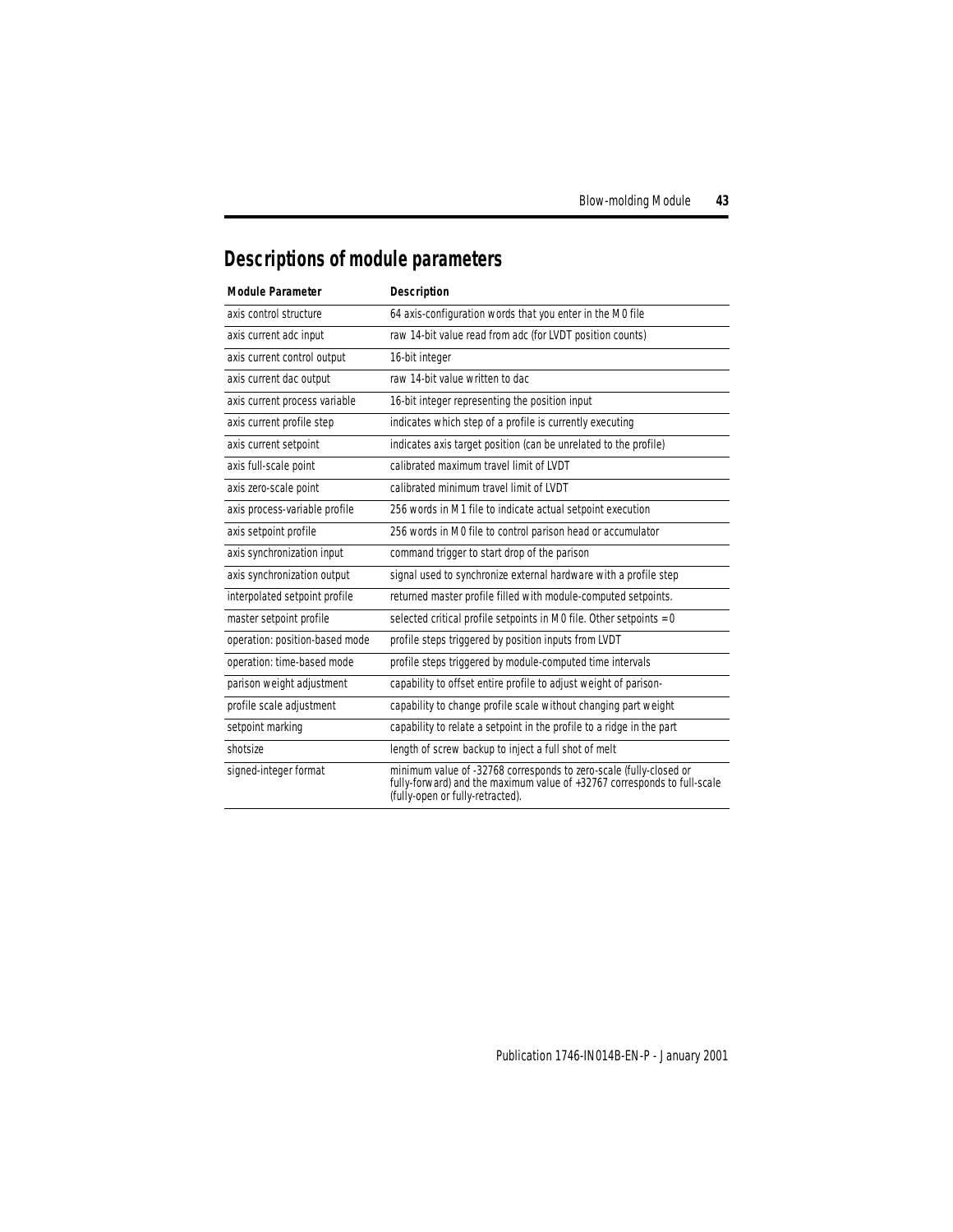# <span id="page-43-0"></span>**European Communities (EC) Directive Compliance**

If this product has the CE mark it is approved for installation within the European Union and EEA regions. It has been designed and tested to meet the following directives.

## **EMC Directive**

This product is tested to meet the Council Directive 89/336/EC Electromagnetic Compatibility (EMC) by applying the following standards, in whole or in part, documented in a technical construction file:

- EN 50081-2 EMC Generic Emission Standard, Part 2 Industrial Environment
- EN 50082-2 EMC Generic Immunity Standard, Part 2 Industrial Environment

This product is intended for use in an industrial environment.

# **Low Voltage Directive**

This product is tested to meet Council Directive 73/23/EEC Low Voltage, by applying the safety requirements of EN 61131-2 Programmable Controllers, Part 2 - Equipment Requirements and Tests. For specific information required by EN 61131-2, see the appropriate sections in this publication, as well as the Allen-Bradley publication Industrial Automation Wiring and Grounding Guidelines, publication 1770-4.1.

Open-style devices must be provided with environmental and safety protection by proper mounting in enclosures designed for specific application conditions. See NEMA Standards Publication 250 and IEC Publication 529 as applicable, for explanations of the degree of protection provided by different types of enclosures.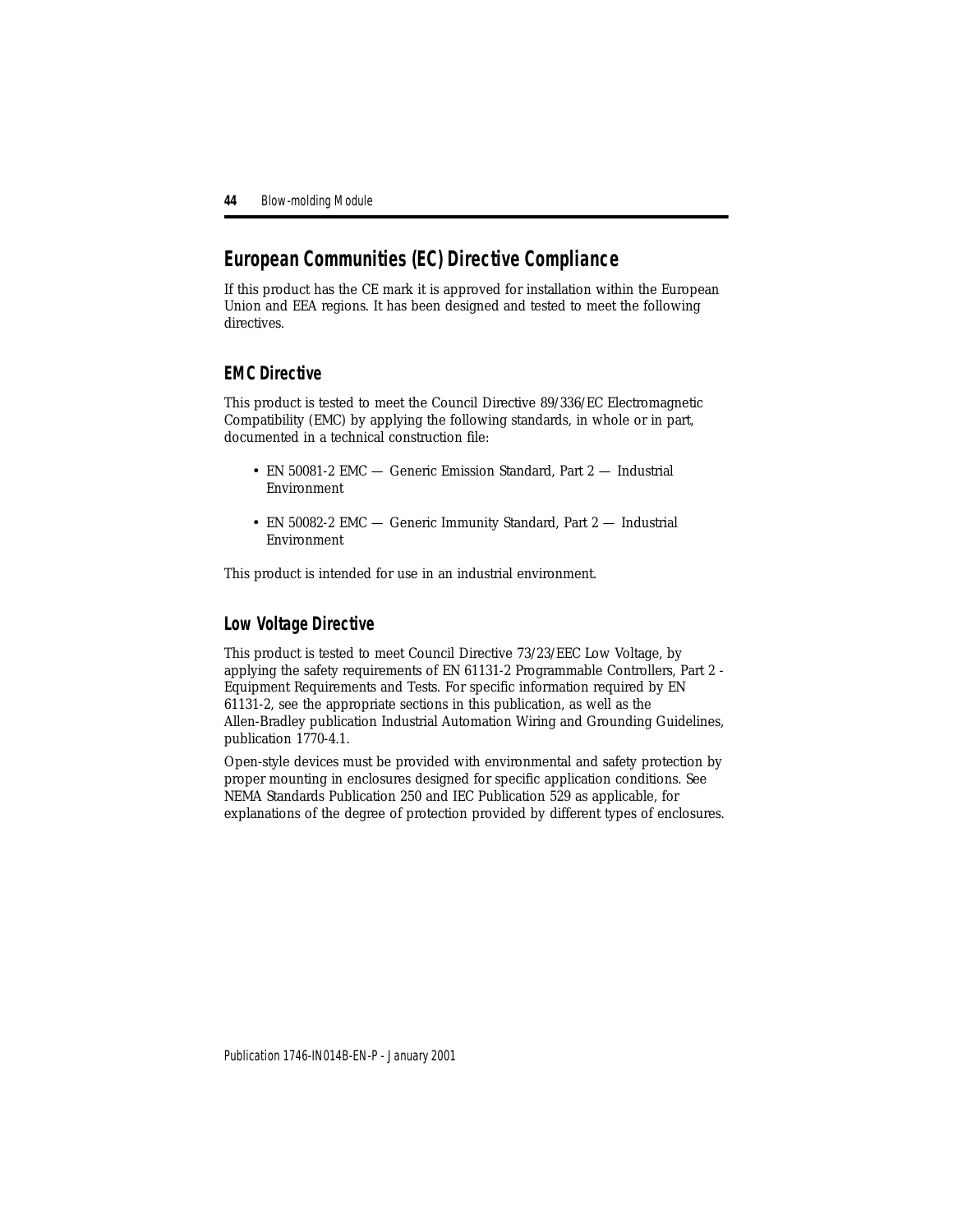# <span id="page-44-0"></span>**Rockwell Automation Support**

Rockwell Automation offers support services worldwide, with over 75 sales/support offices, over 500 authorized distributors, and 260 authorized systems integrators located throughout the United States alone, plus Rockwell Automation representatives in every major country around the world. Contact your local Rockwell Automation representative for:

- sales and order support
- product technical training
- warranty support
- support service agreements

# **Obtain Pre-Sales Product Support**

If you need to contact Rockwell Automation for pre-sales product support, call your local Rockwell Automation representative.

# **Obtain Technical Product Support**

If you need to contact Rockwell Automation for technical assistance, try one of the following methods:

| Type of technical support:   | Access at:                                         |
|------------------------------|----------------------------------------------------|
| Personalized Service         | Call your local Rockwell Automation representative |
| Post-sales Technical Support | 1.440.646.5800                                     |
| Email your questions to      | racleasktheexpert@ra.rockwell.com                  |
| Internet site                | www.ab.com                                         |
| Publications                 | www.theautomationbookstore.com                     |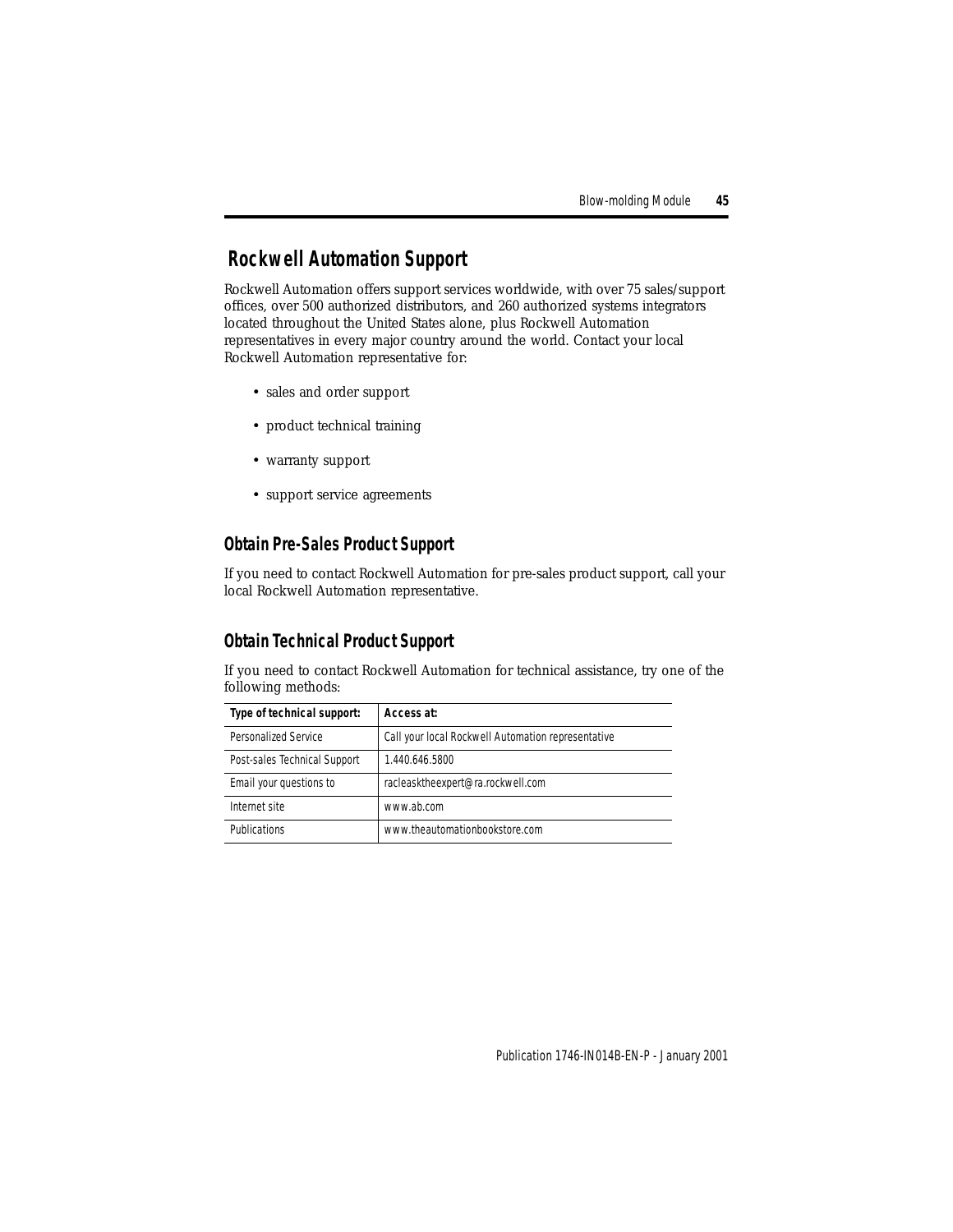## <span id="page-45-0"></span>**Hazardous Location Approval**

### **The following information applies when operating this equipment in hazardous locations:**

Products marked "CL I, DIV 2, GP A, B, C, D" are suitable for use in Class I Division 2 Groups A, B, C, D, Hazardous Locations and nonhazardous locations only. Each product is supplied with markings on the rating nameplate indicating the hazardous location temperature code. When combining products within a system, the most adverse temperature code (lowest "T" number) may be used to help determine the overall temperature code of the system. Combinations of equipment in your system are subject to investigation by the local authority that has jurisdiction at the time of installation.

### **EXPLOSION HAZARD –**

- Do not disconnect equipment unless power has been removed or the area is WARNING known to be nonhazardous.
	- Do not disconnect connections to this equipment unless power has been removed or the area is known to be nonhazardous. Secure any external connections that
	- mate to this equipment by using screws, sliding latches, threaded connectors, or other means provided with this product.
	- Substitution of components may impair suitability for Class I, Division 2.
	- If this product contains batteries, they must only be changed in an area known to be nonhazardous.

### **Informations sur l'utilisation de cet équipement en environnements dangereux:**

Les produits marqués « CL I, DIV 2, GP A, B, C, D » ne conviennent qu'à une utilisation en environnements de Classe I Division 2 Groupes A, B, C, D dangereux et non dangereux. Chaque produit est livré avec des marquages sur sa plaque d'identification qui indiquent le code de température pour les environnements dangereux. Lorsque plusieurs produits sont combinés dans un système, le code de température le plus défavorable (code de température le plus faible) peut être utilisé pour déterminer le code de température global du système. Les combinaisons d'équipements dans le système sont sujettes à inspection par les autorités locales qualifiées au moment de l'installation.

### **RISQUE D'EXPLOSION –**

| <b>AVERTISSEMENT</b> | • Couper le courant ou s'assurer que l'environnement est classé non dangereux<br>avant de débrancher l'équipement.                                                                                                                                                                          |
|----------------------|---------------------------------------------------------------------------------------------------------------------------------------------------------------------------------------------------------------------------------------------------------------------------------------------|
|                      | • Couper le courant ou s'assurer que l'environnement est classé non dangereux<br>avant de débrancher les connecteurs. Fixer tous les connecteurs externes reliés à<br>cet équipement à l'aide de vis, loquets coulissants, connecteurs filetés ou autres<br>moyens fournis avec ce produit. |
|                      | • La substitution de composants peut rendre cet équipement inadapté à une<br>utilisation en environnement de Classe 1, Division 2.                                                                                                                                                          |
|                      | • S'assurer que l'environnement est classé non dangereux avant de changer les<br>piles.                                                                                                                                                                                                     |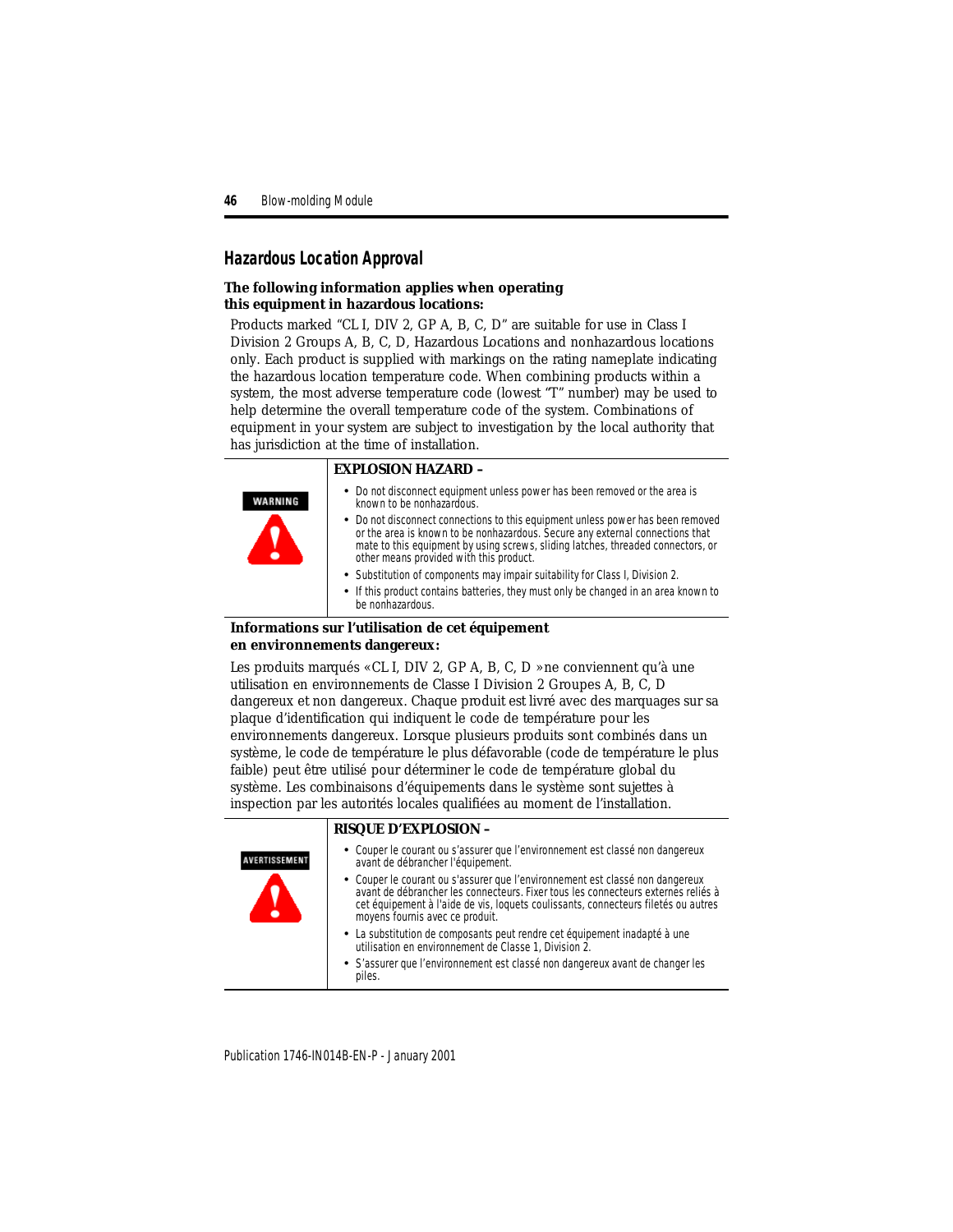Allen-Bradley is a trademark of Rockwell Automation Logix500 is a trademark of Rockwell Software

SLC 500 is a trademark of Rockwell Automation